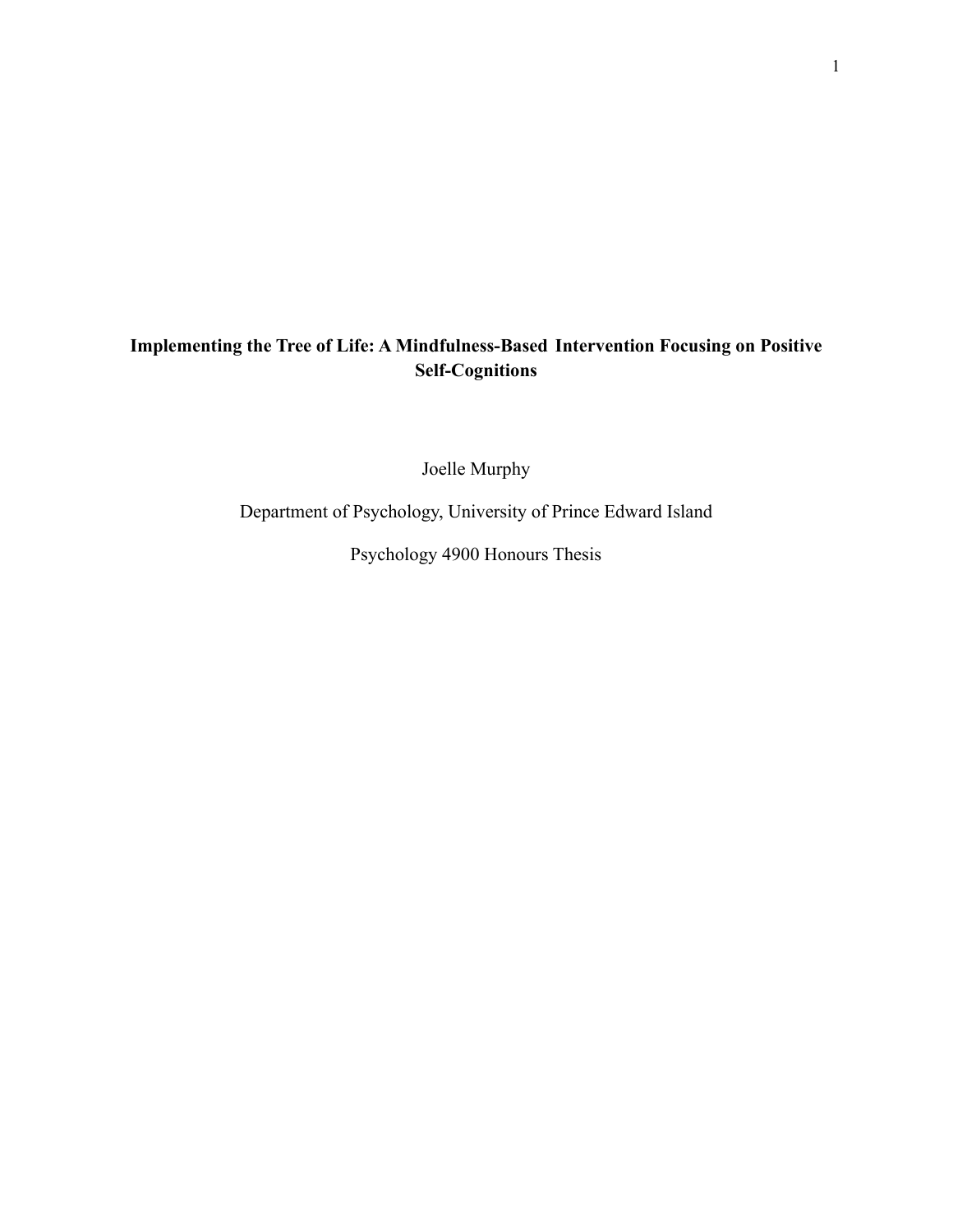# **Table of Contents**

| 32 |
|----|
|    |
|    |
|    |
|    |
|    |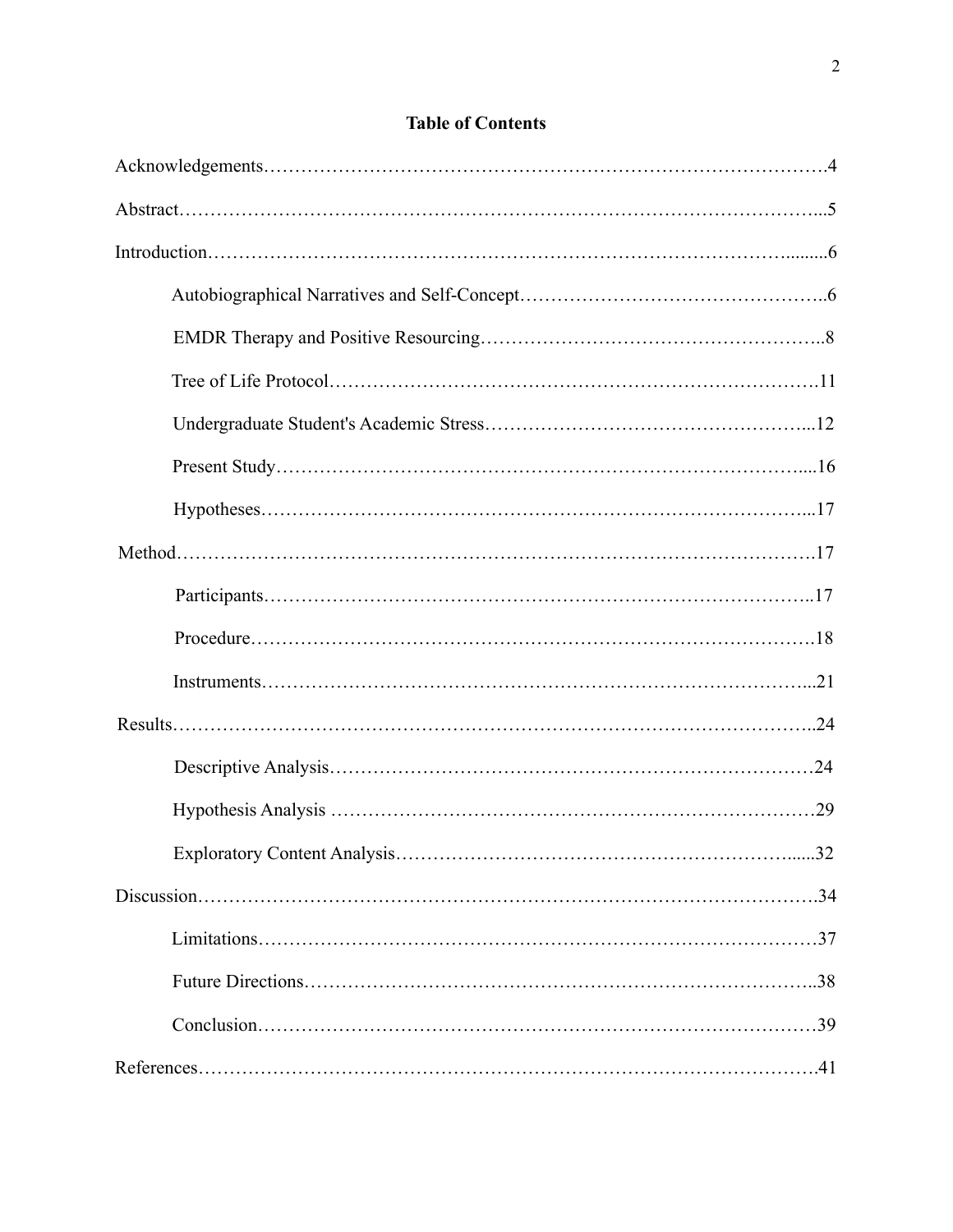|--|--|--|--|--|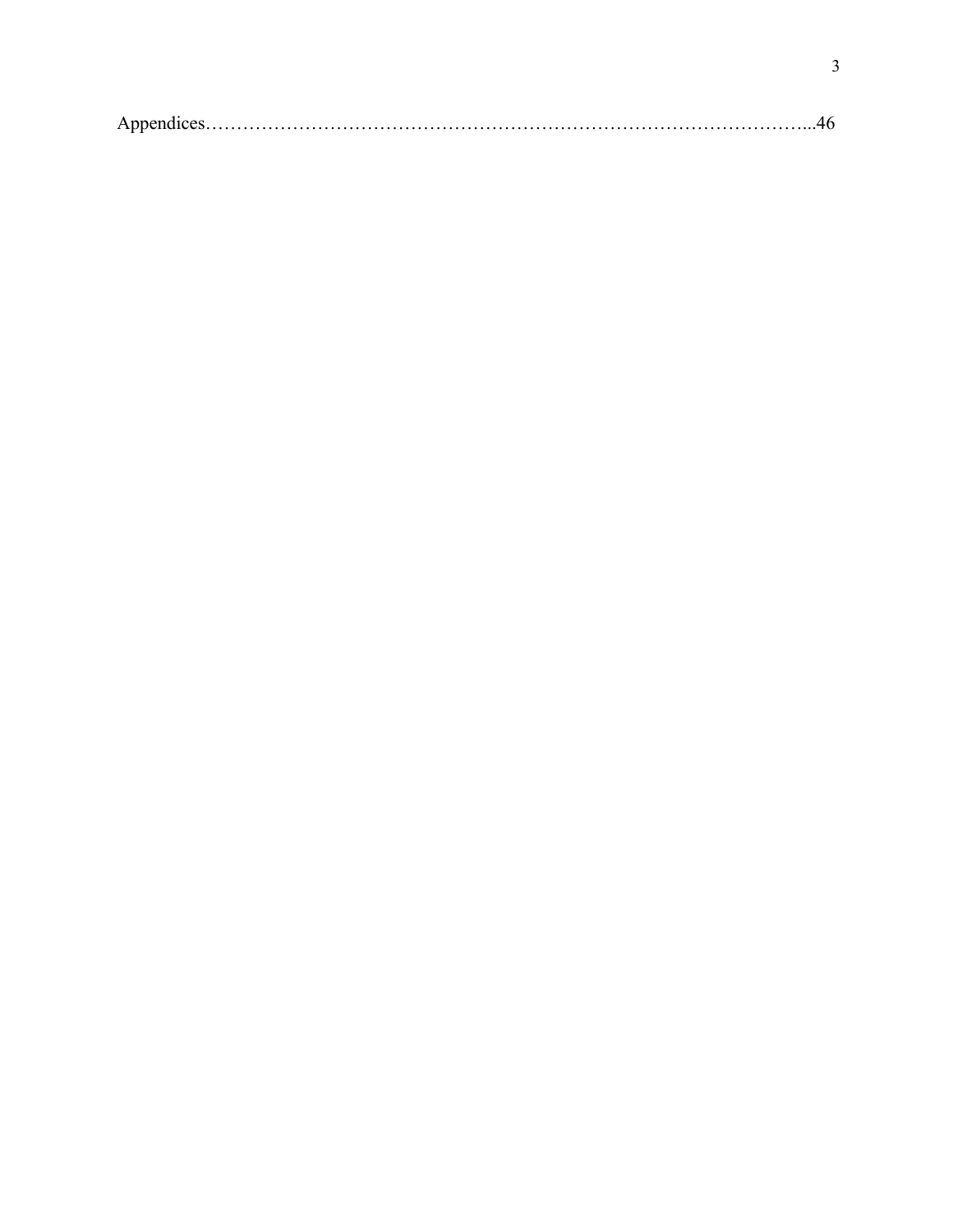#### **Acknowledgements**

I have received an abundance of support, encouragement and guidance in the writing of this honours thesis and I would like to thank the following people. I would like to first thank my supervisor, Dr. Raquel Hoersting for accepting me as an honours student. She has provided assistance throughout this entire process with her knowledge and expertise. Her feedback has been very insightful and I have learned a great deal from her input. I appreciated her continued support, inspiration and mentorship throughout the development of this thesis.I would like to thank my committee member Caroline LeBlanc, Registered Psychologist, advanced EMDR Therapist, and owner of Serene View Ranch, for taking the time to hear my thesis defence. I am also grateful to committee member Dr. Jessica Strong, a faculty member in the Department of Psychology at the University of Prince Edward Island for reviewing my thesis. Dr. Strong has supported and encouraged me throughout my studies at UPEI. I would like to thank the UPEI students who took the time to participate in my study to share their personal experiences. I would also like to extend my appreciation to the PsyD student, Joy Nnadi, for helping conduct the intervention. Finally, I would like to give gratitude to my family and friends who have been very supportive and uplifting throughout this entire process.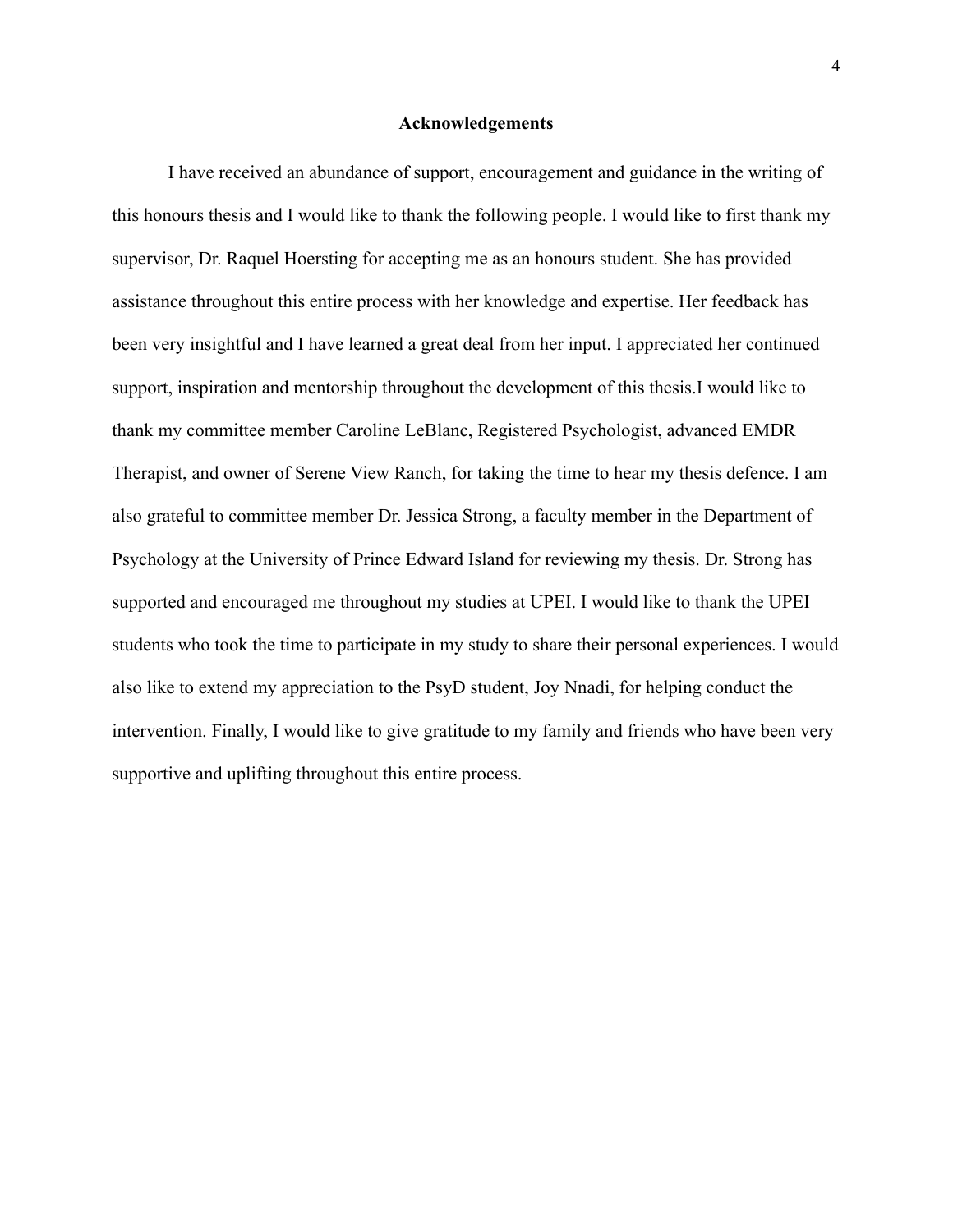#### **Abstract**

The impact of academic stress on undergraduate university students can be substantial. With continuous course work, exams, assignments, the pressure of meeting graduation expectations, along with applications and deadlines, can be a lot to handle (Ramli et al., 2018), not to mention the recent additional strain of Covid-19 forcing students to learn online (Moawad, 2020). It is essential to evaluate students' stress levels to determine if there are useful interventions that can help relieve academic stress. In this study, 11 participants engaged in the "Tree of Life" protocol, a personal narrative and mindfulness-based intervention that incorporates elements of Eye Movement Desensitization and Reprocessing (EMDR) Therapy that focuses on remembering positive life memories and events while connecting them with positive self-cognitions through a visual representation of a tree.

This study's findings suggested that participants reported lower levels of academic burnout and higher levels of positive self-schemas after they participated in the Tree of Life protocol. Exploratory content analysis revealed significant differences between pre and post-intervention cognitions, especially related to self-worth and control/choice. The reported levels of vividness appeared to increase for each additional autobiographical memory recalled. This study found that the incorporation of bilateral stimulation had little effect on outcome variables.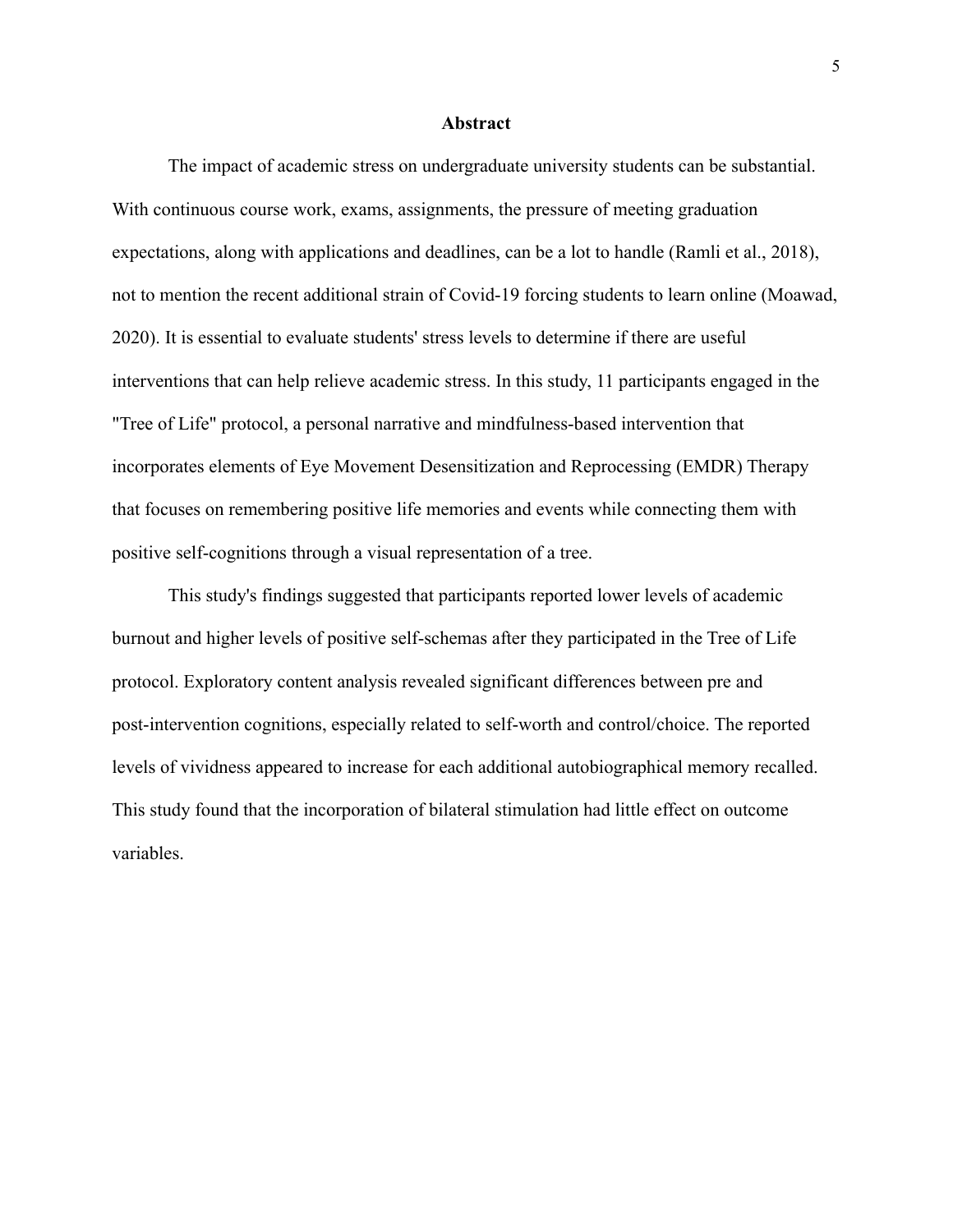# **Implementing the Tree of Life: A Mindfulness-Based Intervention Focusing on Positive Self-Cognitions**

Undergraduate university students experience an immense amount of academic stress, especially during these pressing times with the onset of COVID-19. The pandemic has taken a toll on students' academic performance and mental health, which has become a growing concern (Higgins, 2020). A strengths and mindfulness-based intervention that includes the "Tree of Life Protocol", which incorporates factors of Eye Movement Desensitization and Reprocessing (EMDR) therapy, has the potential to reduce feelings of academic stress. This intervention aims to determine if it can decrease academic stress while increasing positive self-schemas or cognitions. Therefore, the purpose of this study is to address if the EMDR Tree of Life protocol, recalling positive autobiographical memories and focusing on positive cognitions, affects academic stress and the number of self-generated schemas for undergraduate students. Additionally, this study will explore the significance of bilateral stimulation (BLS) and perceived vividness in positive autobiographical memories and resource installation.

#### **Autobiographical Narratives and Self-Concept**

Narrative therapy is a commonly used approach by therapists to move clients towards a favored outcome (Wong, 2008). Narrative therapy's primary goal is for the client to uncover their values as they connect with stories of their own life experiences. Narrative therapy allows the client to externalize their problems and prioritize finding their purpose. The objective is not to change the client but rather alter the outlook they have of their problem (Good Therapy Team, 2007). Externalization is an important method used in narrative therapy, highlighting that the clients' problems do not define them. This allows the clients to be less fearful of their problems, and it helps them attain solutions. According to White (2007), asking "why" questions according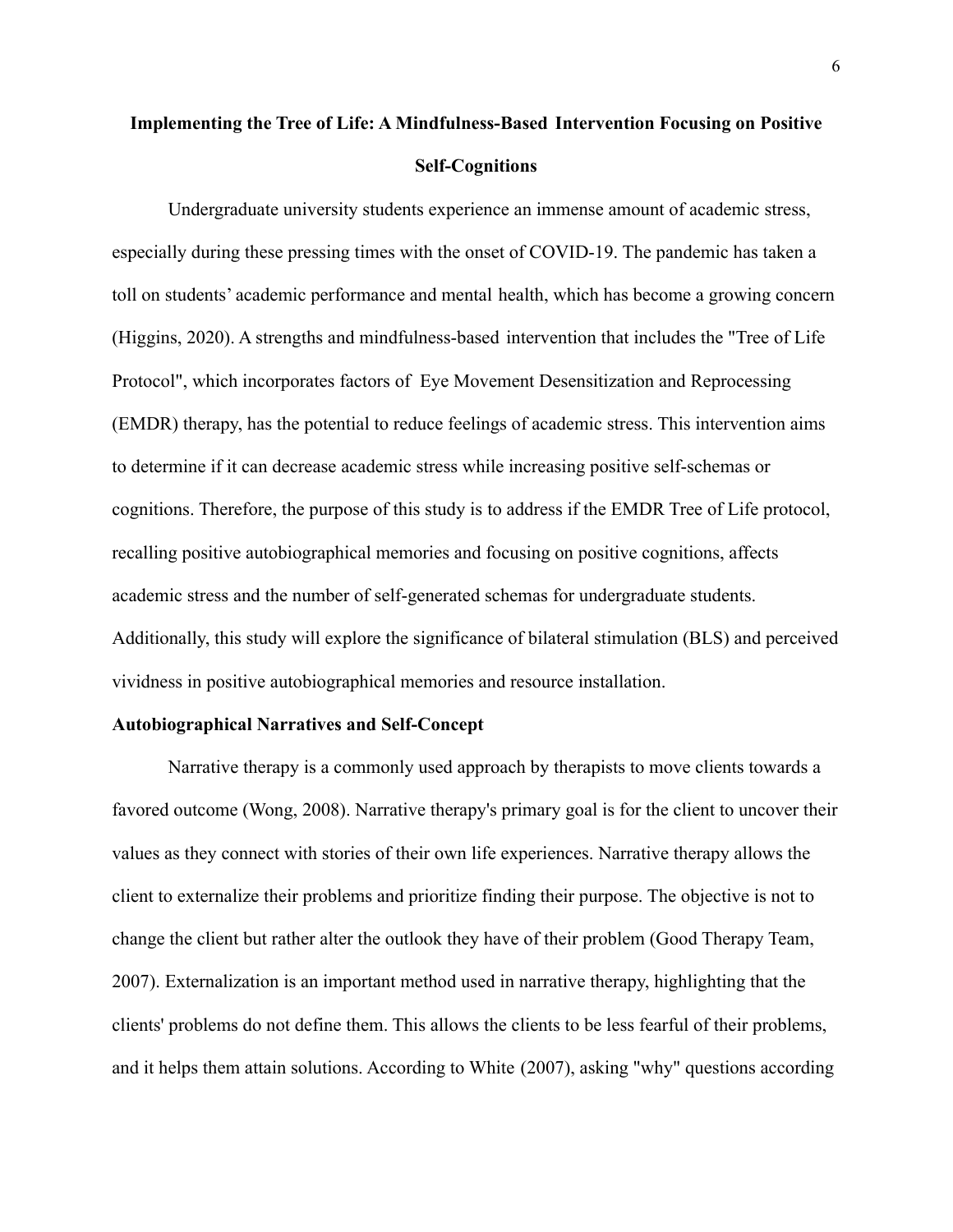to externalization narrative therapy strategies is essential. They bring forth more positive aspects of life, such as goals and values, which gives the client clarity in self-identity. Another narrative approach called "scaffolding" involves asking clients questions about their life values, such as meaning, purpose, goals, aspirations, and commitments (White, 2007, p.49). Asking about the meaning of the events in their lives allows the client to examine meaning-making in their own life, furthering their personal development. In general, narrative therapy will enable clients to acknowledge and discover their values while separating themselves from their problems (Wong, 2008).

Narrative therapy has shown positive outcomes in increasing decision-making and social and self-awareness in student samples (Beaudoin et al., 2016). A study was conducted at various schools in group settings, which asked students to resolve a problem through their personal stories. Having the children write about their own conflictual experiences allowed the children to engage in externalization, which helped them separate their sense of self from their problem. This technique provided support for narrative therapy's effectiveness in an educational setting (Beaudoin et al., 2016).

By recalling personal stories, also known as an autobiographical memory, clients are also connecting with self-schemas. Self-schemas are known as beliefs about oneself. They are created through factors such as experiences, relationships, and culture. Therefore, by having these lived experiences, people form self-concepts about themselves and their future selves. It is very individualized and unique for each person, and a person's behavior can be influenced by these ideas of the self (Cherry, 2020). For example, a student undergoing a stressful time in the semester might have beliefs about themselves and how they cope with stress. "Academic self-schemas are defined as students' cognitive generalizations of their selves derived from past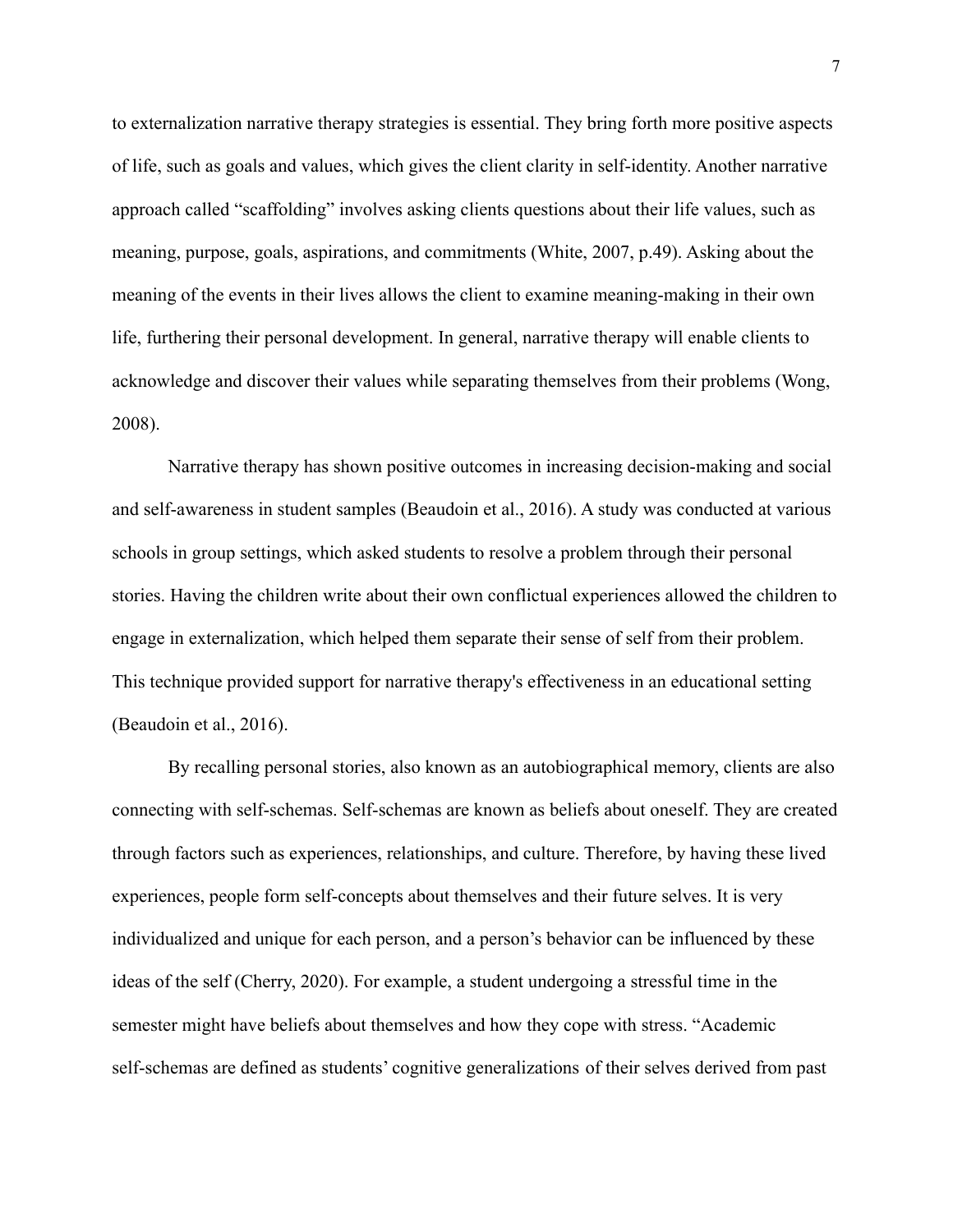learning experiences, which function to guide students' cognitive, affective and behavioral responses in learning" (Ng, 2014, p.731).

These autobiographical memories that clients are asked to reflect on may also have an imaginary component related to vividness. Vividness is "the quality of being very clear, powerful and detailed in your mind" (Cambridge University Press, 1995). According to Todd (2012), highly emotional events are perceived more vividly than those that are not. The meaning behind an experience can be influential towards how vividly someone can recall that memory, whether it be a positive or a negative experience. Therefore, the level of the vividness of a memory is related to how emotional or meaningful the memory is perceived (Todd, 2012).

#### **EMDR Therapy and Positive Resourcing**

Eye Movement Desensitization and Reprocessing (EMDR) Therapy is known as a type of psychotherapy that is used to prepare clients to face their traumas, typically those who have post-traumatic stress disorder. This eight-phased evidence-based therapeutic approach allows the client to reprocess disturbing autobiographical memories and events by remembering the problematic memory components and conducting bilateral stimulation simultaneously (such as eye movements and tapping). The standard EMDR Therapy protocol integrates several narrative and autobiographical memory elements, including images (e.g., visualization and vividness), beliefs (e.g., self-schemas or cognitions), and an awareness of one's emotional and body states (e.g., mindfulness). Some studies suggest that EMDR Therapy might have some benefits over cognitive behavioral therapy for treating trauma-based pathologies because of the client's ability to "decrease negative emotions and vividness of disturbing images" (Shapiro, 2014).

EMDR therapy's history started with the founder Francine Shapiro who was previously diagnosed with cancer. She had paid close attention to the eye movements that occurred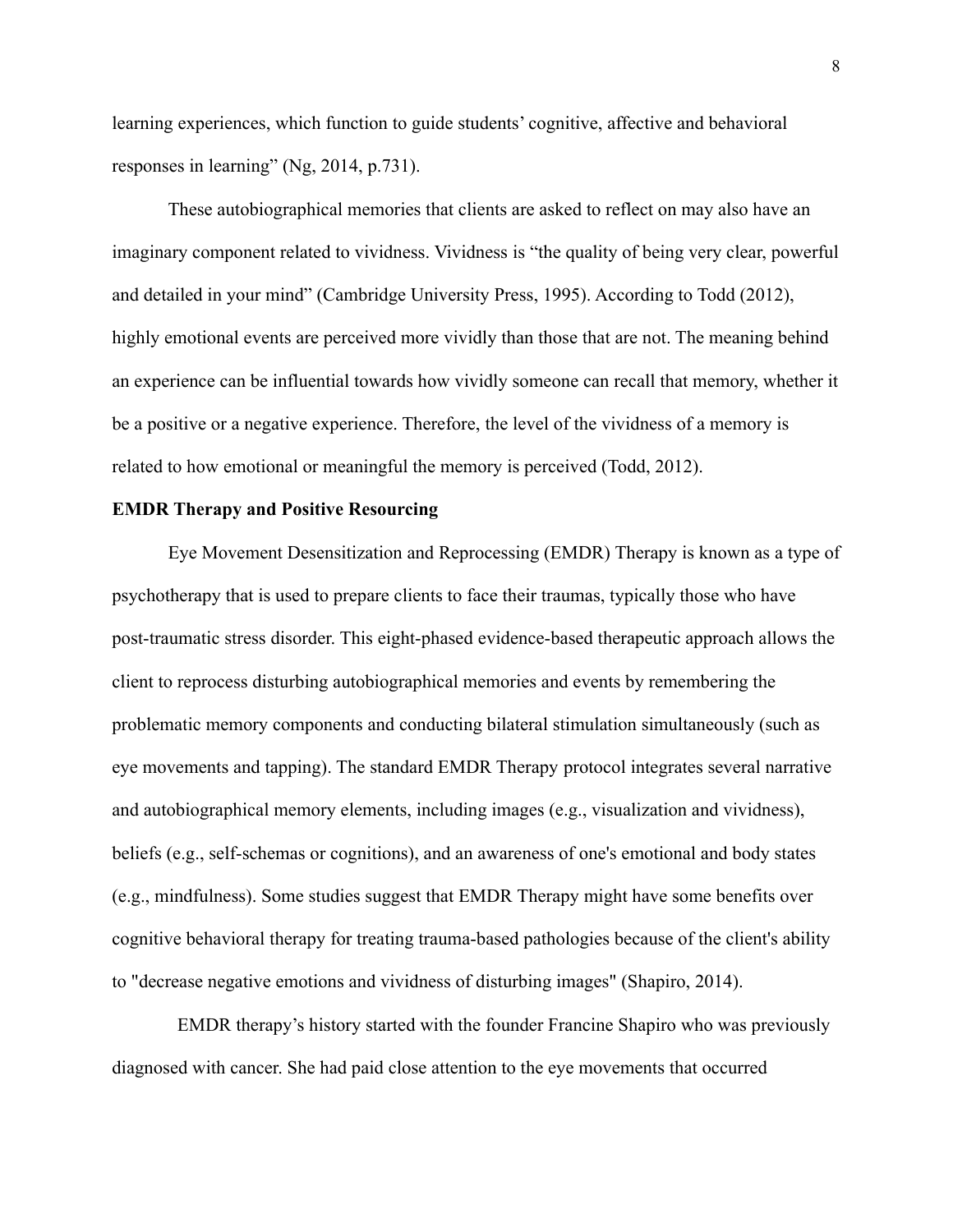whenever she had disturbing thoughts. She then discovered that conducting specific eye movements would reduce the negativity of the thought. Shapiro had used other individuals to test this theory by asking them to think of an unsettling thought; she then guided their eyes with her hand to perform the specific eye movements. In the beginning, Shapiro used this method for decreasing fear and anxiety since she had a behavioral orientation background; previously, only exposure therapy and systematic desensitization were available to treat them. Shapiro began to take the perspectives of Pavlov and Lang to develop her discovery. She started to think about information processing, developing Adaptive Information Processing (AIP), EMDR therapy's theoretical model. EMDR eventually became an approach used to treat veterans with post-traumatic stress disorder, becoming favored over exposure therapy (Luber & Shapiro, 2009). Studies support that EMDR therapy has been efficient in reducing anxiety, depression, and traumatic stress, and the Department of Veterans Affairs has recommended it for PTSD (Gotter, 2019). EMDR became accepted worldwide as an "empirically supported trauma treatment" (Luber & Shapiro, 2009, p.223). EMDR evolved to treat disorders and mental health issues today, including borderline personality disorder, attachment problems, and dissociative disorders (Luber & Shapiro, 2009).

While several therapeutic approaches will focus on constructing psychological resources differently, the second phase in the EMDR Therapy protocol, the Preparation Phase, ensures that clients have adequate coping strategies to deal with the distress of remembering a traumatic memory. Phase two can include Resource Development and Installation (RDI). Resource development installation is a technique where positive autobiographical memories (resources) are discussed, explicitly and separately from negative memories (Korn & Leeds, 2002). RDI has been associated with the ability to help people with stabilization, regulation, coping skills, and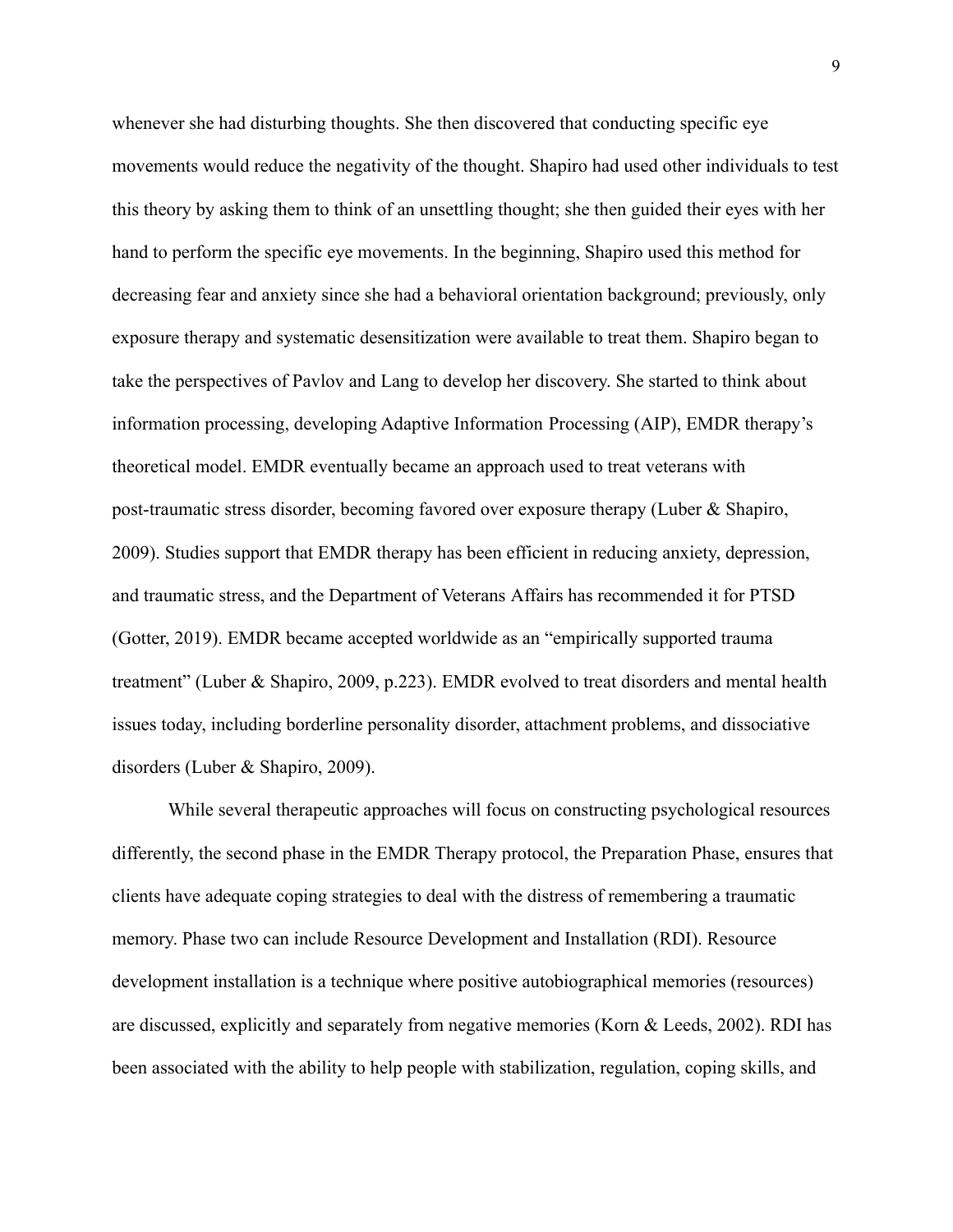strengthening self-capacities. RDI can take place in phase two of EMDR therapy to prepare the clients for specific problems that may arise during their sessions (Korn & Leeds, 2002). A client who lacks positive experiences/memories "may need a longer preparation period and more resource installation before moving ahead with the desensitization process" (Shapiro, 2001). The objective of RDI is to be able to associate a positive memory, i.e., an image, feeling, sensation, belief, or action, as a resource that can be activated or recalled to help the client through their stressors and challenges they may face throughout EMDR therapy (Leeds & Korn, 2012).

Additionally, EMDR therapy and RDI have been known to incorporate Bilateral Stimulation (BLS) for the potential to positively affect the client's experience. BLS is a technique unique to EMDR Therapy that involves exposing an individual to alternating bilateral visual (eye movement), auditory, or sensory stimulation (tactile stimulation). There has been some evidence to support that bilateral stimulation plays a role in decreasing the vividness of traumatic memories (Amano & Toichi, 2016). Additionally, BLS has been incorporated into RDI because it was thought to further enhance the vividness of positive memory images. However, there have been mixed results concerning its effectiveness. Hornsveld et al. (2011) found a decrease in positive and resourceful autobiographical memories when BLS was incorporated into the RDI protocol (Hornsveld et al., 2011). However, other research suggests the opposite. Korn and Leeds's (2002) findings indicated that BLS could increase the intensity and vividness of associations to memories while also increasing positive emotions (Korn & Leeds, 2002). Korn and Leeds' (2012) response to the Hornsveld et al. (2011) study highlighted that there were important aspects of the RDI protocol left out; participants did not show a significant decrease in pleasantness with the use of BLS, and that their previous study showed that subjects' vividness actually increased (Leeds & Korn, 2012).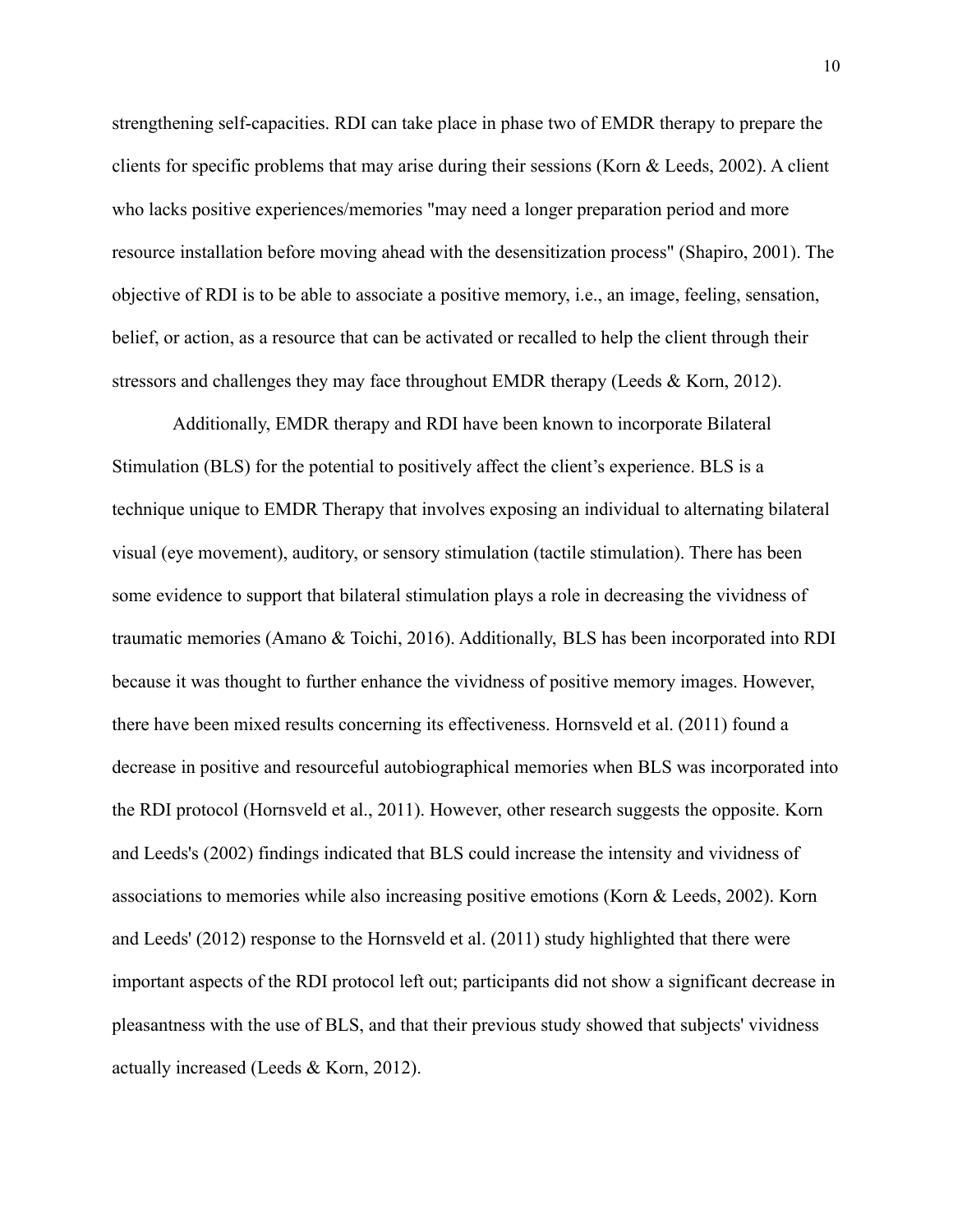A more recent study on RDI asked fifteen volunteers to come up with a positive memory in accordance with well-being that could act as their resource throughout the study (for use in the remainder standard protocol, including reprocessing of traumatic memories). It appeared that RDI with BLS was more effective because it brought forth stronger positive emotions (Amano & Toichi, 2016).

#### **Tree of Life Protocol**

The Tree of Life (ToL), from an arts-based and narrative approach, is used by psychologists and other mental health professionals to enhance clients' positive outlook on their lives. It generally requires clients to make drawings of the tree which represents the past, present, and future, highlighting meaningful aspects of the person's life, such as values, goals, skills, and love. This exercise allows the client to separate themselves from their problems by telling a positive narrative about their life (South London and Maudsley Recovery College, 2020).

The Tree of Life is flexible, and it can be used for multiple purposes. It can be used in a group format to bring group members closer together through a similar lived experience, and it brings forth a more positive outlook of the self. An example of this draws from a study conducted on children with type 1 diabetes. This protocol was used in a narrative approach to allow children to acknowledge their challenges and highlight their lives' positives, such as skills, values, hopes, and strengths, rather than focusing on their diabetes. After the children had undergone the tree of life intervention, they then had been interviewed about their experience, which then provided results through thematic analysis. The two main themes that arose from the data were as follows; the children felt they were able to connect with others, and they gained a more positive view of themselves. With that being said, the Tree of Life demonstrated that it can be used to bring forth positive outcomes by reducing the negative views of the participants'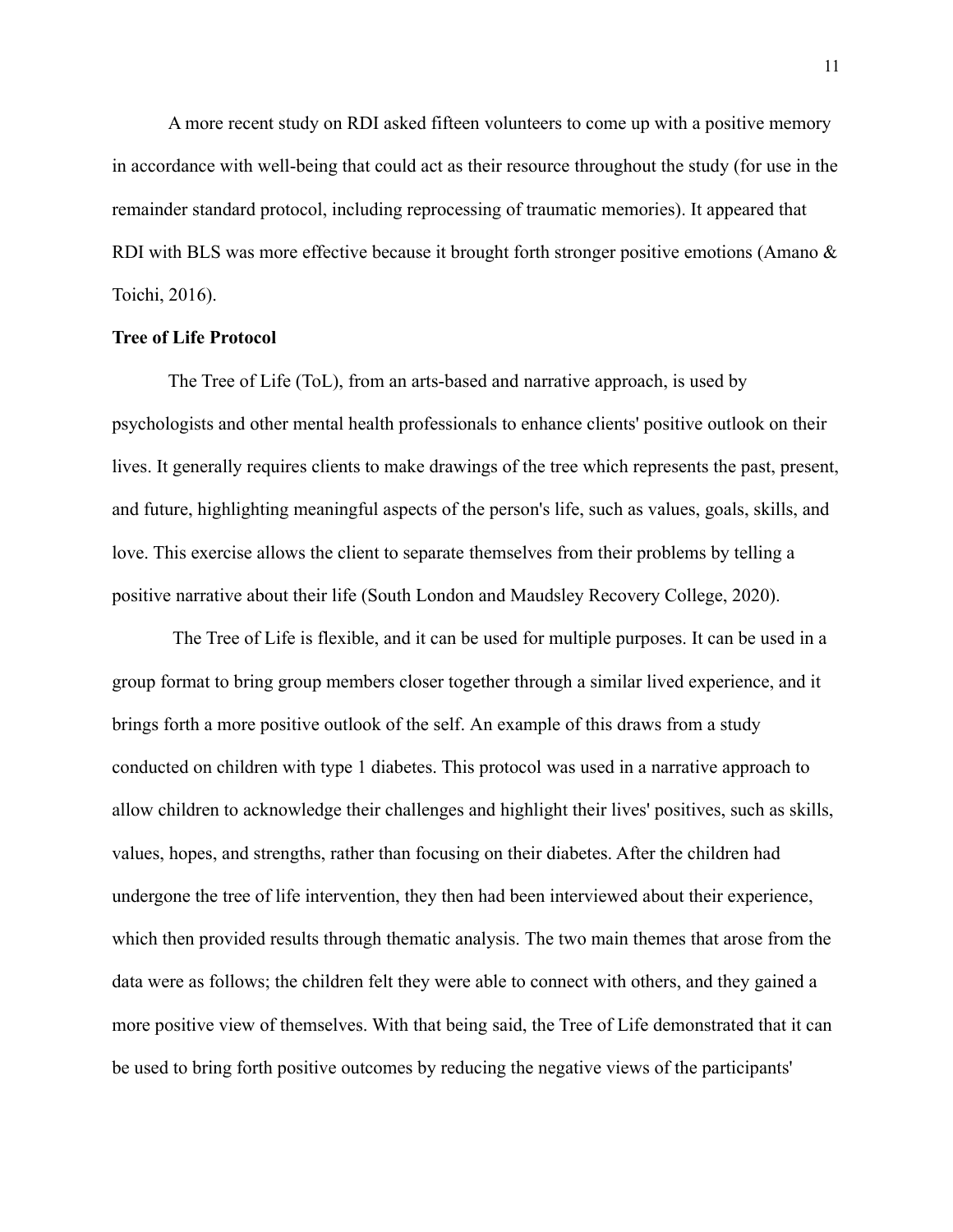struggles. It was used to highlight the importance of one's life by appreciating one's own story (Casdagli et al., 2017).

From an EMDR Therapeutic approach, The Tree of Life protocol can be helpful as an intervention in phase 2, the preparation phase, since this technique can be recognized as a resource installation and diagnostic tool for evaluating ego resources. Overall, this protocol specifically incorporates positive memories that will help clients feel good about themselves in preparation for the subsequent reprocessing phases in which past traumatic events are targeted. The Tree of Life can be used on a variety of populations since, like other resource installation protocols, it allows the client to acknowledge what they have instead of what they may be lacking. It is focused only on positive aspects such as strengths and values. It does not focus on negative thoughts or trauma (Carvalho, 2009).

In summary, the focal point of The Tree of Life protocol within EMDR Therapy is on highlighting an individual's positive cognitions. It allows the client to imagine positive events that have happened throughout their lifetime, which they express in the form of a tree by illustrating and writing their memories on a sheet of paper. Each branch of the tree represents a different positive experience and is associated with a positive cognition. The clients are asked to observe the emotions and positive sensations that they feel when thinking about their memory. During this protocol, clients are encouraged to describe what they have learned about themselves through their positive experiences, rendering more positive self-thoughts. Overall, the Tree of Life protocol is designed to help clients recognize the positive aspects of their life (Hoersting, 2016).

#### **Undergraduate Student's Academic Stress**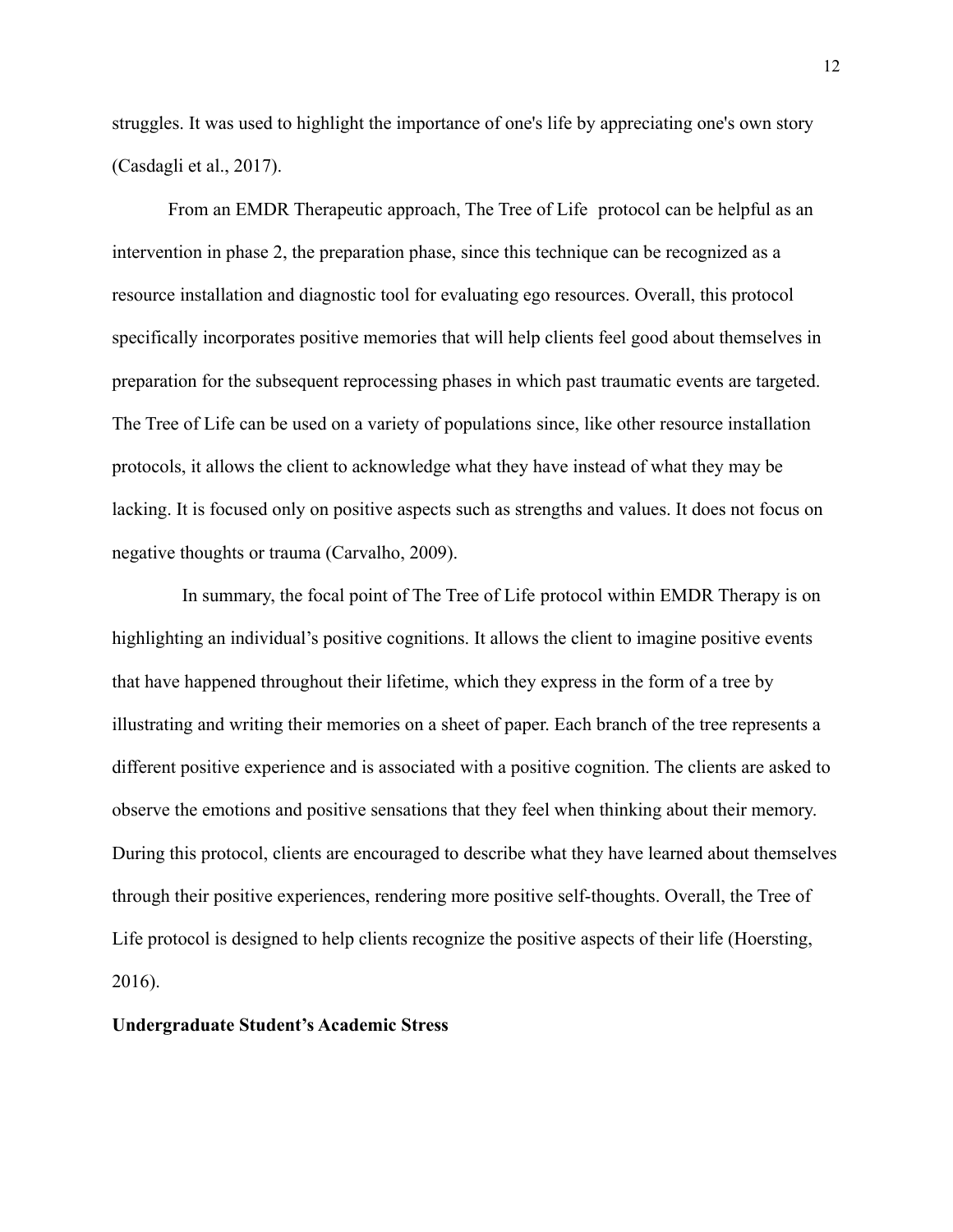Academic stress is a common variable that arises when researching undergraduate university students. According to Campbell, stress can be defined as "the adverse reaction people have to excessive pressure or other types of demands placed on them" (Bataineh, 2013, p.1).With university students, academics can be very wearing, with the ongoing stressors of assignments, lectures, deadlines, lack of resources, not to mention they could have additional stress on top of that, as in family issues or financials. Bataineh (2013) explored student's academic stress through self-administered questionnaires. The results showed that academic overloads, academic punishments, fear of failure, and financial stress were the most persistent stressors that arose from the data, in addition to overcrowded lectures, competing with other students and late assignments. This study demonstrated different types of stressors related to academics, and generally, all university students experience moderate stress. Although, this study only involved male students. It also did not include first-year university students transitioning from high school; they would face additional stressors (Bataineh, 2013).

Additional factors of a student's life were shown to be affected by academic stress through a study on American undergraduate students (Karaman et al., 2019). This study demonstrated significant correlations among life satisfaction and locus of control. Locus of control refers to the relations between an individual and their explanation of personal experiences and events. The study showcased that individuals experiencing high levels of external locus of control were associated with high academic stress levels. Thus, to strengthen students' locus and control and help decrease the number of academic stressors they face, faculty members should plan to support their students in doing so. Also, life satisfaction was affected because when life satisfaction is low, academic stress levels rise. Researchers have suggested that improving coping skills and decreasing perceived stressors can help increase life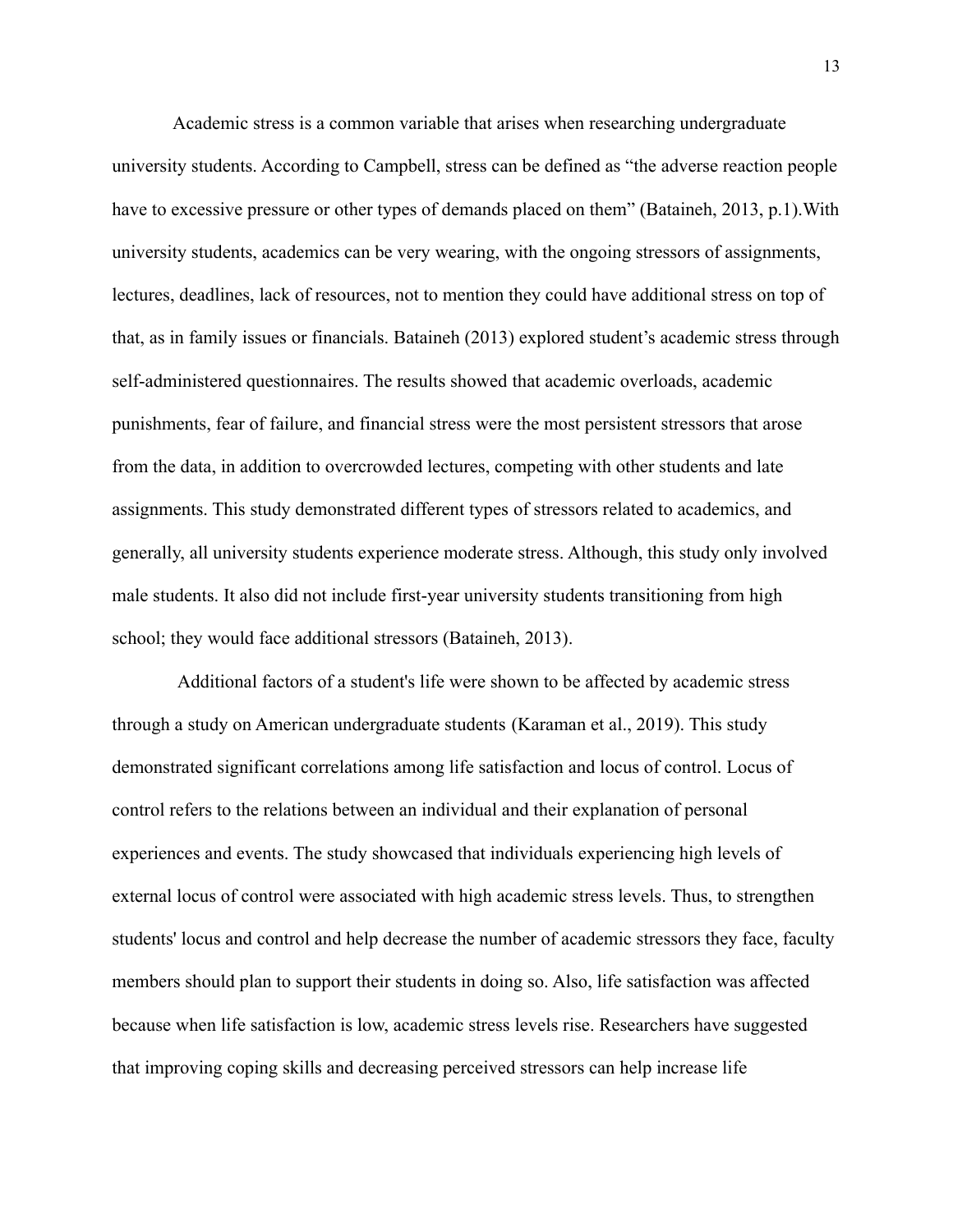satisfaction. The results of this study also advocate for the use of intervention to help incorporate these solutions to reduce undergraduate academic stress (Karaman et al., 2019).

Students face even more challenges on top of their typical stressors from the impact of Covid-19 on their studies. Students worldwide have acknowledged their concerns with Covid-19 and online schooling; therefore, additional factors relating to the pandemic have influenced their academic stress. A study that involved administering questionnaires to male and female university students of Saudi Arabia during the pandemic allowed the researchers to determine the factors of academic stress impacted by Covid-19 and online learning. This study concluded that students had issues with online platforms, internet speed, and the adverse effects of having lectures from home. These are problems that may not have arisen if the pandemic and online schooling had not occurred. Furthermore, students are stressed over the transition to online school within the first week and worry that they have more school work (Moawad, 2020).

The University of Prince Edward Island Student Union surveyed mental health issues that arose after the onset of COVID-19. UPEI found out that the pandemic has taken a toll on students' academic performance and mental health. The results indicated that students are "struggling with heavier course loads, rising costs, and fears of lower academic success because of the switch to online learning during the pandemic" (Higgins, 2020). With that being said, it is clear that additional worries have come to light for students. Moving to online platforms has increased financial problems from having to buy new equipment, such as laptops. Technical difficulties with wifi have become more of a problem, and the fact that students are learning from home can be problematic. Students feel that they are not as connected to their classmates and peers due to the lack of interaction from being behind a screen all day. Not to mention, concerning factors about their mental well-being have risen, such as increased thoughts of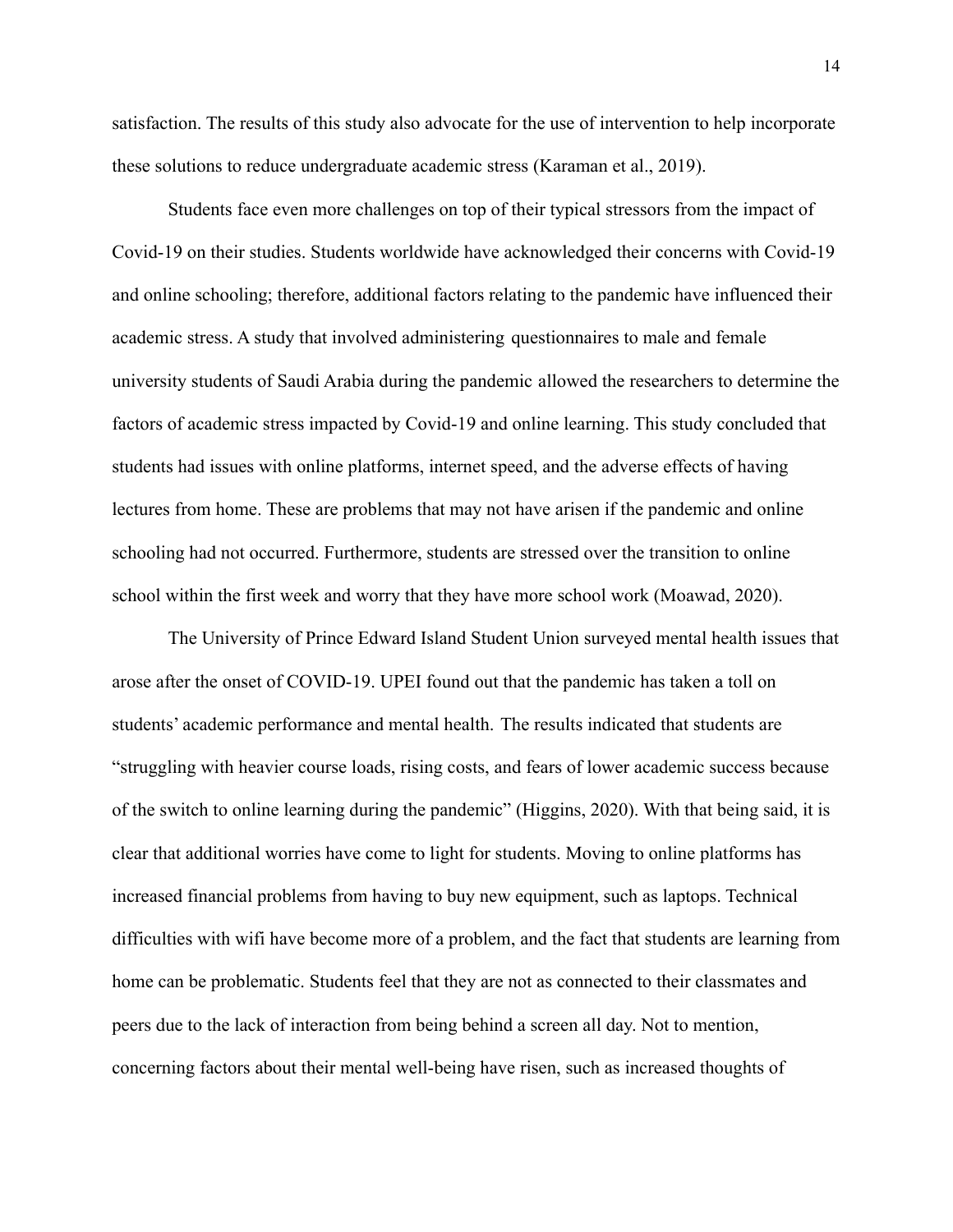suicide. These distressing factors have all been relating to the pandemic and online learning (Higgins, 2020).

Research has shown that there are ways to help support students who struggle with academic stress. A longitudinal study involving college students highlighted that mindfulness-based stress reduction is a method that has been demonstrated to be helpful for those who experience academic evaluation anxiety. The study had the student participants engage in mindfulness-based interventions and activities as a group over eight weeks. This type of therapy has been supported to assist the mind from wandering. It has also helped with relaxation through breathing to reduce academic evaluation anxiety. The participants shared their experiences, feelings, and concerns with stress as a group, which later resulted in having a positive effect since they could see that others were having similar issues. The results conveyed that mindfulness-based stress reduction is engaging and valuable for students. The intervention was able to decrease academic evaluation anxiety and positively impact their mental health (Dundas et al., 2016).

Being mindful is associated with self-regulation, which can positively influence a student's coping mechanisms. It helps in reducing stress, developing greater awareness, and improving emotion-regulation. Mindfulness can be defined as feeling present and being in a state of awareness (Ramli et al., 2018). A study on Malaysian undergraduate university students (Ramli et al., 2018) revealed that mindfulness-based interventions had significantly affected their stress reduction and resilience. Students who experience academic stress tend to have lower levels of mindfulness which can go hand in hand with overall lower well-being from being inattentive, careless, and having high-stress levels. However, the mindfulness training demonstrated that students could become more focused, aware, and engaged with their studies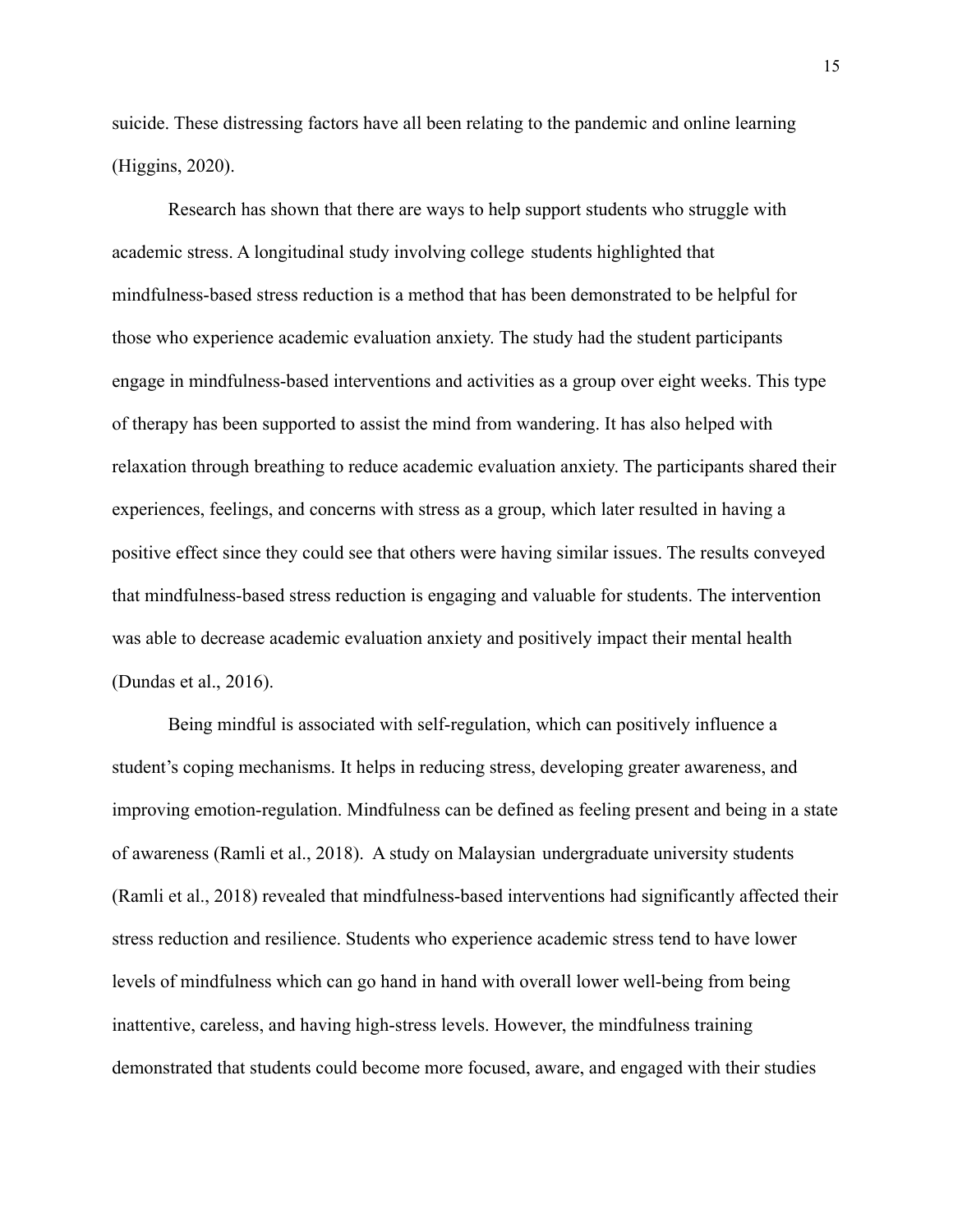and self-regulation. Therefore, mindfulness-based practices identified higher levels of mindfulness which reduced stress levels among undergraduate students since mindfulness strategies can help control negative emotions, thoughts, and behaviors associated with their academics (Ramli et al., 2018).

#### **Present Study**

EMDR (Eye Movement Desensitization and Reprocessing) Therapy is a psychotherapeutic approach that centers on the Adaptive Information Processing (AIP) model (Luber & Shapiro, 2009) in which people develop beliefs of the self which is derived from the collective experiences of an individual. Resources, positive self-schemas, and healthy coping abilities are commonly derived from functional AIP, which can be the result of many factors including psychological flexibility, perspective taking, viewing experiences as an opportunity for growth, remembering positive events in one's life, engaging in effective interpersonal and positive interpersonal relationships (Korn & Leeds, 2002).

EMDR Therapy clinicians have relayed resource installation protocols' effectiveness to buffer negative affect and increase distress tolerance. These clinicians have also used bilateral stimulation (BLS) for positive resource installation.

The purpose of this study is to address if recalling positive autobiographical memory of events using the EMDR ToL protocol has an effect on academic stress and in the number of self-generated schemas for undergraduate students. The role of BLS and perceived vividness in positive autobiographical memories and resource installation was also explored. It is specifically hypothesized that: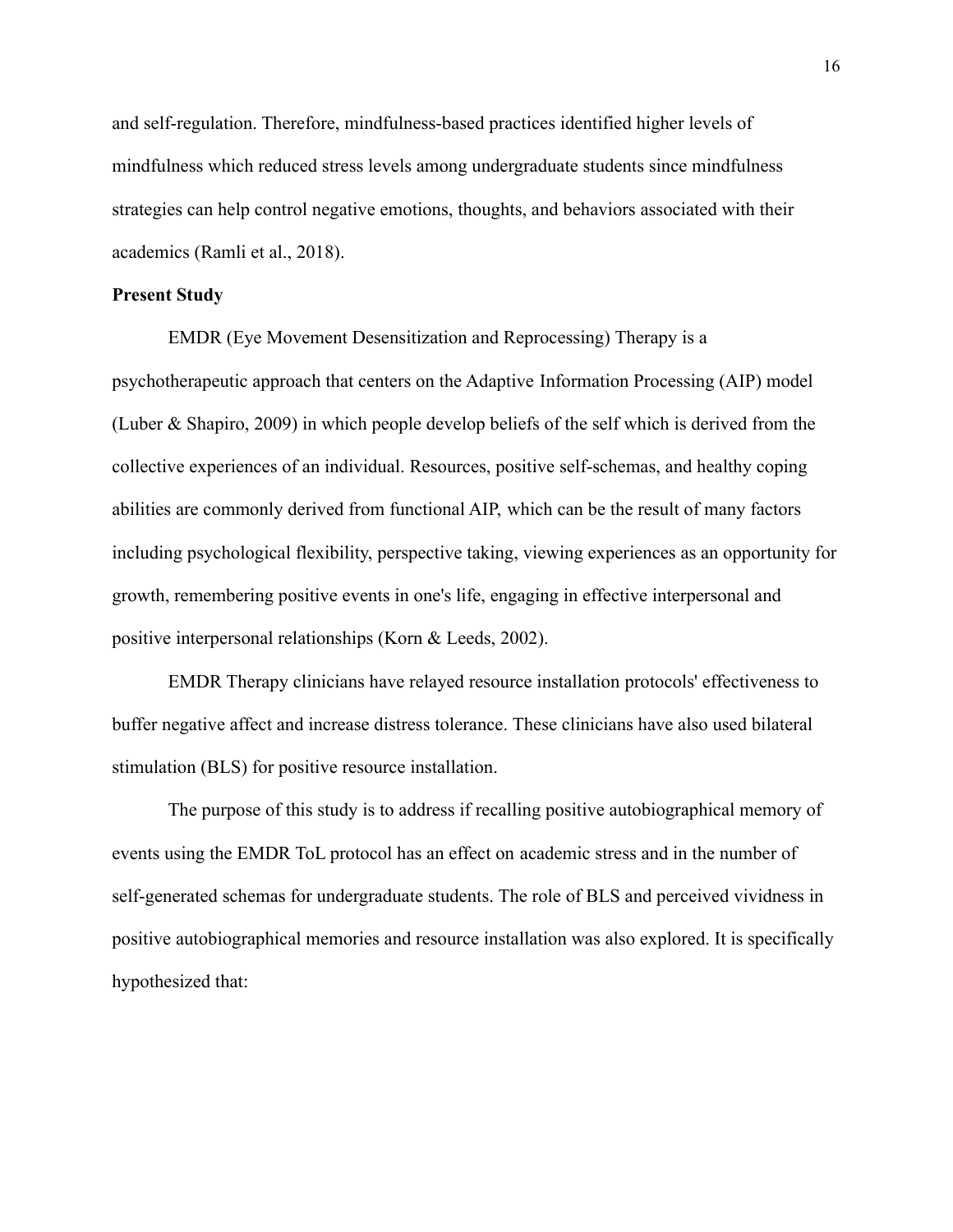*Hypothesis 1*: All participants will show statistically lower levels of a) academic burnout between pre- and post-intervention and b) higher levels of positive self-schemas between pre-and post intervention.

*Hypothesis 2*: Those in the experimental group (with BLS) will report a) higher numbers of positive self-schemas and b) lower levels of academic burnout than the control group (non- BLS) in the post-test.

**Hypothesis 3**: Those in the experimental group (with BLS) will report higher levels of perceived vividness of positive memories in comparison to the control group (non-BLS).

*Hypothesis 4*: Higher levels of perceived vividness of positive memories will be related to a) higher numbers of positive self-schemas and b) lower levels of academic burnout.

*Hypothesis 5*: Higher numbers of positive self-schemas will be related to lower levels of academic burnout at post-test.

*Hypothesis 6*: All participants (experimental and control groups) who report a high level of vividness will report lower levels of academic stress than at baseline, although we predict that those in the experimental group might report slightly lower levels of academic burnout.

#### **Method**

#### **Participants**

Undergraduate students from the University of Prince Edward Island who are 18 or older were recruited through online social media platforms. It was hoped that by creating a broad recruitment strategy for the UPEI student population, we would have a diverse sample that is representative of the UPEI student campus community. In this study there were 11 participants, 5 completed the control condition and 6 completed the experimental condition. The mean age of the participants was 22.4 ( $SD = 4.92$ ), they were mostly females (72.7%) who were studying in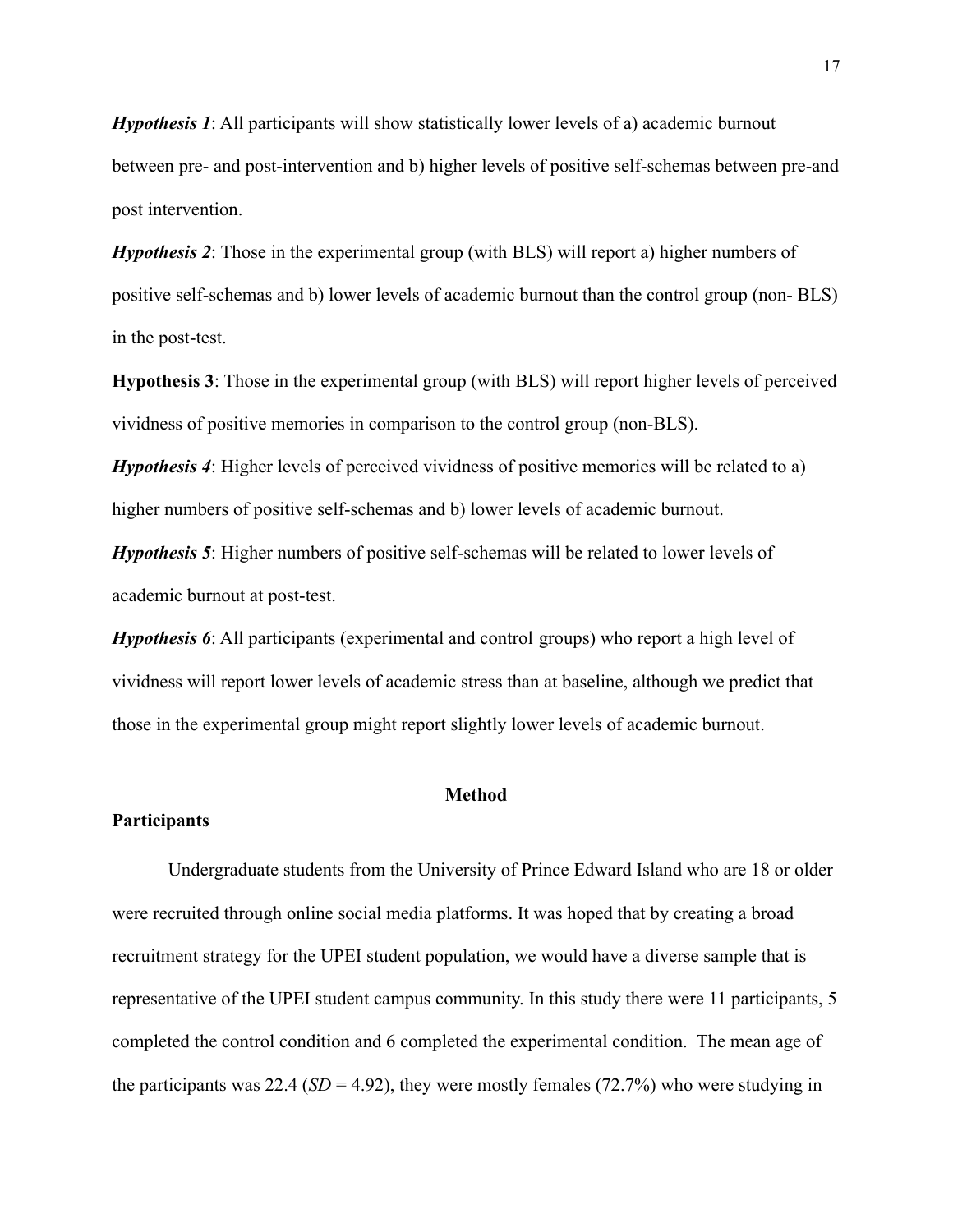their 4th years (72.7%). There were 4 participants in the faculty of arts (36.4%), 4 participants in the faculty of business (36.4%) and 3 participants in the faculty of science (27.3%). The majority of the participants were white (81.8%), and reported having sufficient income (81.8%). There were 10 students (90.9%) enrolled in full-time studies with 7 students taking 5 or more courses (63.6%). The participants reported spending an average of 24.1 hours a week doing school work  $(SD = 14.1)$ . There were 7 students employed  $(63.6%)$  working an average of 14.7 hours per week (SD= 7.70). There were 7 students who remained living at home (63.6%), with 1 international student participant (9.1%), and 1 participant reporting they have children (9.1%).

## **Procedure**

Upon UPEI Research Ethics Board's approval of this study (See Appendix A), the recruitment process began. Online postings on social media platforms complied with online group rules and were posted with the group administrator's permission. Some contacted groups included the PASS (Psychology Arts and Science Society) Facebook page and the UPEI Student Union. Recruitment also included requests to professors to inform their class about the opportunity. (See appendix B for sample materials).

#### **Figure 1**





*Note. This flowchart demonstrates the steps to the procedure.*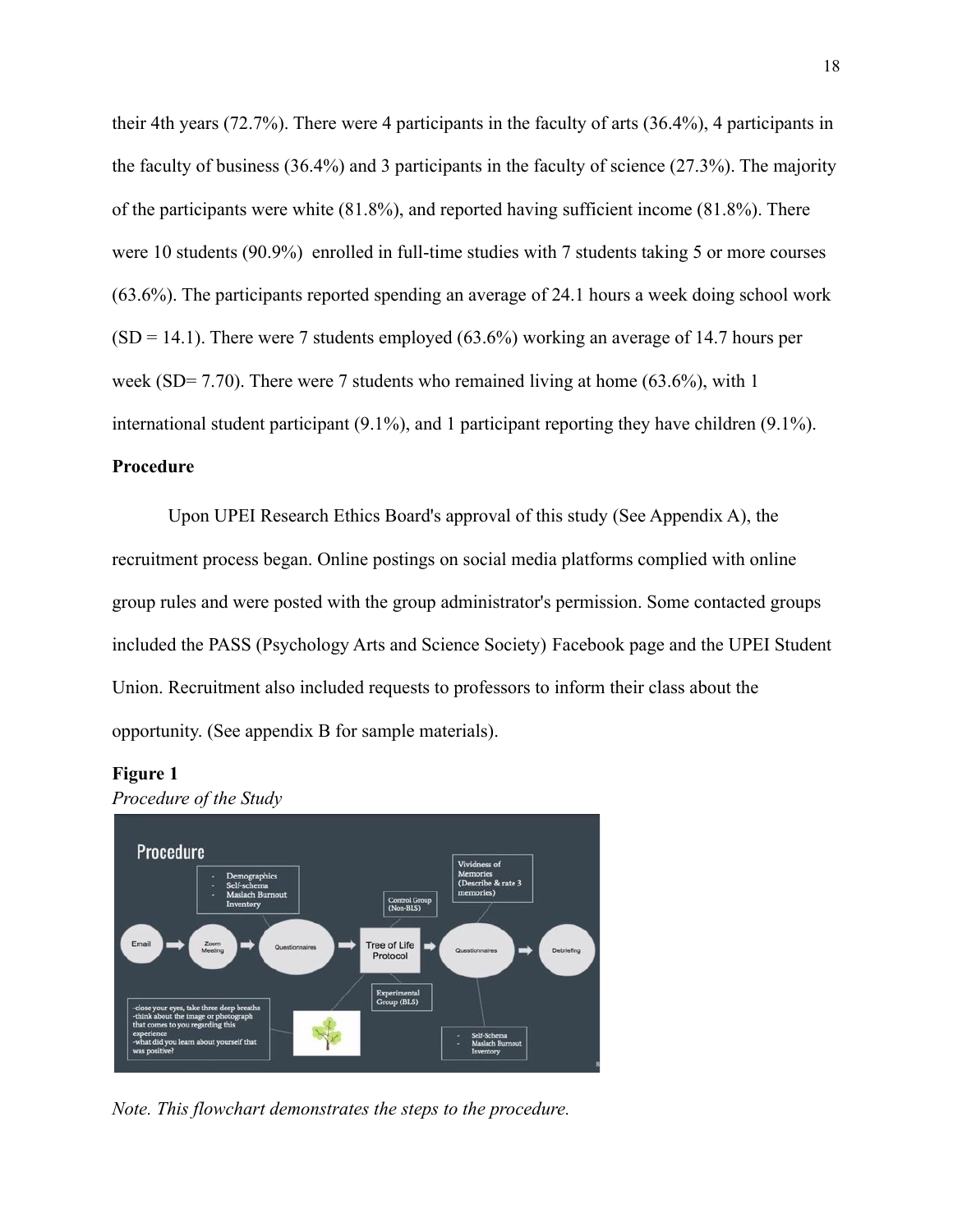The students who contacted the researchers with an expressed interest were provided with an email script (See Appendix C) that gave a brief overview of the study. From here, they were scheduled for an individual appointment time and sent a weblink. During their scheduled online meeting, they were introduced to the facilitators and were given a verbal explanation of the study. Each participant was given a participant information letter through a lime survey that outlined the study's details and implications (See Appendix D).

The students who wished to participate in the research voluntarily were given a consent form on the lime survey platform (See Appendix E). If they understood all of the information on the form, they clicked on the [Submit] button, indicating that they agreed that they have read the consent form and agreed to participate in the study.

After the participants gave their consent, each participant was placed in a "breakout room" and completed a demographic questionnaire, The Maslach Burnout Inventory-Student Scale (Maslach, 1997), and a Self-Schema questionnaire (Kuhn, 1954) (See Appendix F). It took approximately 10-15 minutes for the students to complete these questionnaires. After this, participants were guided through a mindfulness-based positive self-narrative intervention resource called "Tree of Life" that incorporated aspects of EMDR Therapy. This intervention took approximately 15 minutes (see complete instructions of the protocol in appendix G).

The Tree of Life Protocol was introduced to the participants indicating that it only focuses on positive cognitions. Participants were asked to think about important events, experiences, or accomplishments that have positively impacted their lives in which they have learned a positive belief about themselves. Participants were mindful as they were aware of their present thoughts, emotions and sensations. With this in mind, participants took a few minutes to draw a tree, each branch representing a positive event from their past, which they wrote or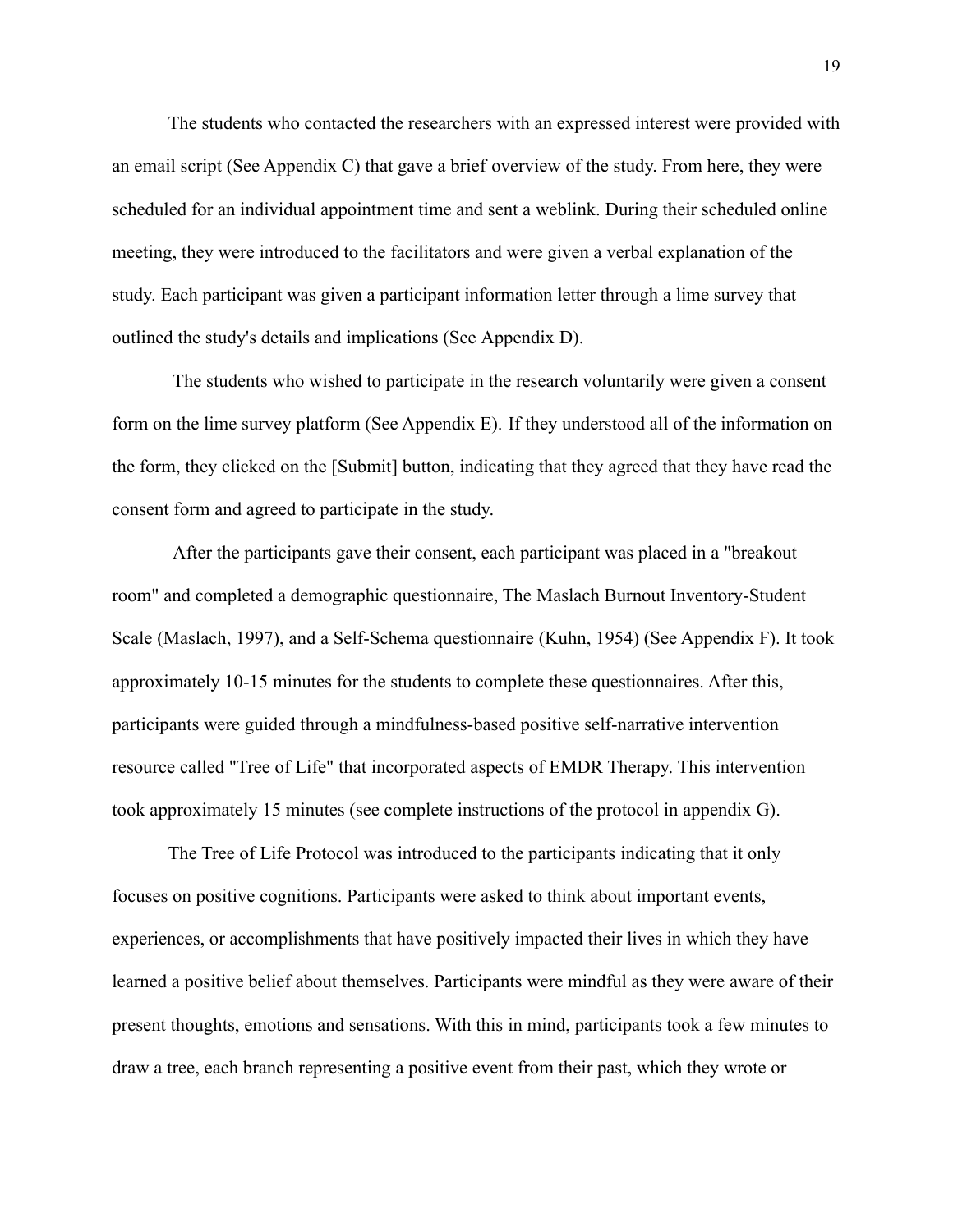illustrated on a sheet of paper. For each memory, they were asked to reflect on what they had learned about themselves that was positive from this experience (e.g., a positive cognitive belief), and to draw a symbol or image in each branch, which represented positive memory or experience. They were also asked to write within the tree branch, the positive belief.

**Figure 2** *Tree of Life Illustration*



*Note. This is an example of the Tree of Life drawing. Symbols represent what the memory is and the statements represent what the individual has learned about themselves regarding their experience.*

Each participant was randomly assigned by flipping a coin to one of two conditions:

1) The experimental condition included 6 participants. During the intervention, these individuals were asked to engage in bilateral stimulation through alternating self-tapping. They were asked to perform a butterfly hug (Jarero & Artigas, 2020) by crossing their arms, placing their hands on their shoulder and lightly tap while closing their eyes and bringing the past memory or experience to their mind and the positive belief related to the memory. They were asked to notice their emotions and feelings, and the body sensations while tapping their shoulders for about 1-2 minutes.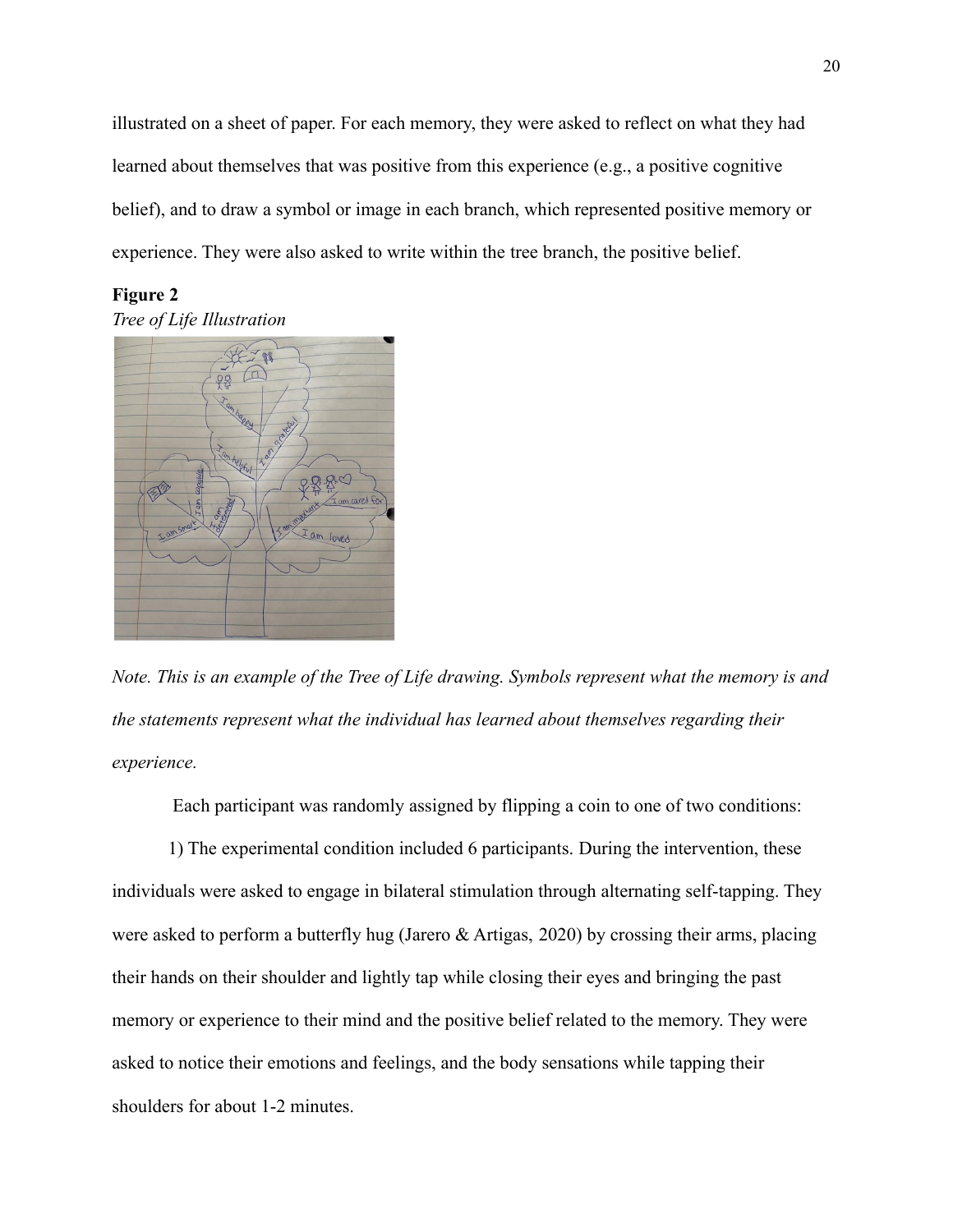2) The control condition included 5 participants. These individuals completed the protocol with no bilateral stimulation while closing their eyes and bringing the past memory or experience to their mind, the positive belief related to the memory, and to notice their emotions and feelings, and the body sensations.

Participants were then asked to think about each memory, and to answer the question, "If this memory or experience had a message for you today, words of encouragement or good advice, what would it be?" They were then instructed to return to the online Limesurvey and described each positive memory and rate them on the level of vividness through a modified version of the VVIQ scale (Marks, 1995) (See Appendix F check).

All the interventions we conducted by a registered psychologist of a graduate student clinician trained to conduct this protocol under supervision. The graduate student trainee ran three of the participants. Joelle Murphy was present during the zoom meeting, which lasted approximately 45 minutes, to introduce the study, attend to any needs of the participants, and explain the debriefing.

Following the intervention, participants filled out the same questionnaires that they were given before the intervention, including the Maslach Burnout Inventory Scale and the Self-Schema "I am" statements. Afterward, participants were given a debriefing form with a list of on-campus and off-campus mental health resources if they seek support in the case that any participants experienced any distress (See Appendix H).

#### **Instruments**

#### *Socio- Demographic Items*

Participants were asked questions regarding their age, gender, sexuality, ethnicity, employment, academic year of study and degree (See Appendix F). This demographic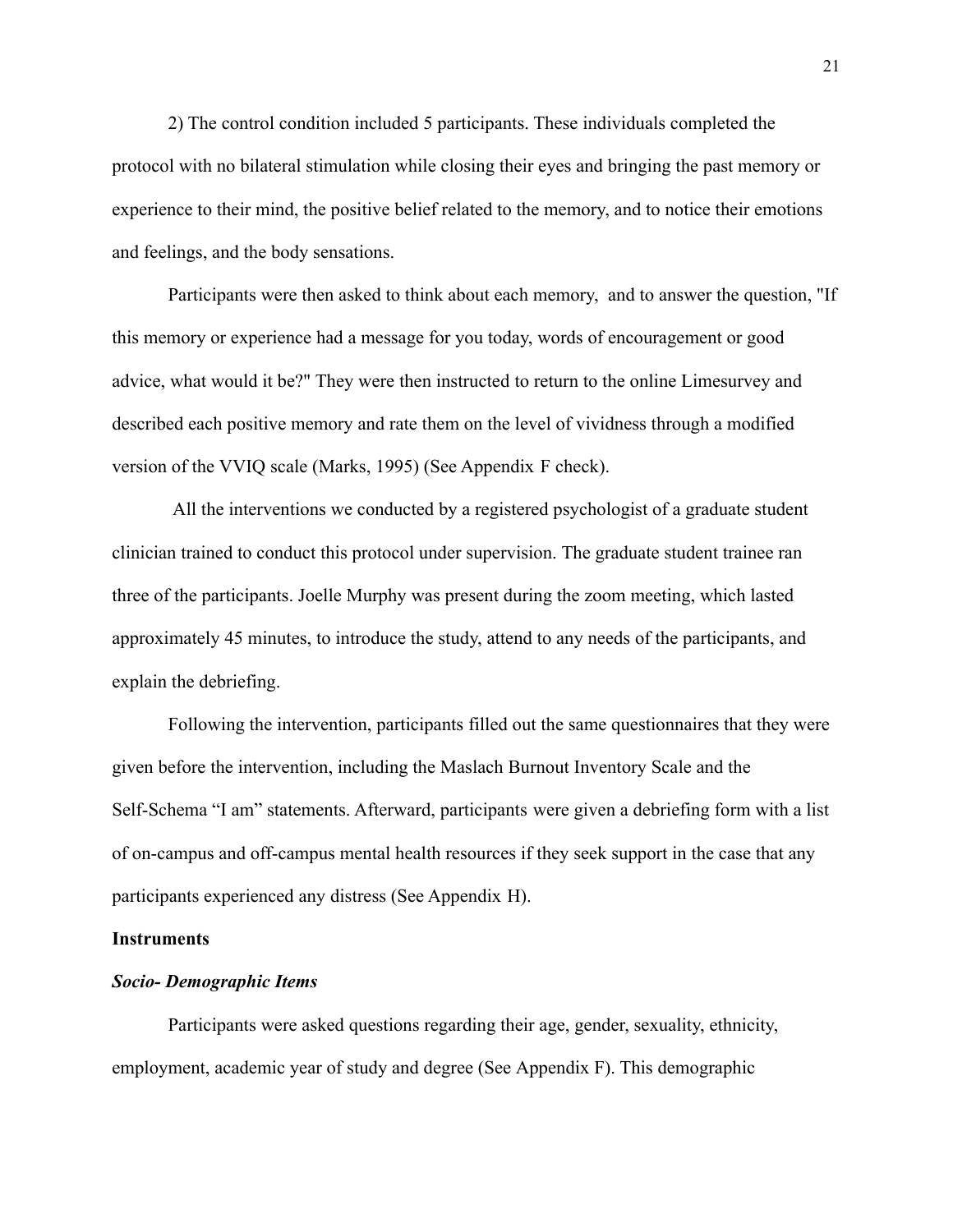questionnaire was important because it gave insight to the diversity among the group and the possible generalizability of results.

#### *The Self-Schema Questionnaire*

The Self-Schema Questionnaire was a modified version of the Twenty Statements Test (Kuhn, 1954), reduced to only 10 statements. It required participants to fill out a list of 10 "I am. . ." statements indicating how they feel about themselves in relation to academic work. Two raters, blind to the experimental condition, analyzed the responses. Instead of scoring results for social roles (Kuhn, 1954), for the purposes of this study, they were scored as: a) adaptive and non-adaptive self-schemas (e.g., positive and negative beliefs; Interrater agreement for both pre- and post-intervention was .96 and .99, respectively) and; b) by the cognitive belief clusters. Each "I am" statement was coded according to the EMDR Cognitive Belief Clusters (Shapiro, 2001) containing the following themes: safety and vulnerability, responsibility and guilt, self-worth, and control and choice (Interrater agreement for both pre- and post-intervention was .80).

#### *The Maslach Burnout Inventory-Student Scale*

The Maslach Burnout Inventory-Student Scale (Maslach, 1997) is a 22- item scale that measured students' academic level of burnout. The Maslach Burnout Inventory-Student Scale measures three factors in relation to academic stress including, emotional exhaustion, cynicism and efficacy. All of the items were rated on a 7-point scale ranging from "never" to "all the time". For the pre-test, the reliability, Cronbah's alpha for exhaustion was  $0.83$ , cynicism =  $0.79$ and efficacy=  $0.61$ . For the post-test, the reliability for exhaustion= 0.86, cynicism= 0.83 and efficacy= $0.89$ .

#### *Target Memories and Vividness*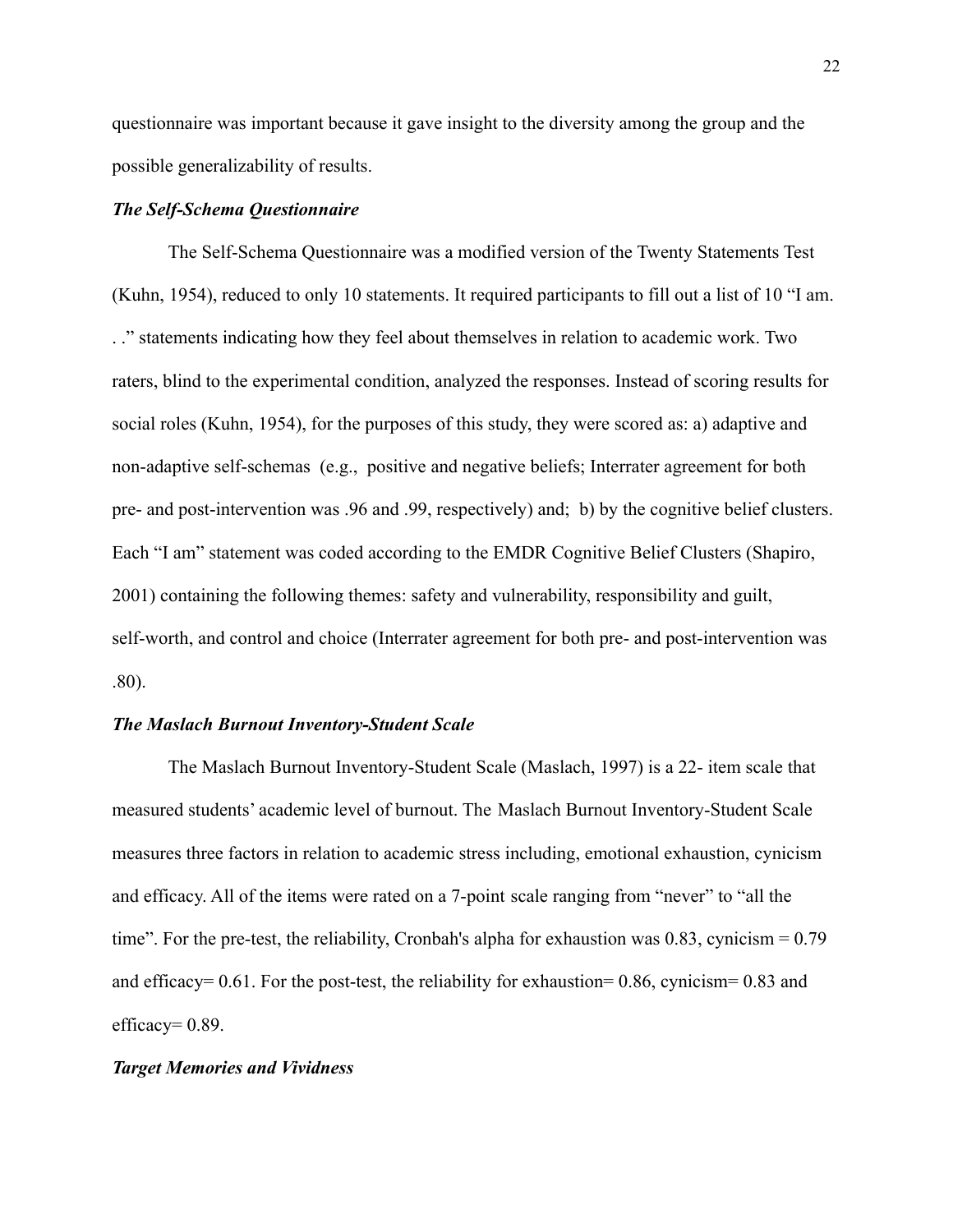**Memory Coding Categories** were used for content analysis to distinguish themes between the participants' memories. Each memory was coded into 10 different coding categories according to the psychocultural scoring system which were developed by De Vos on the Thematic Apperception Test (TAT). The memories were either associated as instrumental/goal-oriented themes which included achievement, control, cooperation and competition, competence, and responsibility, or as an expressive theme containing, pleasure, nurturance, affiliation, appreciation and harmony (Ephraim et al., 1997).

**The Vividness of Memories** was adapted from the Vividness of Visual Imagery Scale (Marks, 1995) which measures the perceived vividness of visual imagination. Three questions from the original version of the scale were used in the adapted version, as they fit most appropriately with the study. This adapted version measured the vividness of a mental picture of an experience related to three autobiographical memories and was rated on a 5-point scale ranging from "no image at all" (1) to "perfectly realistic" (5).

#### **Data Analysis**

All variables were labelled and we ensured that all data was entered correctly. The data was inspected and cleaned by seeking out missing values. The missing values were entered with a mean for that variable. Scores for the exhaustion, cynicism and efficacy subscales were created by computing the mean of the items for each scale. To create a total score for academic burnout, scores were reversed for the efficacy subscale and a total mean of all three scores was calculated. Positive memories and each self-schemas were categorized into groups and ratings for each category were commuted into a mean. The mean score reflects the mean of frequencies for each category. Histograms were run to identify the normality of continuous variables.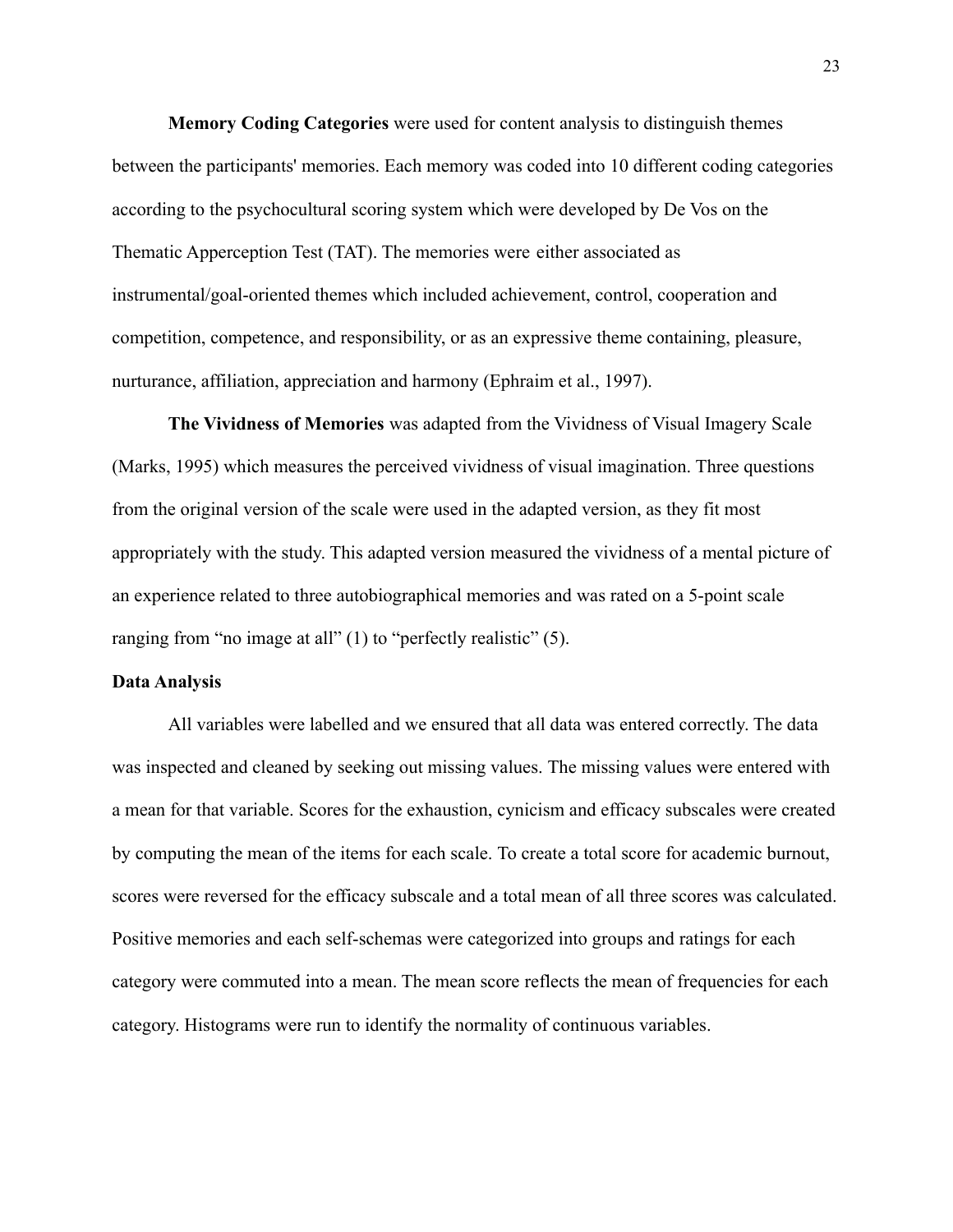As for the hypotheses, various t-tests were run to analyse the frequency codes among categories. A paired t-test was run for the first hypothesis with intervention (pre- versus post-test) as the paired-sample variable and academic stress and self-schemas as the dependent variables. For the second and third hypothesis, an independent sample t-test was run for with condition (control: no bilateral stimulation versus experimental: bilateral stimulation) as the independent variable and self-schemas, academic stress and perceived vividness of positive memories as the dependent variables. For the fourth and fifth hypothesis, a Pearson's correlation was run to determine the relationships among the variables.

#### **Results**

#### **Descriptives Analysis**

All of the means and standard deviations for all of the descriptive variables were run. The data was visually inspected for normality, although because of the small sample size  $(n = 11)$ , any conclusions based on quantitative analysis should be interpreted with care. The possible relationships among the variables were looked at through a correlational analysis, but nothing notable was found.

Means and Standard Deviations were calculated for each of the subscales (emotional exhaustion, cynicism and efficacy) of the Maslach Burnout Inventory-Student Scale (Maslach, 1997) The third scale, efficacy was reverse coded to be consistent with the other scales and then a total score for Academic Burnout was calculated (See Table 1). Scores of the self-schema were scored as adaptive and non-adaptive. The pre-interventions means for adaptive schemas was *M*  $= 7.73$  (*SD* = 1.95). The post-intervention means for adaptive was  $M = 9.14$  (*SD* = 1.48; See Table 1).

#### **Table 1**

*Means and Standard Deviations for Control and Experimental and Combined scores*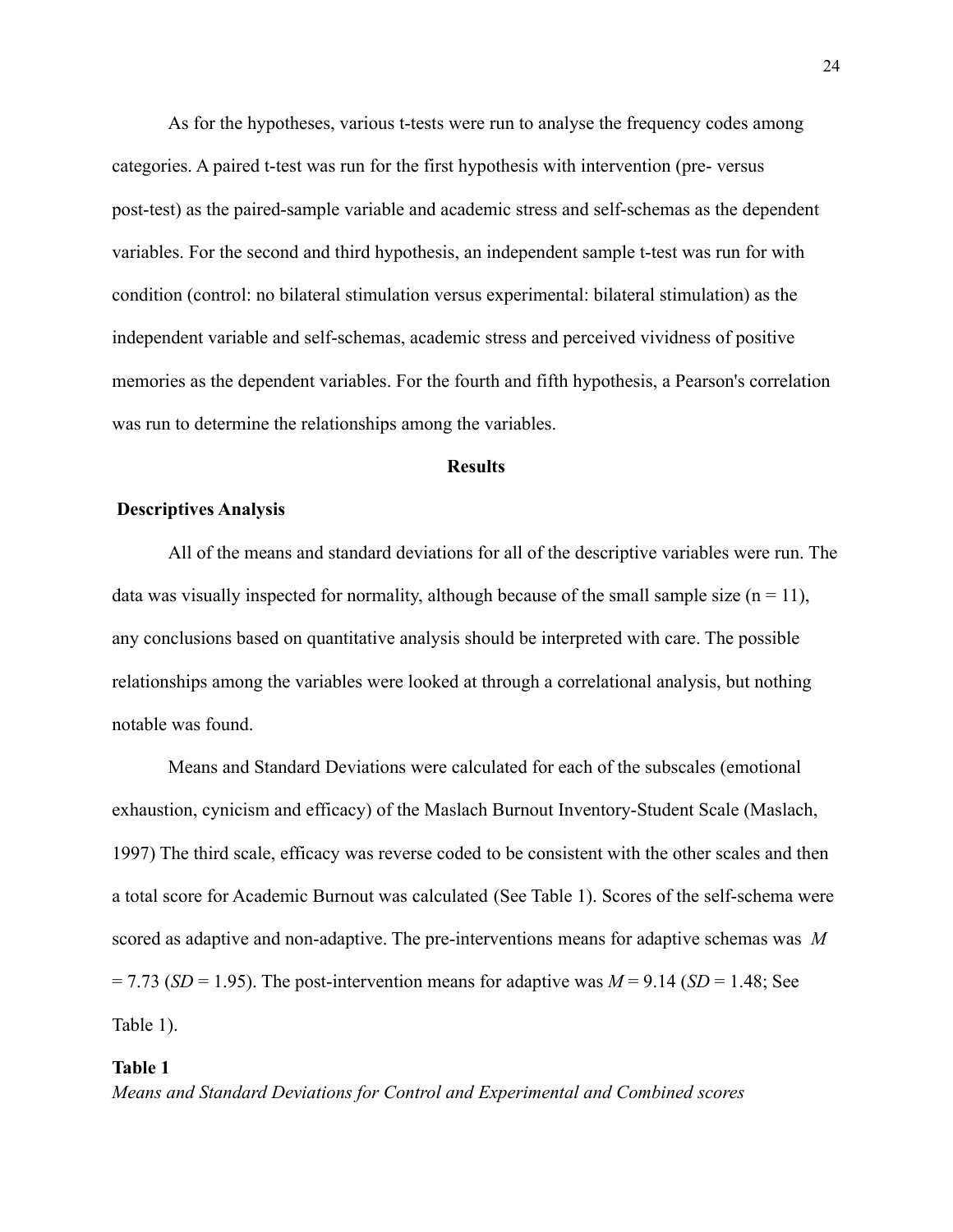|                                        | Experimental   |                | Control        |                | <b>Total Score</b> |                |
|----------------------------------------|----------------|----------------|----------------|----------------|--------------------|----------------|
|                                        | Pre-test       | Post-test      | Pre-test       | Post-test      | Pre-test           | Post-test      |
|                                        | M              | $\overline{M}$ | $\overline{M}$ | $\overline{M}$ | $\overline{M}$     | $\overline{M}$ |
|                                        | (SD)           | (SD)           | (SD)           | (SD)           | (SD)               | (SD)           |
| N                                      | 6              | 5              | 6              | 5              | 11                 | 11             |
| Academic                               | 2.21           | 1.85           | 2.41           | 2.13           | 2.30               | 1.98           |
| Stress total                           | (0.48)         | (1.43)         | (0.74)         | (0.96)         | (0.59)             | (1.19)         |
| Exhaustion                             | 2.43           | 1.80           | 3.42           | 2.96           | 2.88               | 2.32           |
|                                        | (0.10)         | (0.949)        | (1.11)         | (1.32)         | (1.12)             | (1.23)         |
| Cynicism                               | 0.467          | 0.333          | 1.28           | 1.12           | 0.84               | 0.70           |
|                                        | (0.327)        | (0.273)        | (1.47)         | (1.35)         | (1.05)             | (0.97)         |
| Efficacy                               | 2.94           | 4.15           | 4.03           | 3.88           | 3.43               | 4.02           |
|                                        | (0.626)        | (1.43)         | (0.646)        | (0.964)        | (0.83)             | (1.19)         |
| Self-Schema<br>(adaptive,<br>positive) | 8.08<br>(0.76) | 9.25<br>(1.41) | 7.30<br>(2.62) | 9.00<br>(1.73) | 7.73<br>(1.95)     | 9.14<br>(1.48) |

*Note. A statistically significant difference on the exhaustion subscale (t[10] = 3.10,*  $p = 0.011$ *) between pre and post-intervention. A marginally statistically significant difference on the cynicism subscale (t[10] = 2.19, p = 0.054) between pre and post-intervention.*

Each "I am" statement was also coded according to the EMDR Cognitive Belief Clusters

(Shapiro, 2001). See Table 2.

## **Table 2**

*Means, standard deviations, t-tests and p values for the pre and post-test frequencies of self schema clusters*

|                             | Pre-Test<br>Total | Post-Test<br>Total | t-test  | value<br>$\boldsymbol{p}$ |
|-----------------------------|-------------------|--------------------|---------|---------------------------|
| Self-Schema<br>Cluster      | M(SD)<br>N        | M(SD)<br>N         |         |                           |
| Safety and<br>Vulnerability | 0.00(0.00)        | 0.09(0.30)         | $-1.00$ | 0.34                      |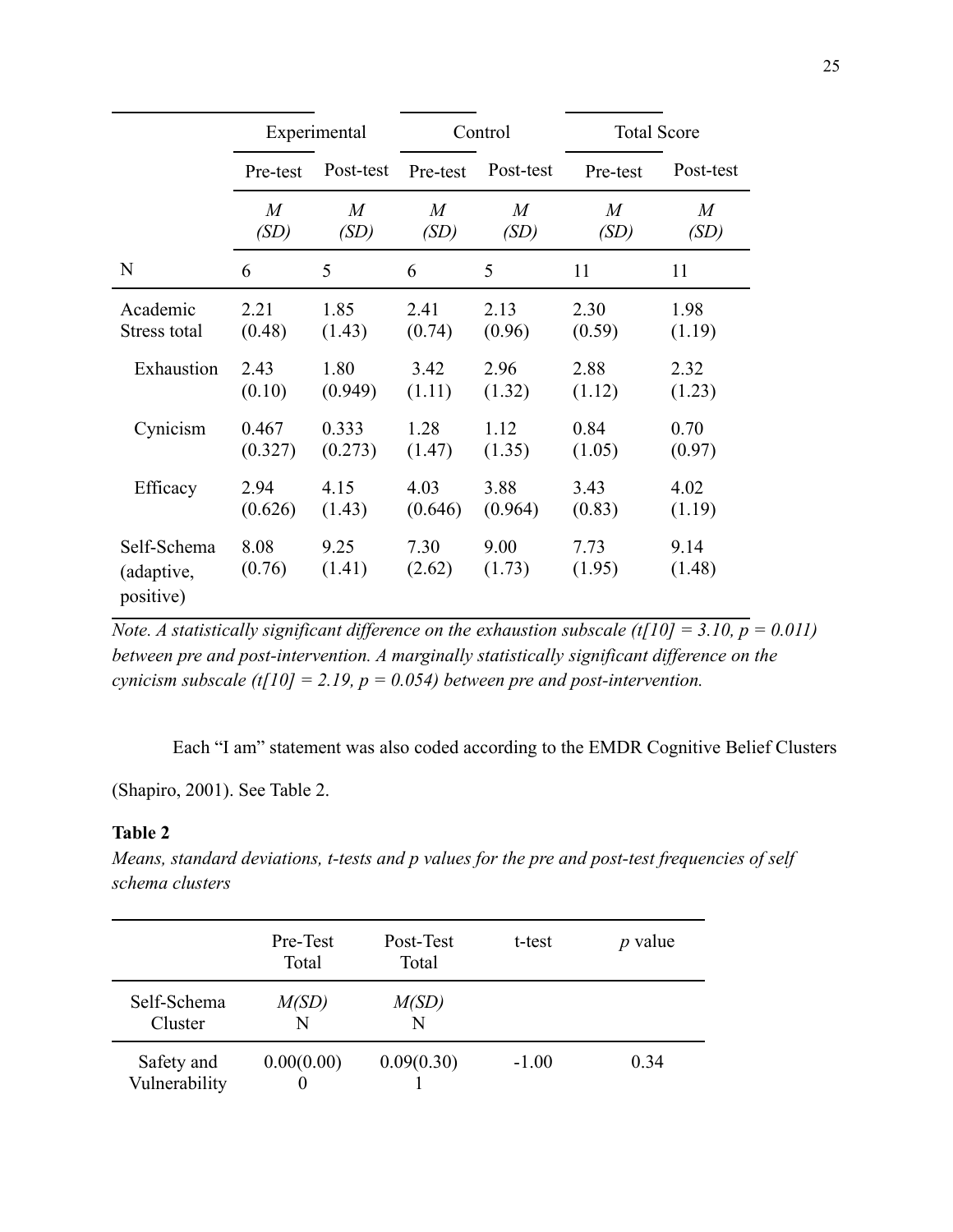| Responsibility<br>and Guilt | 0.27(0.47)       | 0.18(0.41)       | 0.56    | 0.59  |
|-----------------------------|------------------|------------------|---------|-------|
| Self-Worth                  | 1.73(1.35)<br>19 | 3.27(1.49)<br>36 | $-3.75$ | 0.004 |
| Control and<br>Choice       | 7.73(1.56)<br>85 | 6.09(1.70)<br>71 | 3.21    | 0.01  |
| Other                       | 0.27(065)        | 0.00(0.00)       | 1.40    | 0.19  |

*Note. Participants reported a statistically significant increase in self-worth related schemas and a decrease in control and choice related schemas in the post-intervention.*

The three positive autobiographical memories reported during the intervention were coded as instrumental/goal-oriented themes or expressive themes. Memories could be coded as more than one theme. Goal-oriented themes included achievement, control, cooperation and competition, competence, and responsibility; instrumental themes included pleasure, nurturance, affiliation, appreciation and harmony (Ephraim et al., 1997). Means and Standard Deviations were conducted for reported vividness of each of the three positive autobiographical memories and then also calculated into a total vividness score for each participant (See Table 3 & 4).

## **Table 3**

*Mean and Standard Deviations for Vividness of Autobiographical Memories*

|                          | Vividness Score |
|--------------------------|-----------------|
|                          | M(SD)           |
| Autobiographical Event 1 | 3.48(0.98)      |
| Autobiographical Event 2 | 4.00(0.78)      |
| Autobiographical Event 3 | 4.33(0.52)      |
| Total                    | 3.94(0.52)      |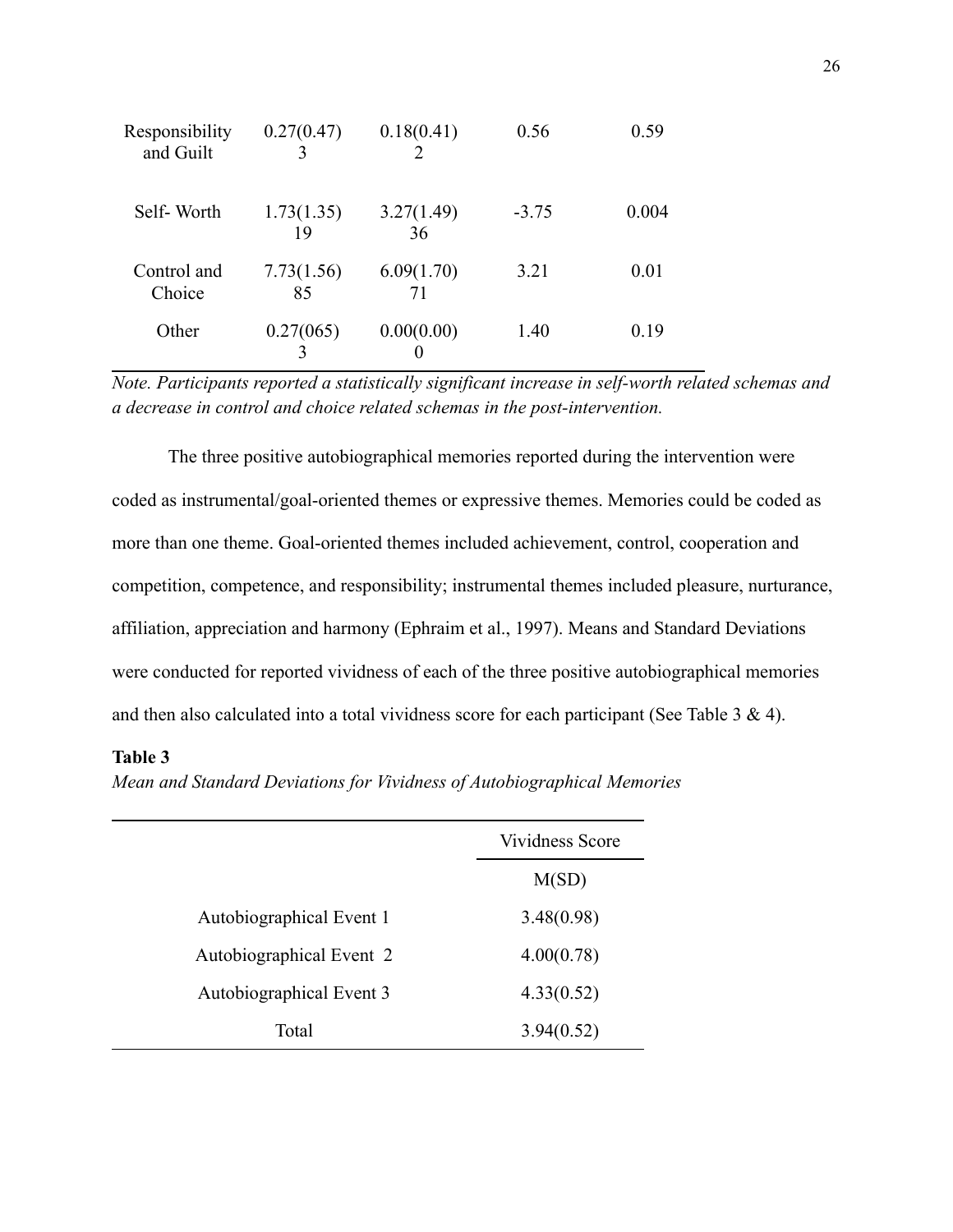*Note: A statistically significant relationship was found (F[2,20] = 3.94, p = 0.036, eta squared = 0.18) between perceived vividness scores in the 1st and 2nd and 1st and 3rd autobiographical events, but not between reported vividness scores of the 2nd and 3rd autobiographical event.*

## **Table 4**

| Memory Coding<br>Categories                |                |                       |                |
|--------------------------------------------|----------------|-----------------------|----------------|
|                                            | Total          |                       | Total          |
|                                            | N              |                       | N              |
| Instrumental or<br>Goal-Oriented<br>Themes | 29             | Expressives<br>Themes | 18             |
| Achievement                                | 8              | Pleasure              | 3              |
| Control                                    | 4              | Nurturance            | $\overline{4}$ |
| Cooperation<br>and Competition             | 3              | Affiliation           | 10             |
| Competence                                 | 9              | Appreciation          | 1              |
| Responsibility                             | $\mathfrak{D}$ | Harmony               | 0              |

*Frequencies of autobiographical memory events per theme*

*Note. Each memory could be coded as multiple themes. There were more memories categorized as an instrumental or goal-oriented theme than an expressive theme.*

At the end of the intervention, each participant was asked, "How was this exercise for

you?" These responses are summarized in Table 5.

## **Table 5**

*Behavioral Observations*

| Participant | Condition             | <b>Notes</b>                                                                                                                      |
|-------------|-----------------------|-----------------------------------------------------------------------------------------------------------------------------------|
|             | Experimental<br>(BLS) | The participant was visually less tense. As she closed her<br>eyes, her breathing slowed down. She said "I feel more<br>relaxed". |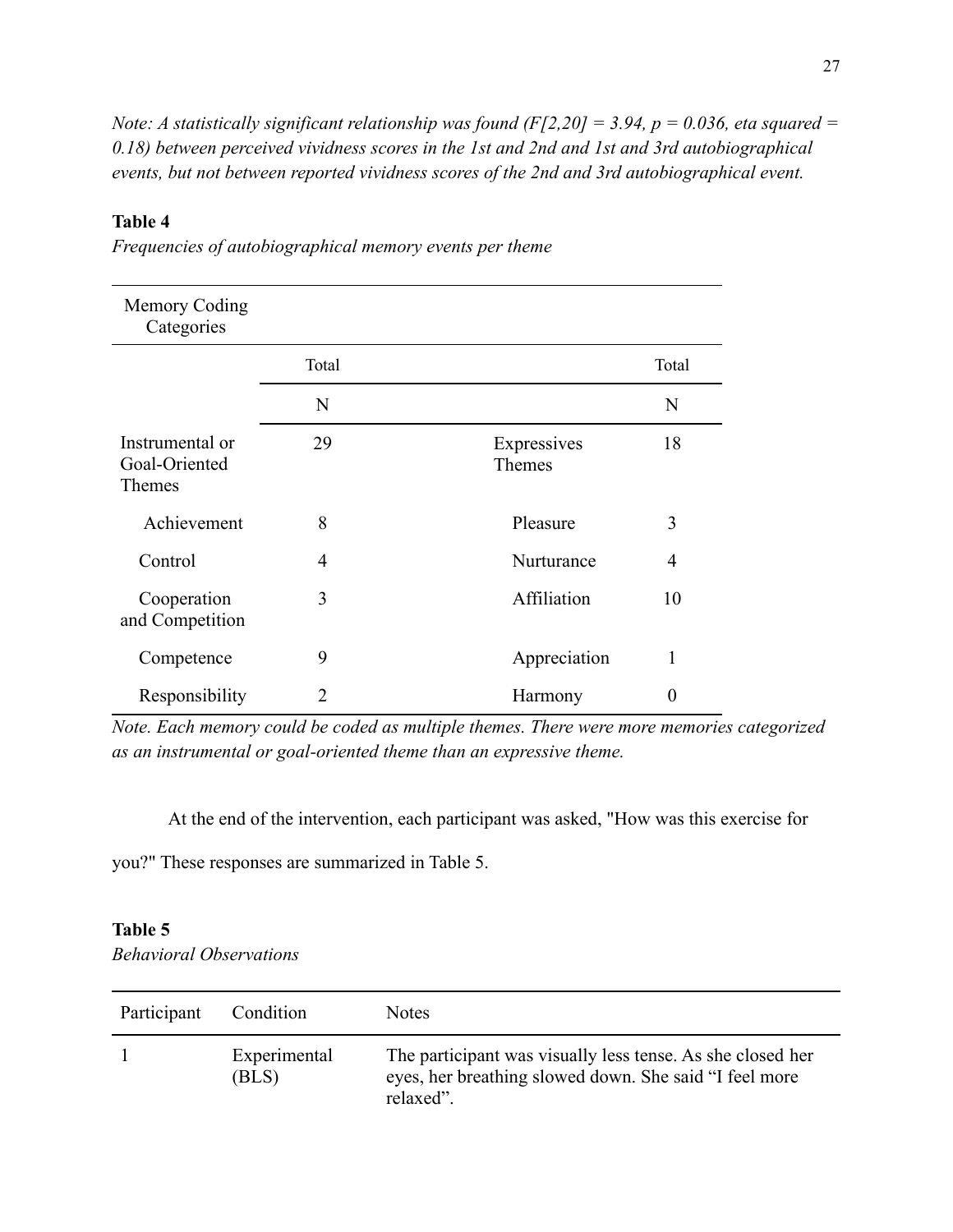| $\sqrt{2}$     | Control<br>(Non-BLS)  | The participant said it was "cool" to be able to reflect on<br>themselves. They thought being able to associate a memory<br>with a personal reflection was enlightening.                                                                                                                                                                                                                         |
|----------------|-----------------------|--------------------------------------------------------------------------------------------------------------------------------------------------------------------------------------------------------------------------------------------------------------------------------------------------------------------------------------------------------------------------------------------------|
| 3              | Control<br>(Non-BLS)  | Later on, the participant contacted the researcher and<br>stated, "in the run of a day at school, you don't normally<br>get time to sit back, close your eyes, and relax, while<br>thinking about yourself". They were appreciative.                                                                                                                                                             |
| $\overline{4}$ | Experimental<br>(BLS) | The participant stated that they "found themselves getting<br>emotional" when they began to think about their memories<br>and themselves, "but in a positive way". At the end they<br>stated, "it was fun".                                                                                                                                                                                      |
| 5              | Experimental<br>(BLS) | The participant verbally expressed their positive<br>experience by stating "I felt more relaxed, especially when<br>I did the tapping. I felt less stressed and forgot everything.<br>This is great, especially because of school right now. It will<br>definitely benefit people who are doing this."                                                                                           |
| 6              | Control<br>(Non-BLS)  | The participant seemed enthusiastic about their experience.<br>They stated, "it was cool and a good topic."                                                                                                                                                                                                                                                                                      |
| 7              | Experimental<br>(BLS) | The participant did not express much emotion. They said<br>their experience was "good".                                                                                                                                                                                                                                                                                                          |
| 8              | Control<br>(Non-BLS)  | The participant was visually more relaxed as they eased<br>into the activity. They stated that their experience was<br>"great".                                                                                                                                                                                                                                                                  |
| 9              | Control<br>(Non-BLS)  | The participant had trouble pin-pointing certain events<br>from their past. They stated, "no matter how short you<br>lived, it is hard to go back in time and isolate a memory".                                                                                                                                                                                                                 |
| 10             | Experimental<br>(BLS) | The participant expressed that this experience brought forth<br>positive feelings for them, even if they could not vividly<br>picture the event. They expressed that more recent<br>memories were easier to recall. They stated that they were<br>surprised by the types of memories that came up when<br>engaging in the protocol. Overall, they expressed<br>enjoyment in their participation. |
| 11             | Experimental<br>(BLS) | This participant verbally expressed that they felt very<br>relaxed after the protocol. They also indicated that they<br>usually do not reminisce on past events, but they stated that<br>"it is good to think about these things".                                                                                                                                                               |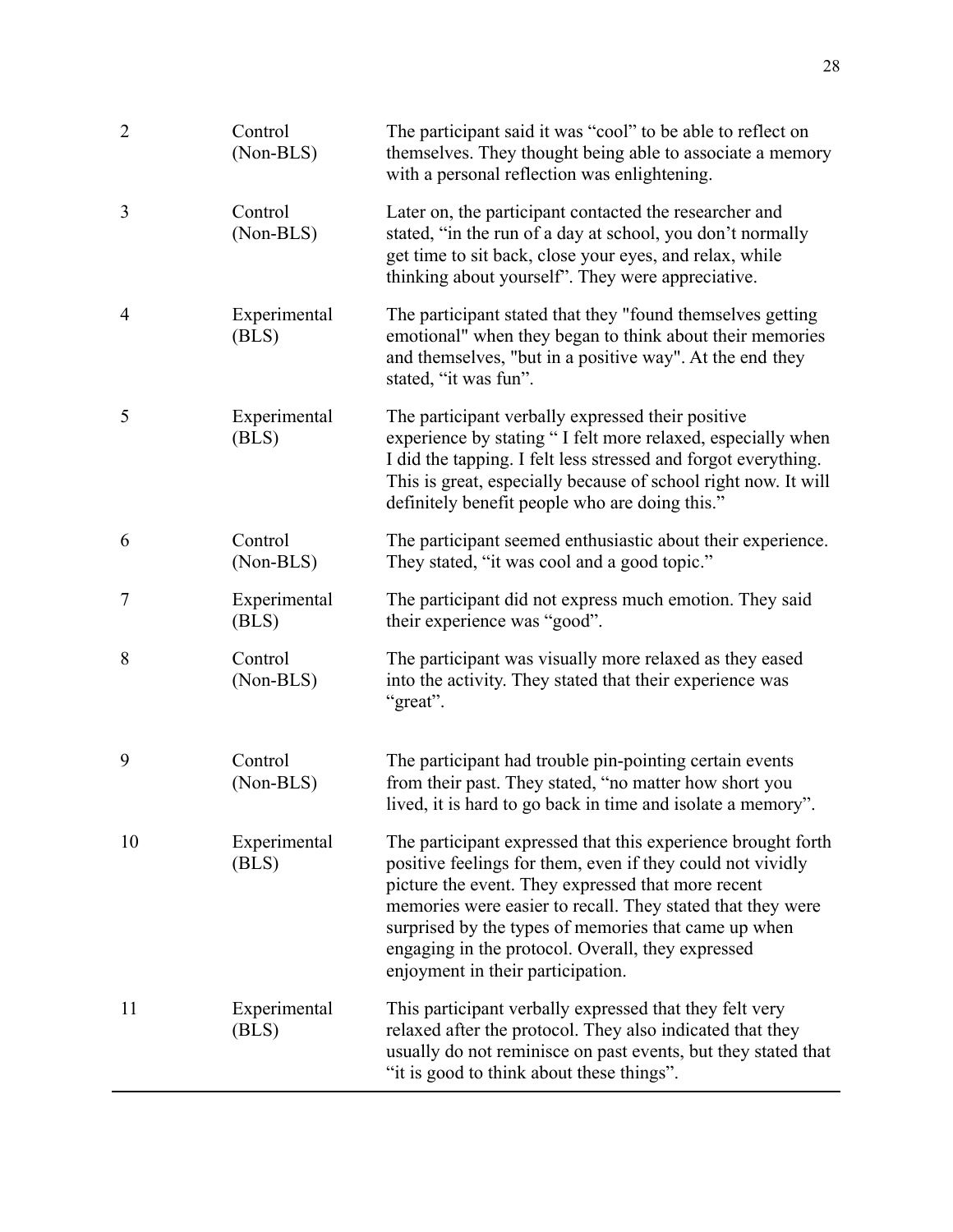*Note. This table includes quotes from the participants during and after the intervention. Visual observations made by the researchers on body language is also noted.*

#### **Hypotheses**

*H1: All participants will show statistically lower levels of a) academic burnout between preand post-intervention and b) higher levels of positive self-schemas between pre-and post intervention*

A) A paired t-test revealed a statistically significant difference on the exhaustion subscale  $(t[10] = 3.10, p = 0.011)$  between pre-  $(M = 2.88, SD = 1.12)$  and post-intervention  $(M = 1.12)$ 2.32,  $SD = 1.23$ ) scores. A large effect size was found (Cohen's  $d = .935$ ). A paired t-test revealed a marginally statistically significant difference on the cynicism subscale  $(t[10] = 2.19, p = 0.054)$  between pre-  $(M= 0.84, SD = 1.05)$  and post-intervention  $(M=$ 0.70,  $SD = 0.97$ ) scores. In this case a medium to large effect size was found (Cohen's  $d =$ .659). A paired t-test revealed no statistically significant difference on the efficacy subscale ( $t[10] = 1.76$ ,  $p = 0.11$ ) between pre- ( $M = 3.43$ ,  $SD = 0.83$ ) and post-intervention  $(M = 4.02, SD = 1.19)$  scores. This hypothesis was partially confirmed.

## **Figure 3**



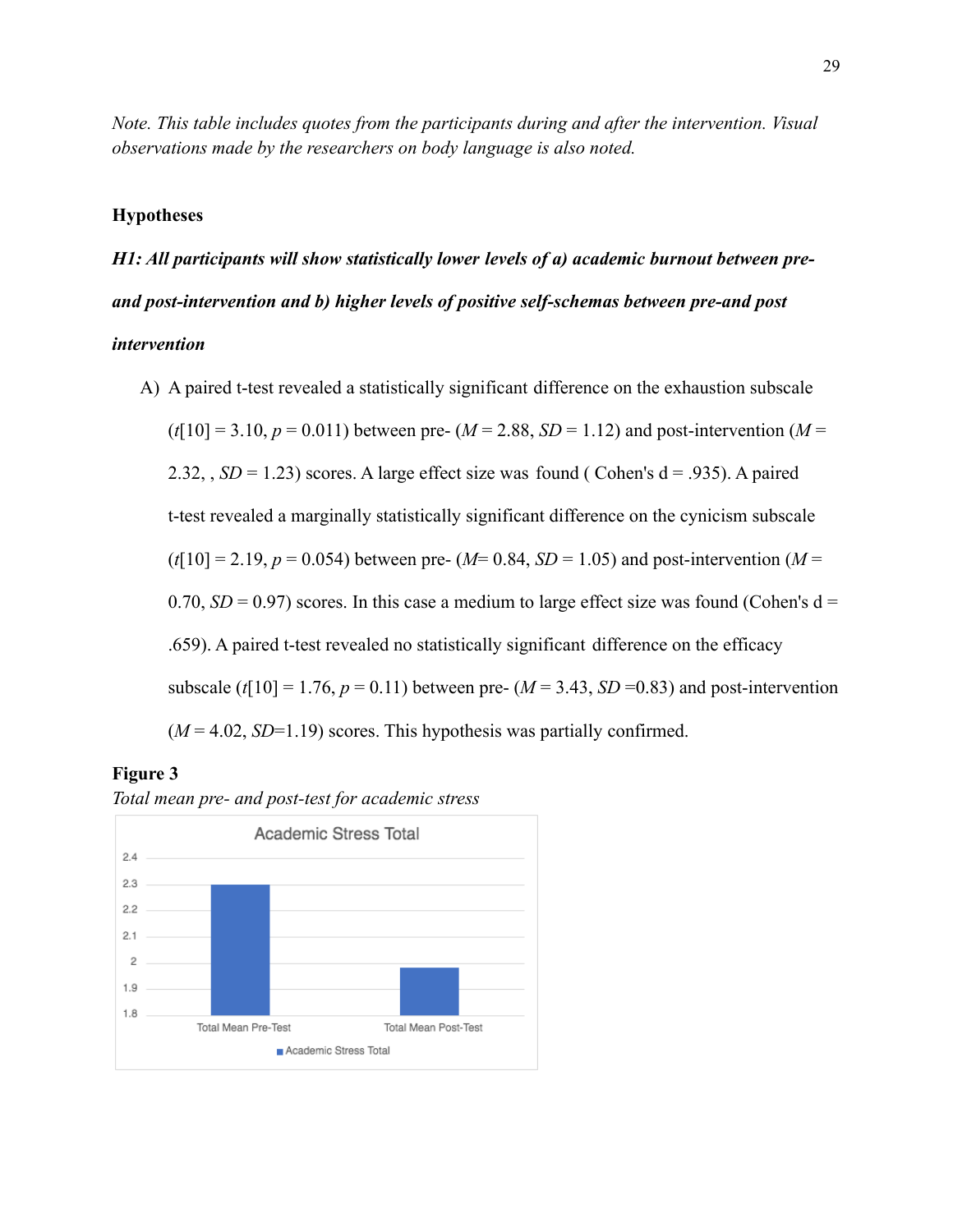*Note. The graph reveals the overall total means of the Maslach Burnout Inventory Student Scale pre- and post-intervention. Academic stress scores decreased after the intervention.*

### **Figure 4**



*Means for pre-and post-test for the academic stress subscales*

*Note. The graph reveals the means for each subscale in the Maslach Burnout inventory student scale. There were statistically significant differences on the emotional exhaustion and cynicism subscales.*

B) There was a statistically significant difference  $(t[10] = 3.76, p = 0.004)$  between pre and post intervention for self-schemas scores. Higher levels of positive self schemas were found in the post-intervention ( $M = 9.14$ ,  $SD = 1.48$ ) compared to pre-intervention scores  $(M = 7.73, SD = 1.95)$ . A large effect size was found (Cohen's  $d = 1.135$ ).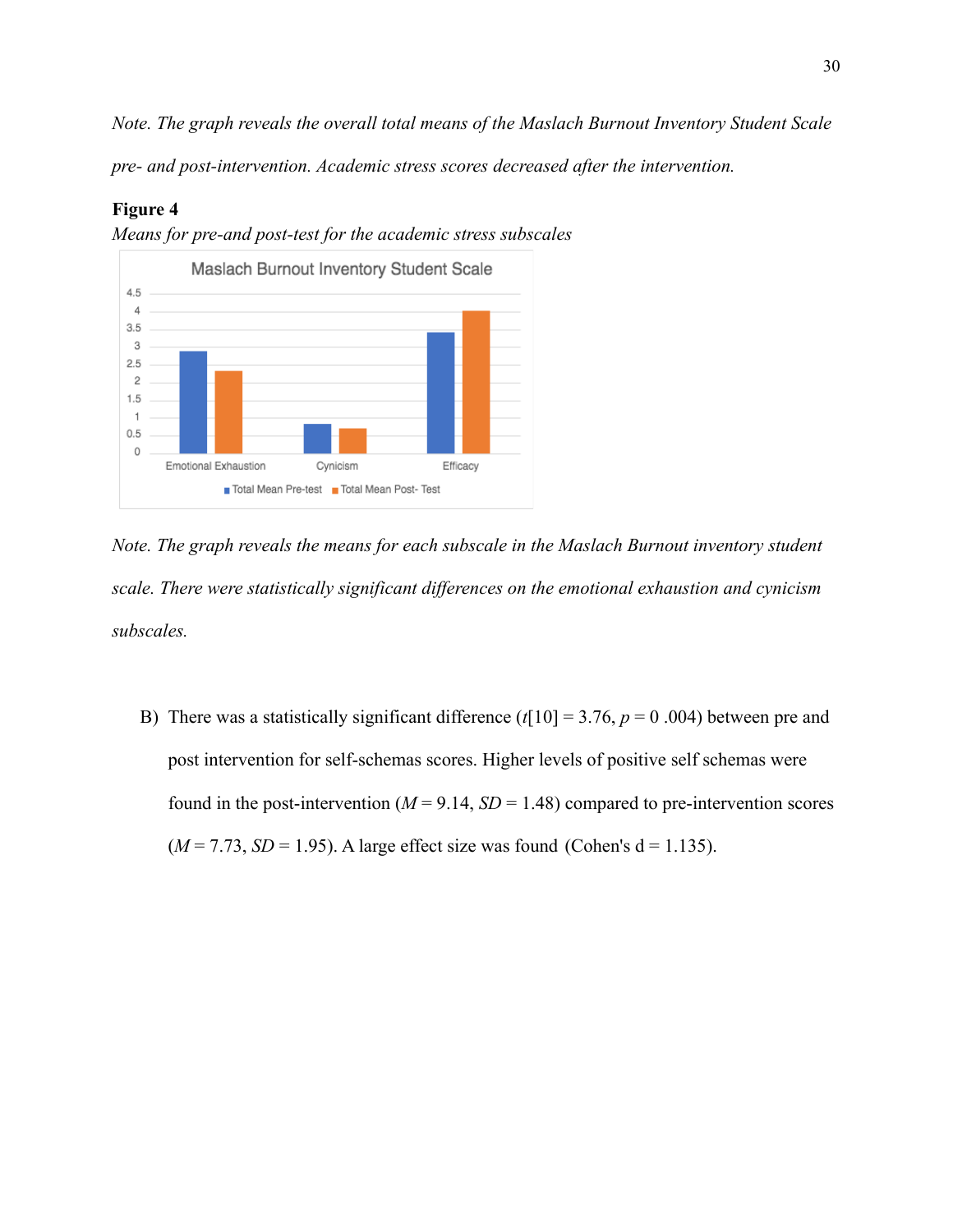#### **Figure 5**



*Total mean pre- and post-test for self-schema scores*

*Note. This graph reveals the overall total means for the Self-Schema Questionnaire pre-and post-intervention. Participants reported higher levels of positive self-schemas after the intervention.*

# *H2: Those in the experimental group (with BLS) will report a) higher numbers of positive self-schemas and b) lower levels of academic burnout than the control group (non- BLS) in the post-test.*

- A) An independent t-test revealed that there were no significant differences (*t*[9]= 0.27, *p=* 0.80) for the use of BLS in the experimental group on higher numbers of positive self-schemas compared to the control group.
- B) There were also no significant differences ( $t$ [9] = 0.36,  $p$ =0.73) for the use of BLS in the experimental group on lower levels of academic burnout compared to the control group.

*H3: Those in the experimental group (with BLS) will report higher levels of perceived vividness of positive memories in comparison to the control group (non-BLS).*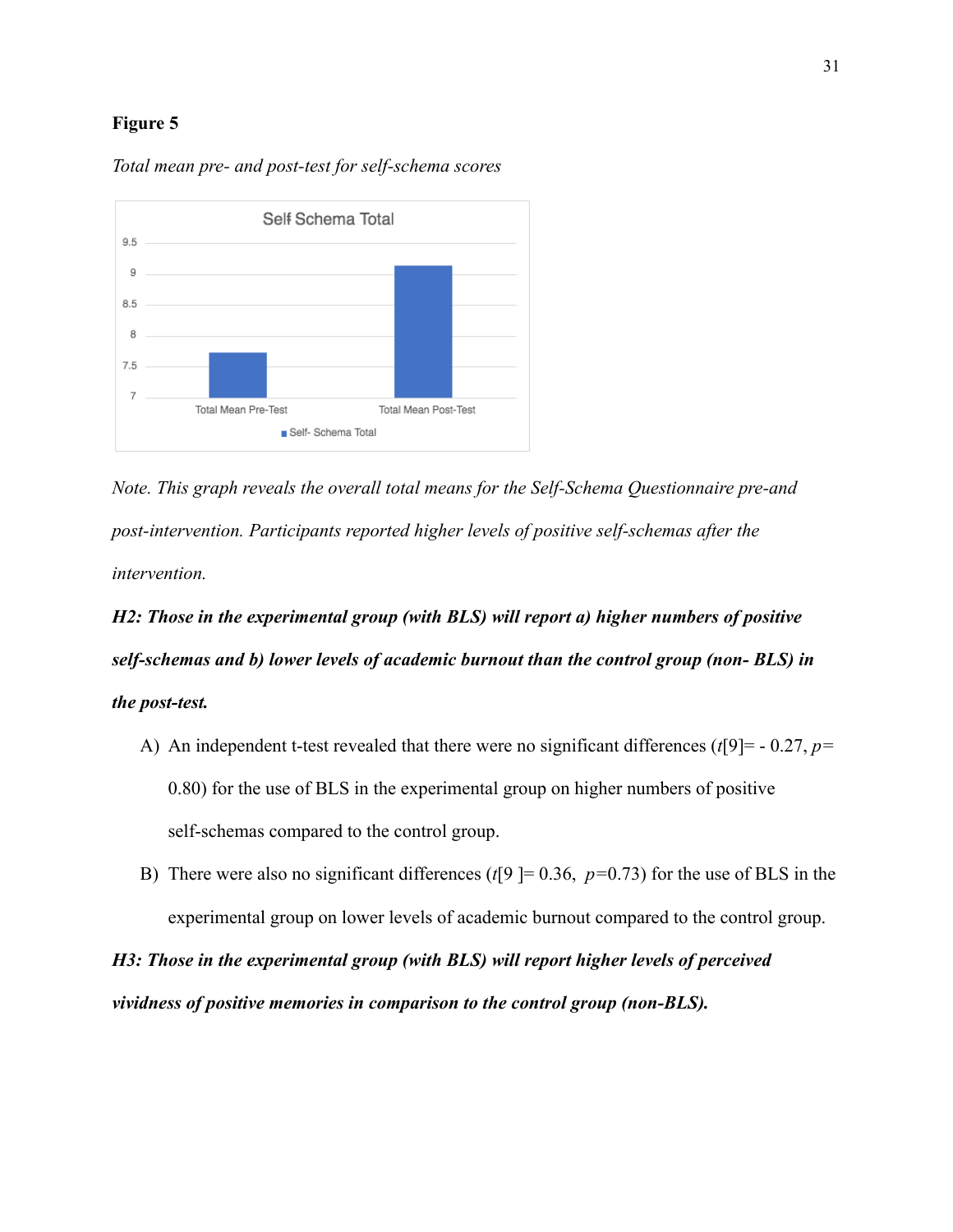An independent t-test revealed that there was no significant difference  $(t[9] = 0.46, p =$ 0.65) for the use of BLS in the experimental group on higher levels of perceived vividness of positive memories compared to the control group.

# *H4: Higher levels of perceived vividness of positive memories will be related to a) higher numbers of positive self-schemas and b) lower levels of academic burnout.*

- A) A correlational analysis revealed that there was no significant relationship between higher levels of perceived vividness of positive memories and higher numbers of positive self-schemas  $(r[10] = 0.13, p = 0.69)$
- B) There was no significant relationship between higher levels of perceived vividness of positive memories and lower levels of academic burnout  $(r[10] = 0.08, p = 0.80)$

# *H5: Higher numbers of positive self-schemas will be related to lower levels of academic burnout at post-test.*

A correlational analysis revealed that there was no significant relationship between higher numbers of positive self-schemas and lower levels of academic stress at post-test  $(r[10]$ = -0.39, *p=0.24*)

*H6: All participants (experimental and control groups) who report a high level of vividness will report lower levels of academic stress than at baseline, although we predict that those in the experimental group might report slightly lower levels of academic burnout.*

Due to the small sample size, the researchers decided that it was not worthwhile to run an analysis with these variables as there was no evident correlation between perceived vividness of positive memories and academic burnout. No conclusive judgments could be made for this hypothesis.

#### **Exploratory Content Analysis**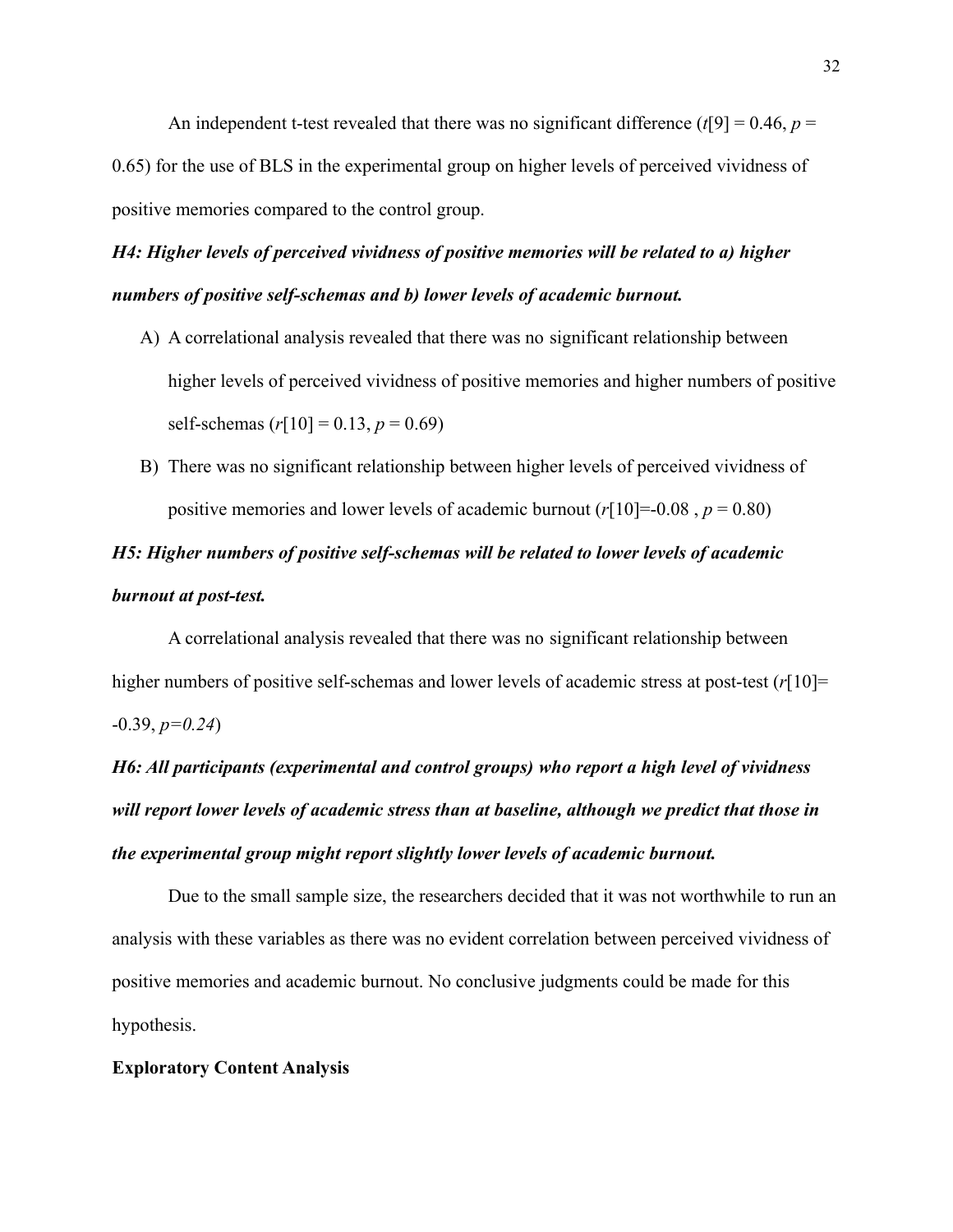A dependent t-test revealed a statistically significant difference between pre and post-intervention on self-worth related self-schema themes (*t*[10]=-3.75, *p=*0.004). There was also a statistically significant difference between pre and post-intervention on control and choice related self-schema themes ( $t$ [10]=3.21,  $p$ =0.01). However there were no significant differences found between safety and vulnerability self-schemas on pre- and post-intervention (*t*[10]= -1.00 ,  $p= 0.34$ ), responsibility and guilt self-schemas ( $t[10] = 0.56$ ,  $p= 0.59$ ) pre- and post-intervention, or other themed self-schemas pre- and post-intervention (*t*[10]=1.40, *p*= 0.19).

#### **Figure 6**



*Means for pre- and post-test for the EMDR cognitive belief clusters*

*Note. The graph reveals the means for each cluster from the Self-Schema Questionnaire. Self-worth related schemas increased after the intervention. Control and choice related schemas decreased.*

A repeated measures ANOVA revealed a statistically significant relationship  $(F[2,20] =$ 3.94,  $p = 0.036$ , eta squared = 0.18) between perceived vividness scores in the 1st and 2nd and 1st and 3rd autobiographical events, but not between reported vividness scores of the 2nd and 3rd autobiographical events.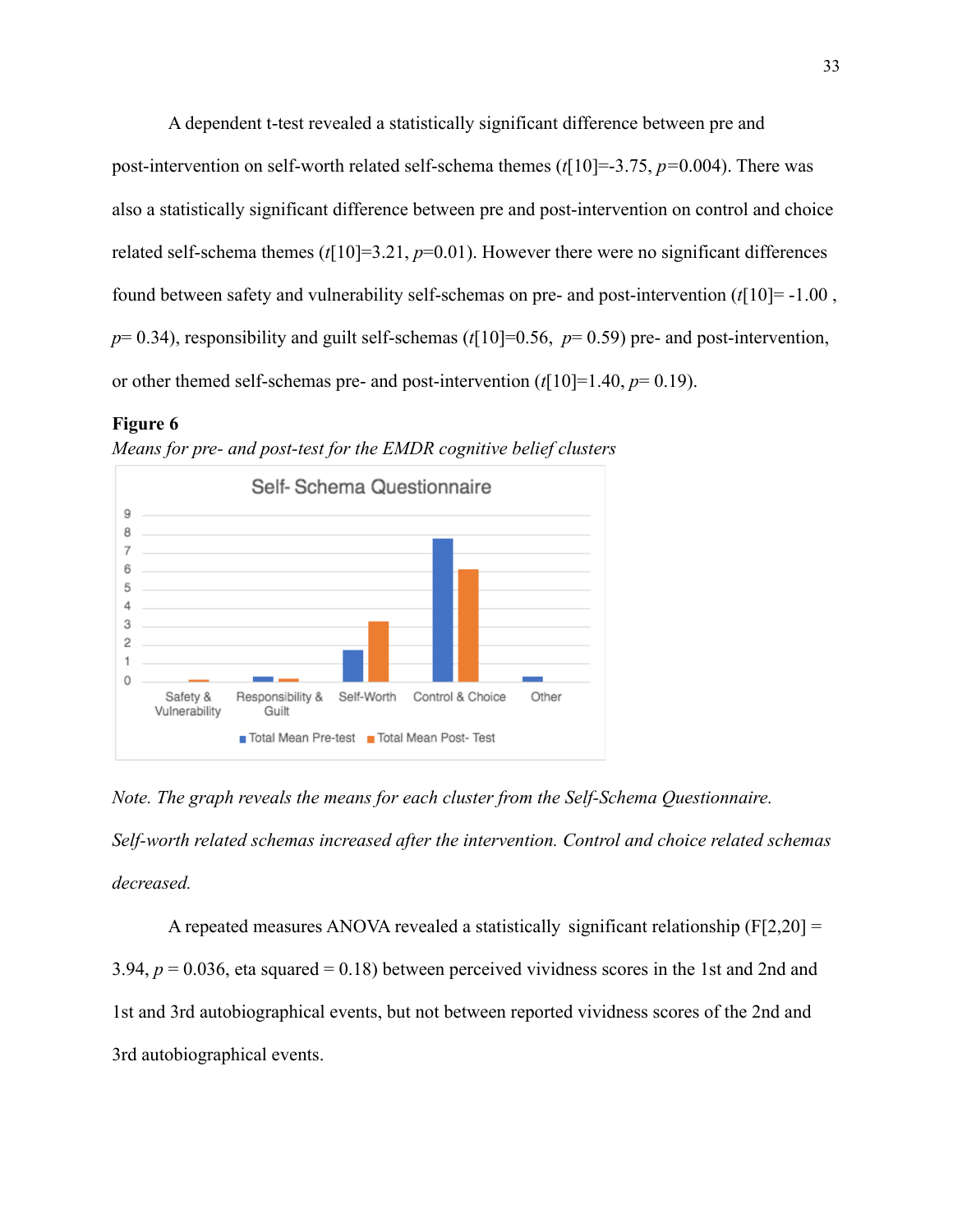**Figure 7** *Means for each positive autobiographical event*



*Note. The Vividness of Memory Score means increased for each autobiographical event Each memory was scored as being more vivid than the last.*

#### **Discussion**

The purpose of this study was to investigate the impact of the Tree of Life protocol on undergraduate student academic stress, self-schemas, and perceived vividness of positive memories. The effectiveness of bilateral stimulation was also investigated by comparing the control group (non-BLS) to the experimental (BLS) group. All statistical results should be interpreted with care because of the relatively few number of participants. However, some tendencies of its findings can be noted from this study.

This study's findings suggested that participants reported lower levels of academic burnout and higher levels of positive self-schemas after they participated in the Tree of Life protocol, which was expected. Although it was anticipated that the incorporation of bilateral stimulation (alternative tapping motions) would have impacted the variables, it did not. The use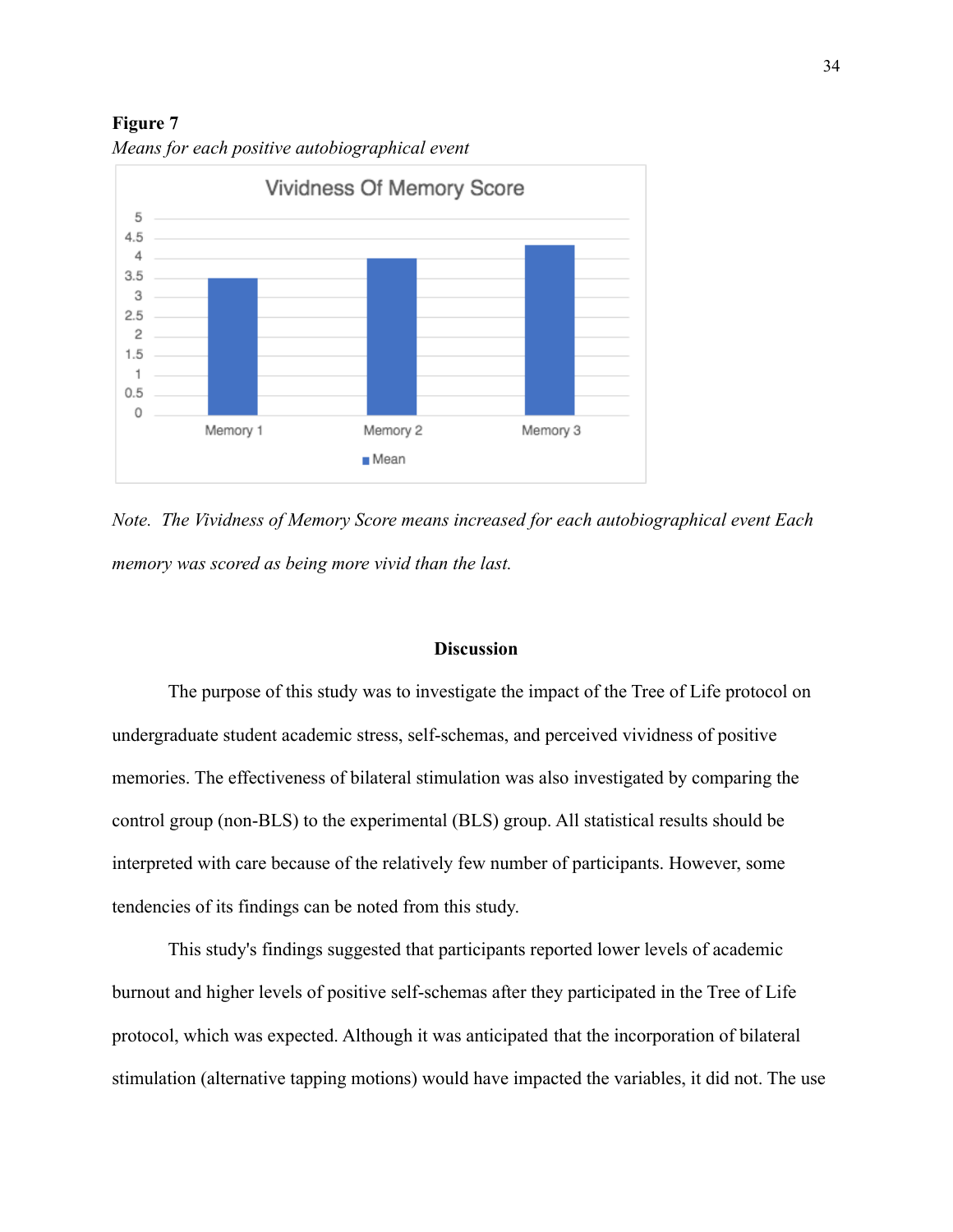of bilateral stimulation did not increase positive self-schemas or perceived vividness of positive memories, nor did it decrease the student's academic burnout levels.

There was also no relationship between the perceived vividness of positive memories with a higher number of self-schemas and lower academic burnout levels. It was predicted that memories with higher levels of vividness would bring forth more positive self-schemas and lower academic burnout levels among participants; however, that was not the case. This demonstrates that perceived vividness of positive memories was not associated with self-schemas or academic burnout. Additionally, there was also no relationship between self-schemas and academic burnout. The higher the number of positive self-schemas was not associated with lower levels of academic burnout.

It was expected that the intervention would affect the participants to some degree. However, it was hypothesized that there would be more relationships between the variables and that there would be differences between the control and experimental group. Even though some of the hypotheses were not supported, it can be assumed that the small sample size  $(n = 11)$  could have impacted the results. There were more statistically significant results with the paired t-test analyses as it used all eleven participants by comparing the pre-test to the post-test. By conducting an independent t-test, power was lost since the number of participants decreased by comparing the experimental group ( $n=6$ ) to the control group ( $n=5$ ). If there were more participants, the analyses may have shown more significant differences. Therefore, the results should be interpreted with caution due to the low number of participants.

Although the low number of participants is a consideration for statistical analysis, there were various strengths to this study. The drop-out rate in this study was zero, due to the small sample size. Having a low number of participants allowed the researchers to have closer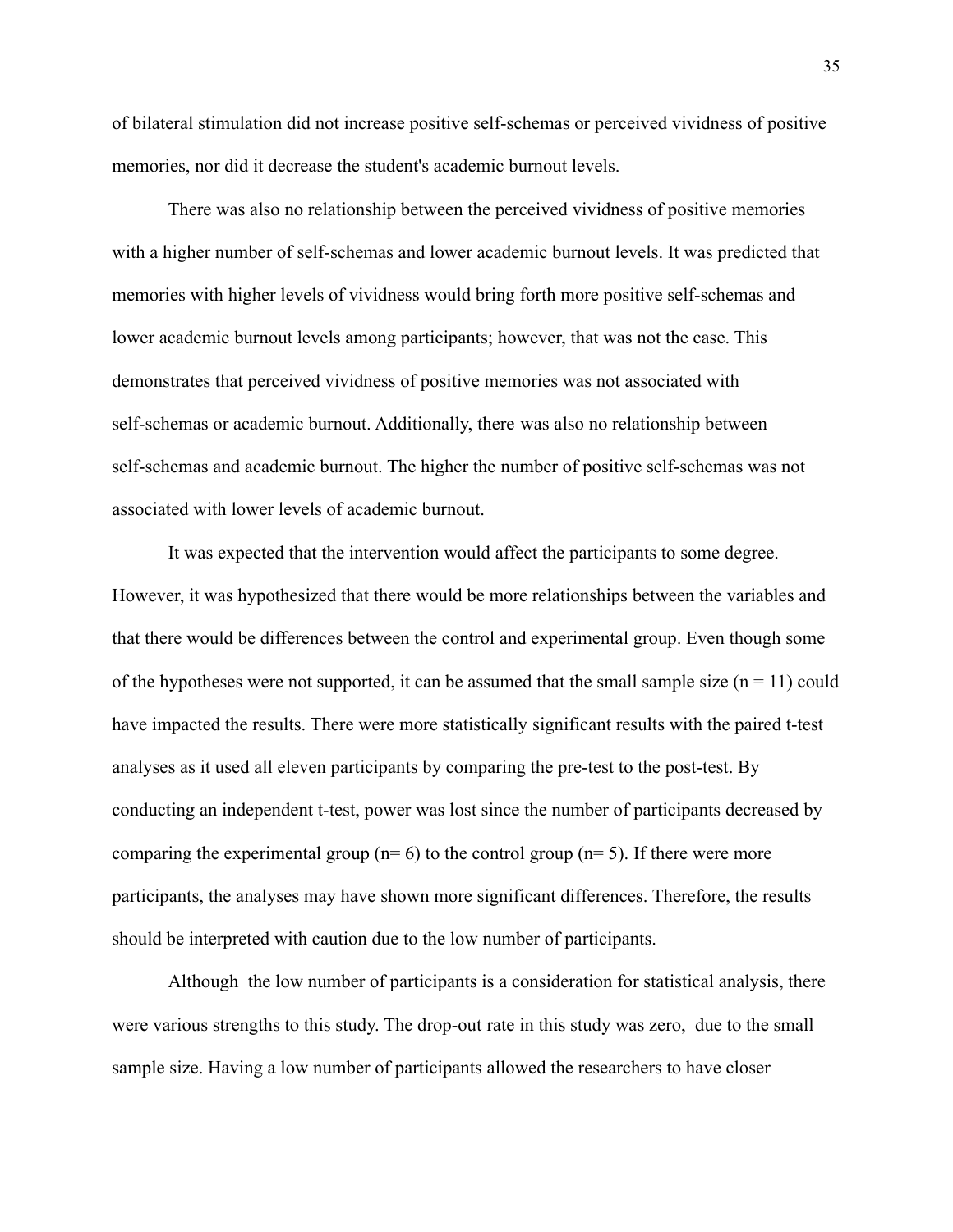observation of the participants, especially with the protocol being face-to-face. The researchers could be sure that participants were engaging with the protocol as it was designed and had higher levels of attention and participation. There were no negative concerns that arose among the participants, in fact, almost all reported feeling more "relaxed" and that the protocol was helpful in thinking about the good things in their life. Therefore, it can be concluded that this protocol is safe to conduct online and with larger-scale studies in the future. With the pandemic in place, it was a safe alternative to have face-to-face interventions, having a positive effect on stress.

In terms of data collection, this study was strengthened by having a qualitative and quantitative analysis. It allowed the researchers to engage in statistical conclusions and draw from content analyses, such as behavioral observations, which seemed to be useful. For instance, the statistics suggested that BLS in the experimental group did not impact the variables more than the control group. However, one of the participants verbally stated that the alternative tapping motions increased her feelings of relaxation, giving more insight into the results. With the content analysis of the self-schemas, two raters analyzed the data, which gave inter-rater reliability to the results.

By conducting an exploratory content analysis, there were more significant findings revealed. Participants reported an increase in self-worth-related schemas and a decrease in control and choice-related schemas in the post-intervention. This gives insight to the researchers that the intervention impacted the types of self-schemas the participants associated with. Also, there were relationships between the perceived vividness of autobiographical events numbers 1 and 2 and numbers 1 and 3. The findings demonstrated that the participants reported each memory as more vivid than the last. This suggests that participants may have been more relaxed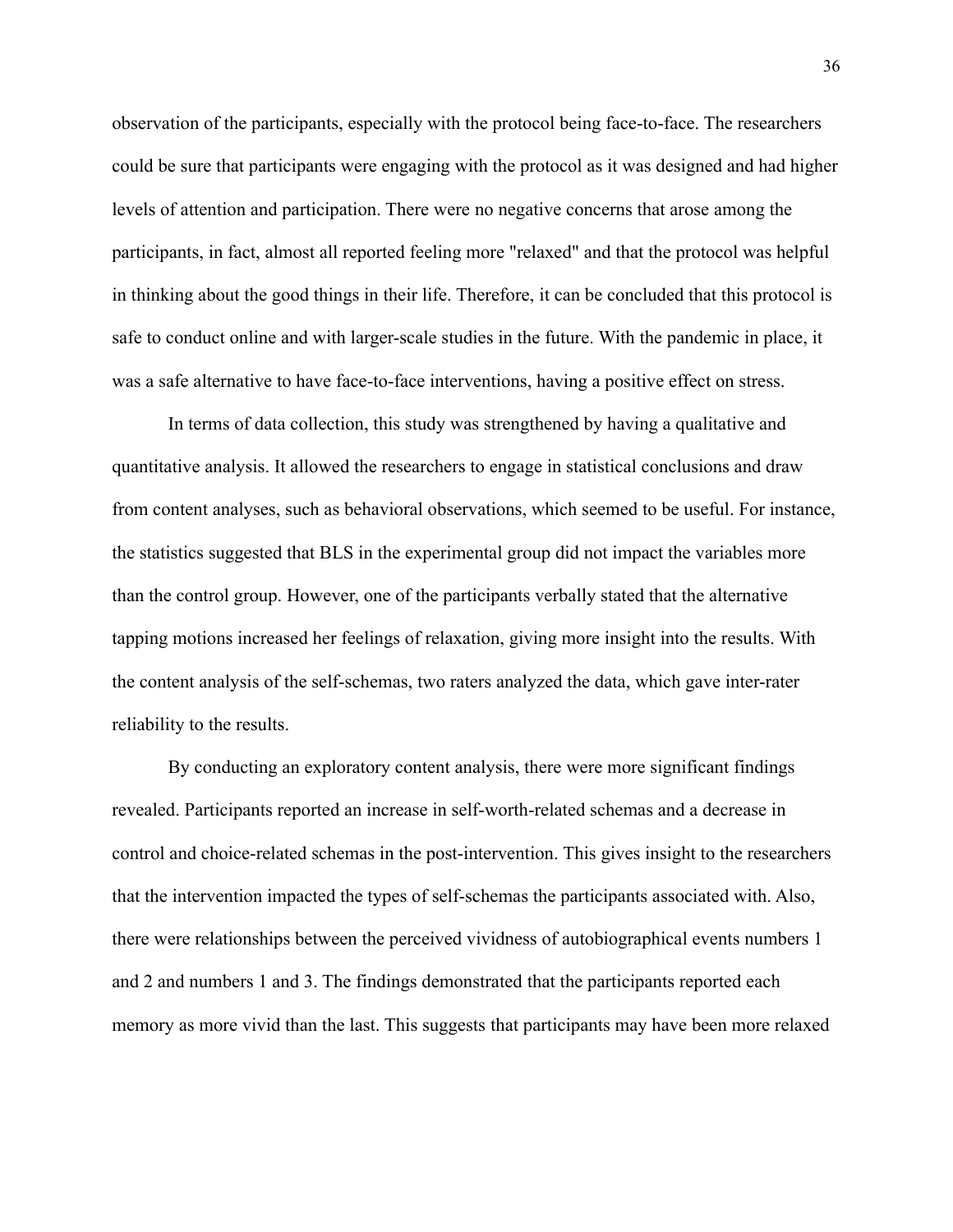and engaged in the protocol by the time they had to think about their third memory, thus increasing their vividness scores.

#### **Limitations**

A significant limitation to this study was time constraints and was limited because of the COVID-19 global pandemic.It was anticipated that the intervention would be in-person and in group; however, this became unachievable due to the heightened precautions put in place with COVID-19. The participant's safety was the priority, and switching to an online protocol seemed more appropriate, it also meant that participants would be run individually.

Data collection occurred during the COVID-19 global pandemic which may have had effects on the academic stress and perception of positive self-schemas among undergraduate students. More specifically, the Maslach Burnout Inventory Student scale may have measured factors outside of academics, such as stress related to the pandemic or anxiety in general. Due to the COVID-19 measures, the alternative protocol for online data collection had to be used since it became an issue to gain approval for in-person data collection. Overall, there were some uncertainties in regards to the pandemic affecting data collection for this study.

It was also expected that the intervention would be a group process. However, we chose to switch to individual data collection; this way, each participant was given more attention if any concerns arose. Due to this being an individual process, there were fewer participants, which became a limitation. Additionally, there was no follow-up with this study, and the long-term effectiveness of this protocol on undergraduate students will remain unknown.

Another possible limitation was having two facilitators lead the protocol; therefore, they may have conducted the intervention with minor differences, which may have impacted the participants' results. Also, there was incorporation of two conditions to this study, a control group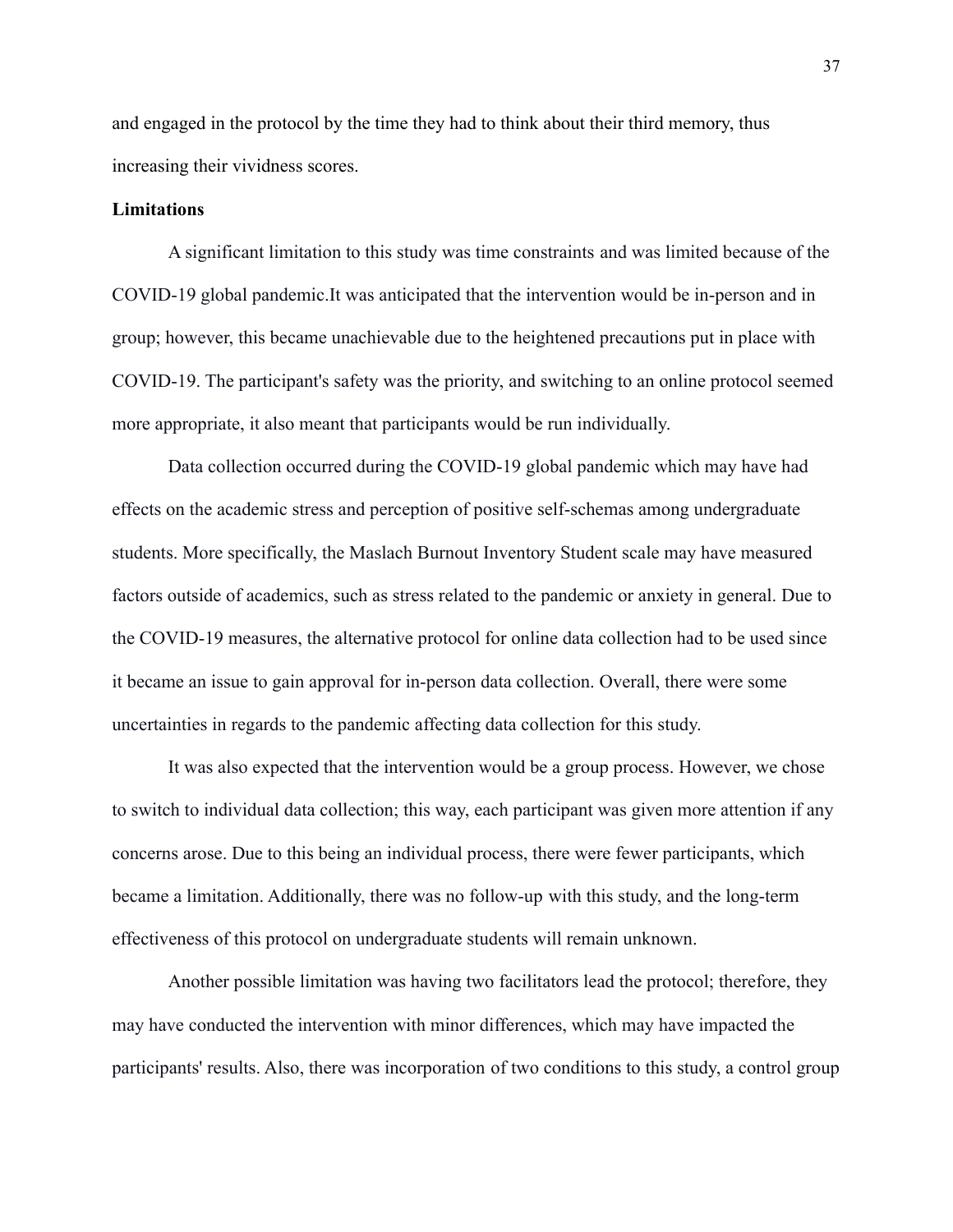(non-BLS) and an experimental group (BLS). The intervention facilitators were not blind to the conditions which may have influenced the participant's outcome results. The participant's results may have also been affected by social desirability because they were completing the same measures pre and post-intervention, which may have caused them to understand the study's premise. Participants may have been aware of the intent to fill out the same measurements twice; hence they may have purposely changed their answers to be more favorable to the study's purpose.

Additionally, the modification of the measurement instruments may have caused limitations to this study as well. Changes were made to the original scales to reflect more validity for this study's purposes; however, in doing so, some of the psychometric properties may have been changed, causing less reliability.

#### **Future Directions**

Researchers in the future should incorporate more participants into their study to have a more accurate representation of the population. It would be interesting to conduct this study with a more clinical population who requires more focus on developing coping strategies and resources and compare the results to the academic population. Having a follow-up with the participants is also suggested to determine the protocol's long-term effectiveness. Additionally, having a fidelity scale to determine how closely the facilitators followed the protocol script would be a noteworthy future direction.

Another recommendation for the future would be exploring the effectiveness of online versus in-person data collection, determining whether conducting the protocol in-person would be more personal and work more efficiently. Performing in-person data collection would give researchers a chance to collect the participant's creation of their tree, giving researchers an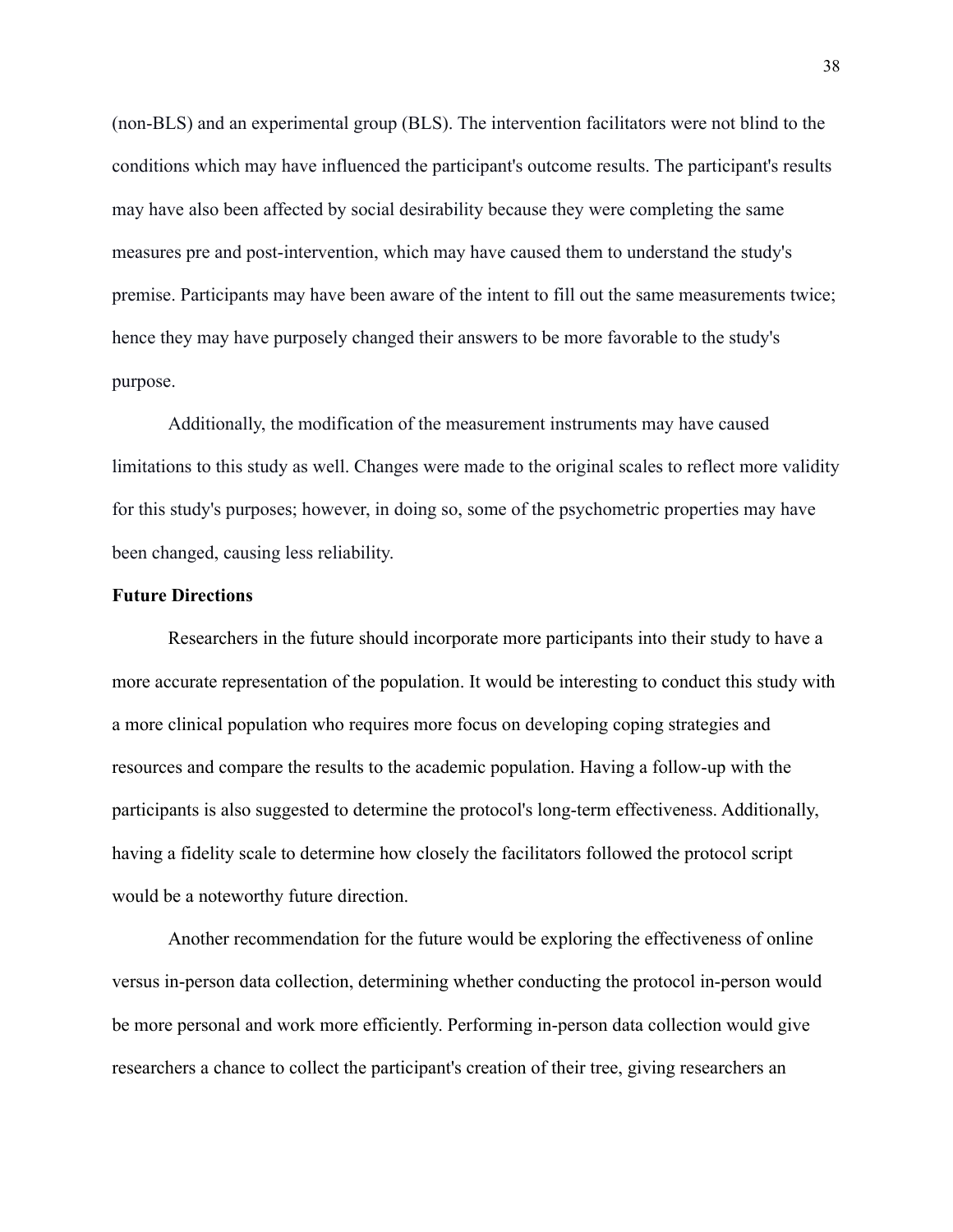opportunity to analyze them. This may give more insight into the content analysis portion of the research. Behavioral observations could be noted more easily. More exploratory research on the content analysis portion in general would be noteworthy for future research. Hence, this study found more statistically significant results in the content analysis portion.

The comparison between individual versus group data collection could be noteworthy to determine whether other participants' presence has a significant effect on the results. Sharing and hearing experiences of other students may have been influential.

Additionally, future studies should consider administering the intervention more than once over the semester, i.e., in doses. Having the same students participate in the Tree of Life protocol multiple times throughout the year may have significantly influenced the results. Also, matching the participants to the demographic variables may have been insightful to the results instead of randomly assigning participants by a coin toss.

#### **Conclusion**

Findings from this study indicated that the Tree of Life protocol positively impacted undergraduate student academic stress and self-schemas. This study suggested that students reported lower levels of academic burnout and higher levels of positive self-schemas post-intervention. Exploratory content analysis revealed significant differences between pre and post-intervention for self-worth and control and choice-related self-schemas. It also revealed significant relationships between the autobiographical memory events. After investigation, there were no significant findings regarding the effectiveness of bilateral stimulation. The results give insight to the mixed research results regarding the use of bilateral stimulation in resource installation. It also brings awareness to the significant impact of focusing on positive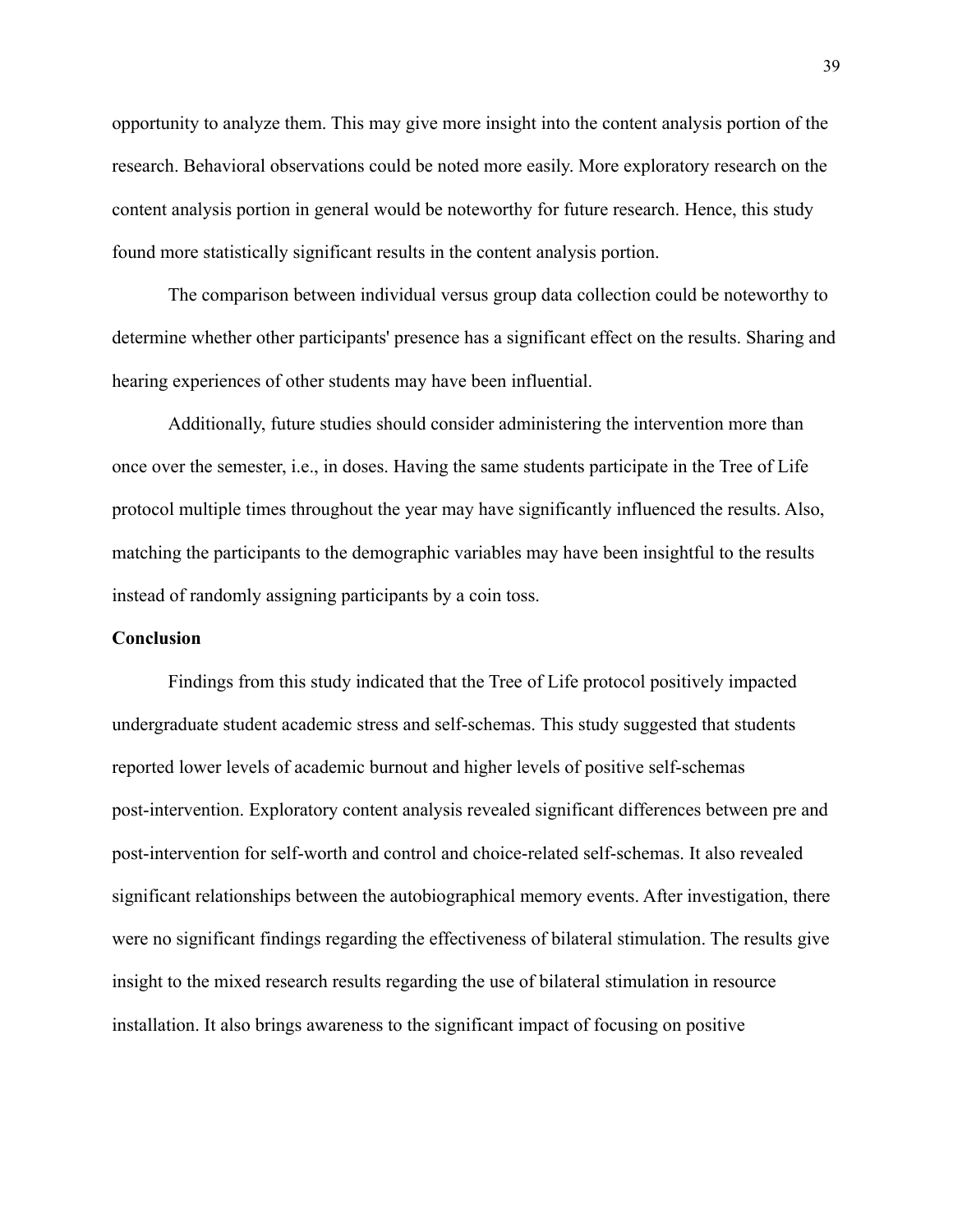self-cognitions through a narrative and mindfulness-based intervention that incorporated elements of EMDR Therapy.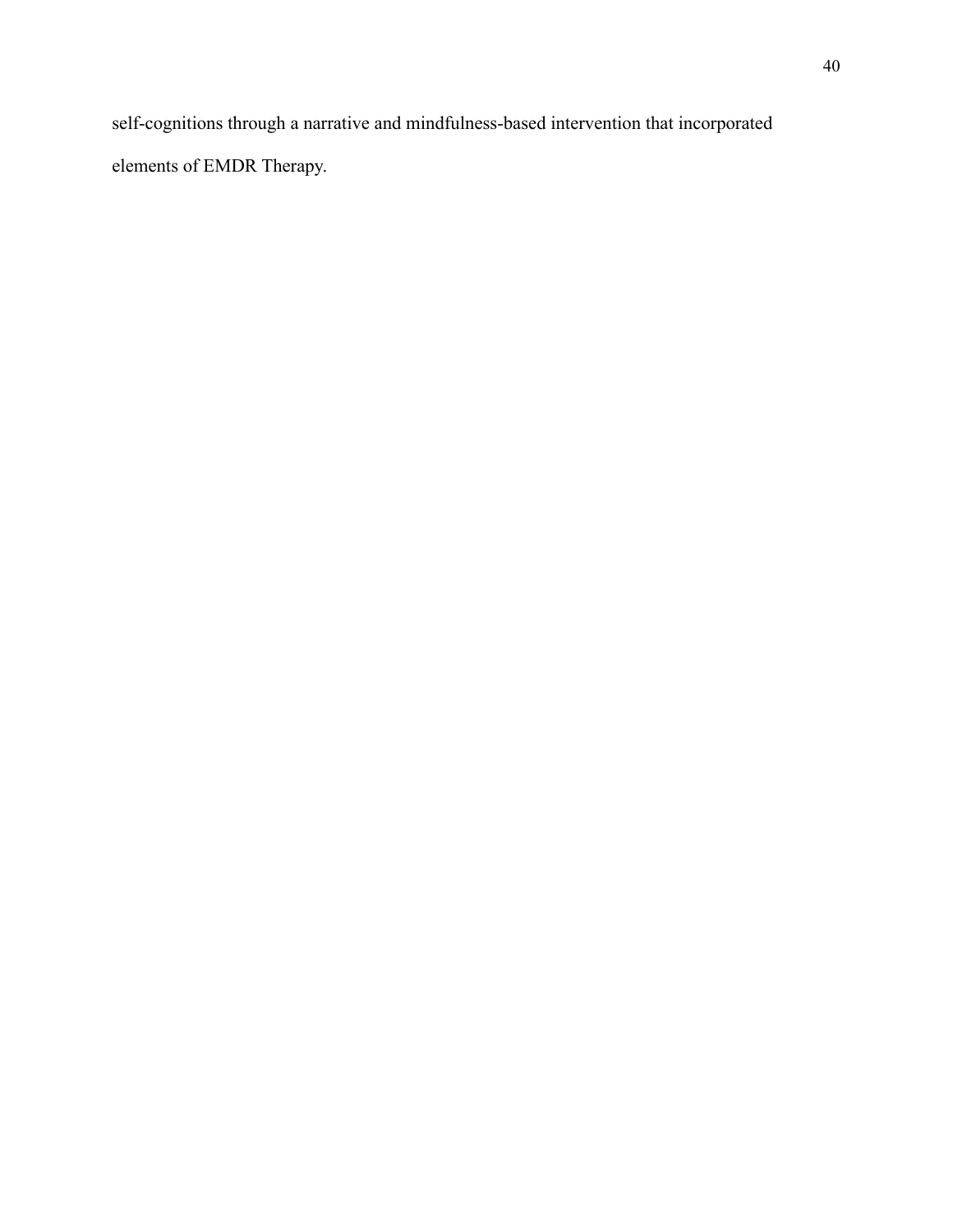#### **References**

- Amano,T., & Toichi, M. (2016). The Role of Alternating Bilateral Stimulation in Establishing Positive Cognition in EMDR Therapy: A Multi-Channel Near-Infrared Spectroscopy Study. *Plos One,* n.p. https://doi.org/10.1371/journal.pone.0162735
- Bataineh, M. (2013). Academic Stress among Undergraduate Students : The Case of Education Faculty at King Saud University. *International Interdisciplinary Journal of Education*. 2 (1), n.p. 10.12816/0002919.
- Beaudoin, M., Moersch, M., & Evare, B. (2016). The Effectiveness of Narrative Therapy with Children's Social and Emotional Skill Development: An Empirical Study of 813 Problem-Solving Stories. *Journal of Systemic Therapies,* 35(3), 42-59 10.1521/jsyt.2016.35.3.42
- Cambridge University Press. (1995). Vividness. Cambridge Dictionary. https://dictionary.cambridge.org/dictionary/english/vividness
- Carvalho, E. R. (2009, August). EMDR and the pillars of life: Celebrating what works. Presentation at the 14th EMDR International Association Conference, Atlanta, GA
- Casdagli, L., Christie, D., Girling, I., Ali, S., & Fredman, G. (2017). Evaluating the Tree of Life Project: An Innovative Way of Engaging Children and Young People with Type 1 Diabetes. *Diabetes Care for Children & Young People,* 6(1), 9-15.
- Cherry, K. (2020, May 9). *Self-Schemas in Psychology.* Very Well Mind. https://www.verywellmind.com/what-is-a-self-schema-2795026

Dundas, I., Thorsheim, T., Hjeltness, A., & Binder, P. E. (2016). Mindfulness Based Stress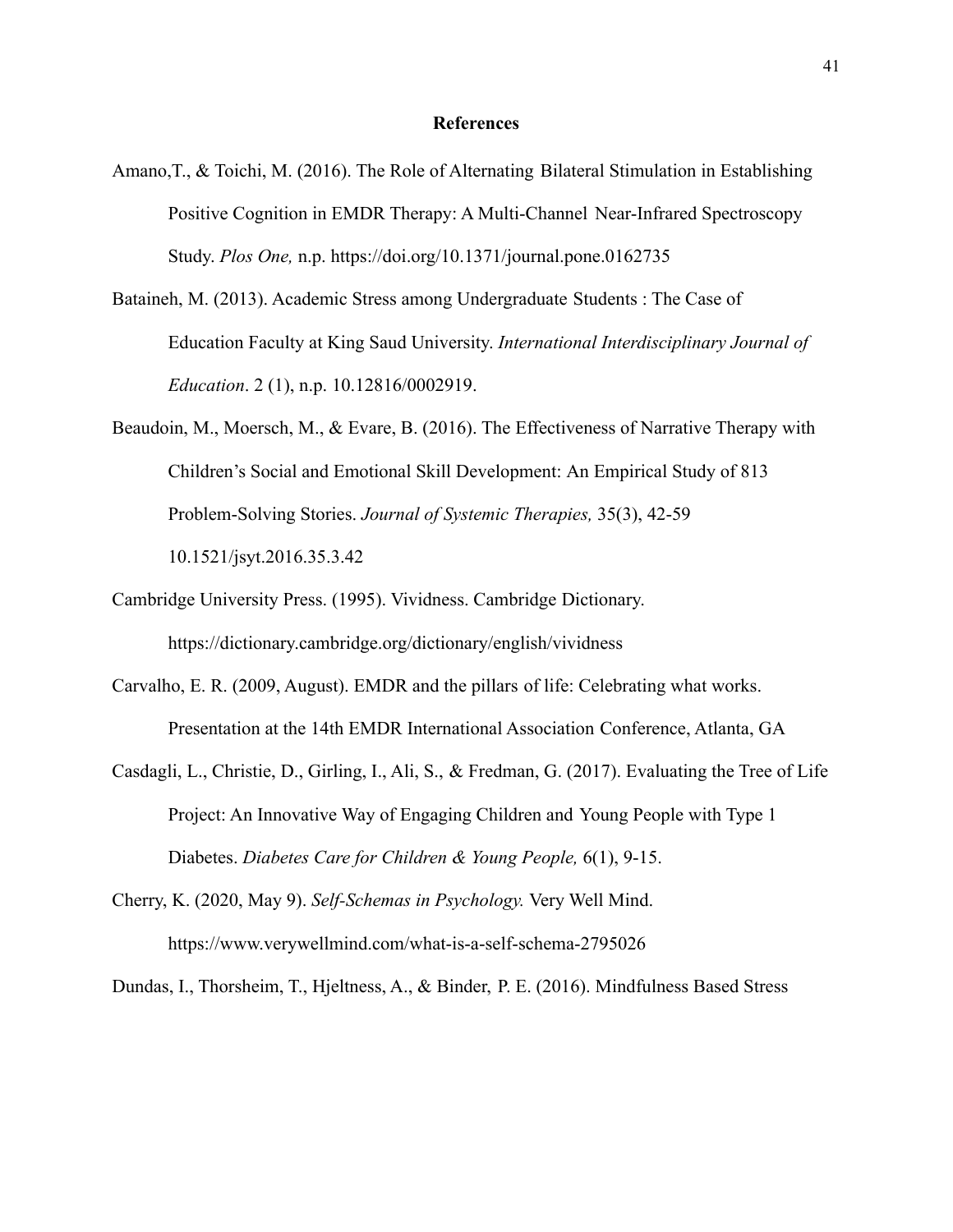Reduction for Academic Evaluation Anxiety: A Naturalistic Longitudinal Study. *Journal of College Student Psychotherapy,* 30(2), 114-131. https://doi.org/10.1080/87568225.2016.1140988

- Ephraim, D., Sochting, I., & Marica, J. E. (1997). Cultural Norms for TAT Narratives in Psychological Practice and Research: Illustrative Studies. *American Psychological Association,* 22(1), 13-37. 10.1027/1192-5604.22.1.13
- Good Therapy Team. (2007). *Narrative therapy.* Good Therapy https://www.goodtherapy.org/learn-about-therapy/types/narrative-therapy
- Gotter, A. (2019, July 15). *EMDR Therapy: What You Need to Know*. Healthline. https://www.healthline.com/health/emdr-therapy.
- Higgins, B. (2020, Nov. 27). *Student Survey Sheds Light on Mental Health Issues at UPEI.* CBC News.

https://www.cbc.ca/news/canada/prince-edward-island/pei-university-mental-health-surve y-student-union-1.5819253

- Hoersting, R. C. (November, 2016). Respuestas creativas al uso del protocolo de EMDR de Pilares de la Vida con niños y adultos: Dibujos y representaciones visuales [Creative responses to the EMDR Pillars of Life protocol with children and adults: Drawings and visual representations]. Paper presented at the Congresso Interamericano de EMDR, Buenos Aires, Argentina.
- Hornsveld, H. K., Houtveen, J. H., Vroomen, M., Aalbers, D., Kapteijn, K., Aalbers, D., & van den Hout, M. A. (2011). Evaluating the Effect of Eye Movements on Positive Memories such as those used in Resource Development and Installation. *Journal of EMDR Practice and Research*, 5(4), 146–155. http://dx.doi.org/10.1891/1933-3196.5.4.146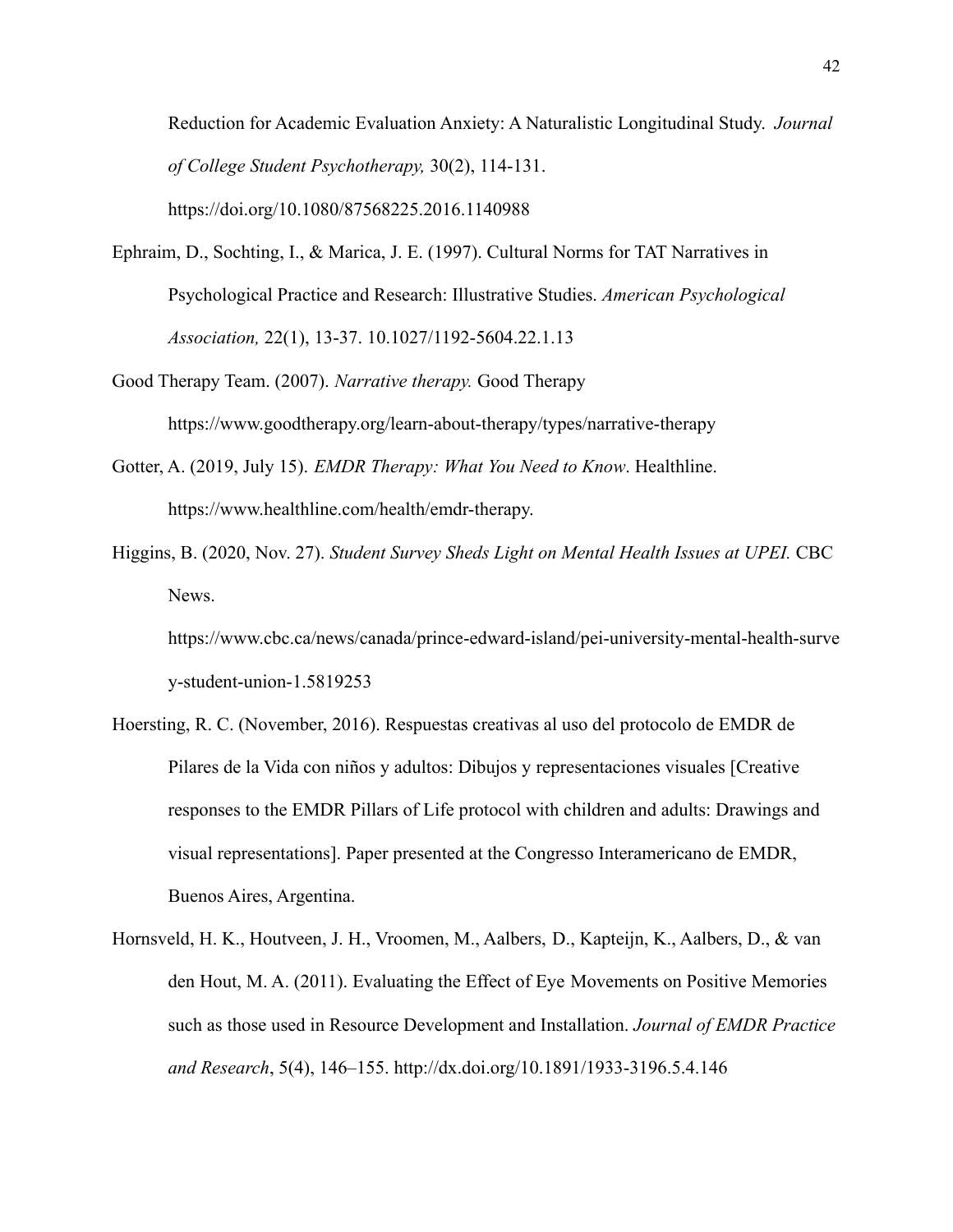- Jarero, I. N., & Artigas, L. (2020). The EMDR Therapy Butterfly Hug Method for Self-Administer Bilateral Stimulation. *Iberoamerican Journal of Psychotrauma and Dissociation,* 11(1), 1-8.
- Karaman, M. A., Lerma, E., Vela, J. C., & Watson, J. C. (2019). Predictors of Academic Stress Among College Students. *American Counseling Association,* 22(1), 41-55. 10.1002/jocc.12113
- Korn, D. L., & Leeds, A. M. (2002). Preliminary Evidence of Efficacy for EMDR Resource Development and Installation in the Stabilization Phase of Treatment of Complex Posttraumatic Stress Disorder. *Journal of Clinical Psychology*, 58(12), 1465–87. doi:10.1002/jclp.10099
- Kuhn, M. H., & McPartland, T. S. (1954). An empirical investigation of self-attitudes. American sociological review, 19(1), 68-76.
- Leeds, A. M., & Korn, D. L. (2012). A commentary on Hornsveld et al. (2011): A Valid Test of Resource Development and Installation? Absolutely Not. Journal of EMDR Practice and Research, 6(4), 170–173. http://dx.doi.org/10.1891/1933-3196.6.4.170
- Luber, M., & Shapiro, F. (2009). Interview With Francine Shapiro: Historical Overview, Present Issues, and Future Directions of EMDR. *Journal of EMDR Practice and Research,* 3(4), 217-231. 10.1891/1933-3196.3.4.217
- Maslach, C., Jackson, S. E., & Leiter, M. (1997). The Maslach Burnout Inventory Manual. *Evaluating Stress: A Book of Resources,* 3, 191-218.
- Marks, D. F. (1995). New Directions for Mental Imagery Research. *Journal of Mental Imagery,* 19(3-4), 153–167.

Moawad, R.A. (2020). Online Learning during the COVID- 19 Pandemic and Academic Stress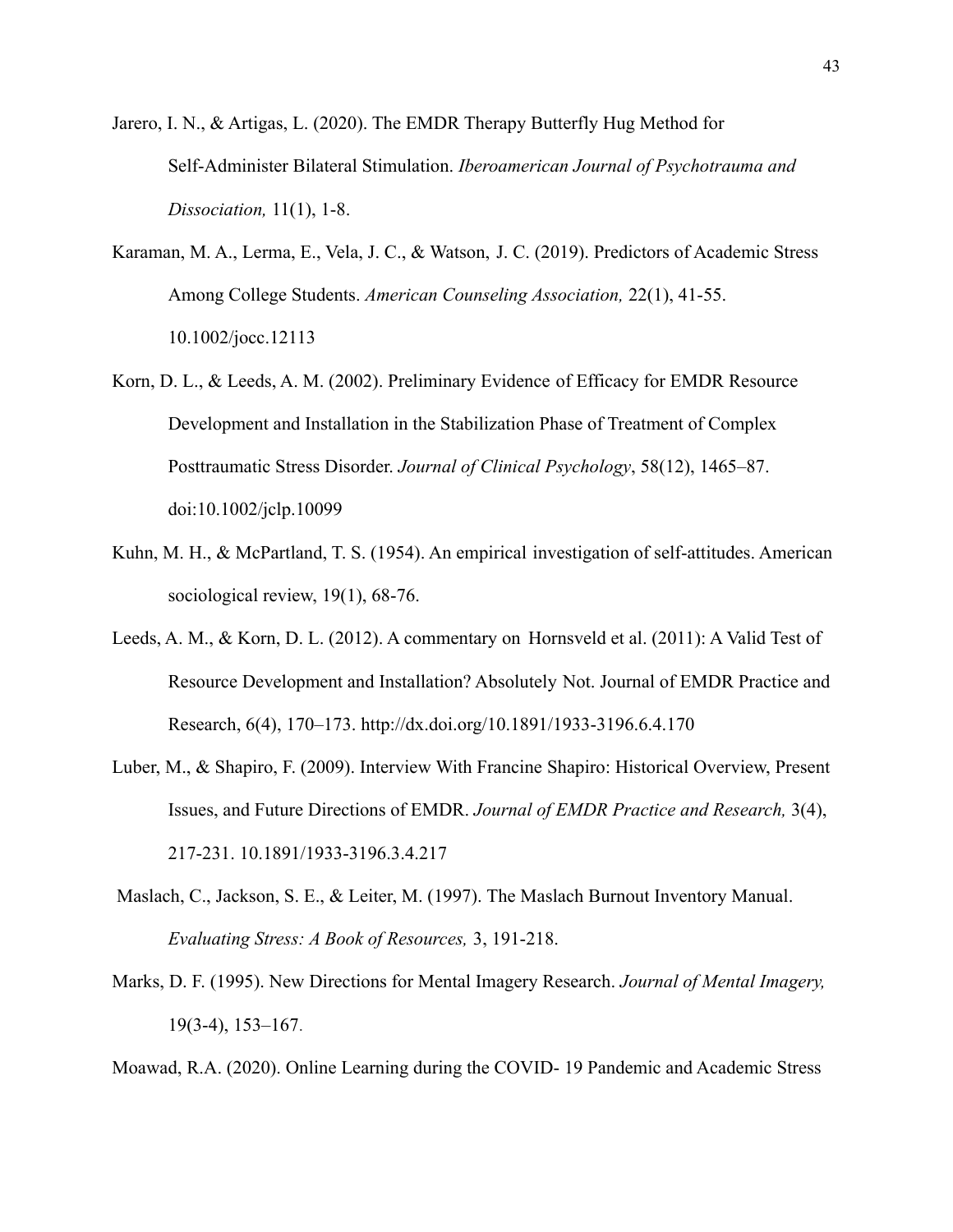in University Students. *Revista Românească pentru Educație Multidimensională,* 12(1Sup2), 100-107. https://doi.org/10.18662/rrem/12.1sup2/252

- Ng, C. (2014). Examining the self-congruent engagement hypothesis: The link between academic self-schemas, motivational goals, learning approaches and achievement within an academic year. *Educational Psychology*, 34(6), 730-762. 10.1080/01443410.2013.832151.
- Ramil, N.H., Alavi, M., Mehrinezhad, S. A., & Ahmadi, A. (2018). Academic Stress and Self-Regulation among University Students in Malaysia: Mediator Role of Mindfulness. *Behavioural Sciences,* 8(1), n.p. 10.3390/bs8010012
- Shapiro, F. (2001). Eye movement desensitization and reprocessing (EMDR): Basic principles, protocols, and procedures. New York: Guilford Press.
- Shapiro, F. (2014). The Role of Eye Movement Desensitization and Reprocessing (EMDR) Therapy in Medicine: Addressing the Psychological and Physical Symptoms Stemming from Adverse Life Experiences. *The Permanente Journal,* 18(1), 71-77. 10.7812/TPP/13-098
- South London and Maudsley Recovery College. (2020). *Using the Tree of Life for the Storms in Life.* Slam Recovery College.

https://www.slamrecoverycollege.co.uk/using-the-tree-of-life-for-the-storms-in-life.html# :~:text=The%20Tree%20of%20Life%20is,of%20strength%2C%20resilience%20and%20 relationship.&text=The%20trunk%20represents%20our%20skills,branches%20our%20h opes%20and%20dreams

Todd, R. (2012, Aug. 20). *Psychologists Link Emotion to Vividness of Perception and Creation of*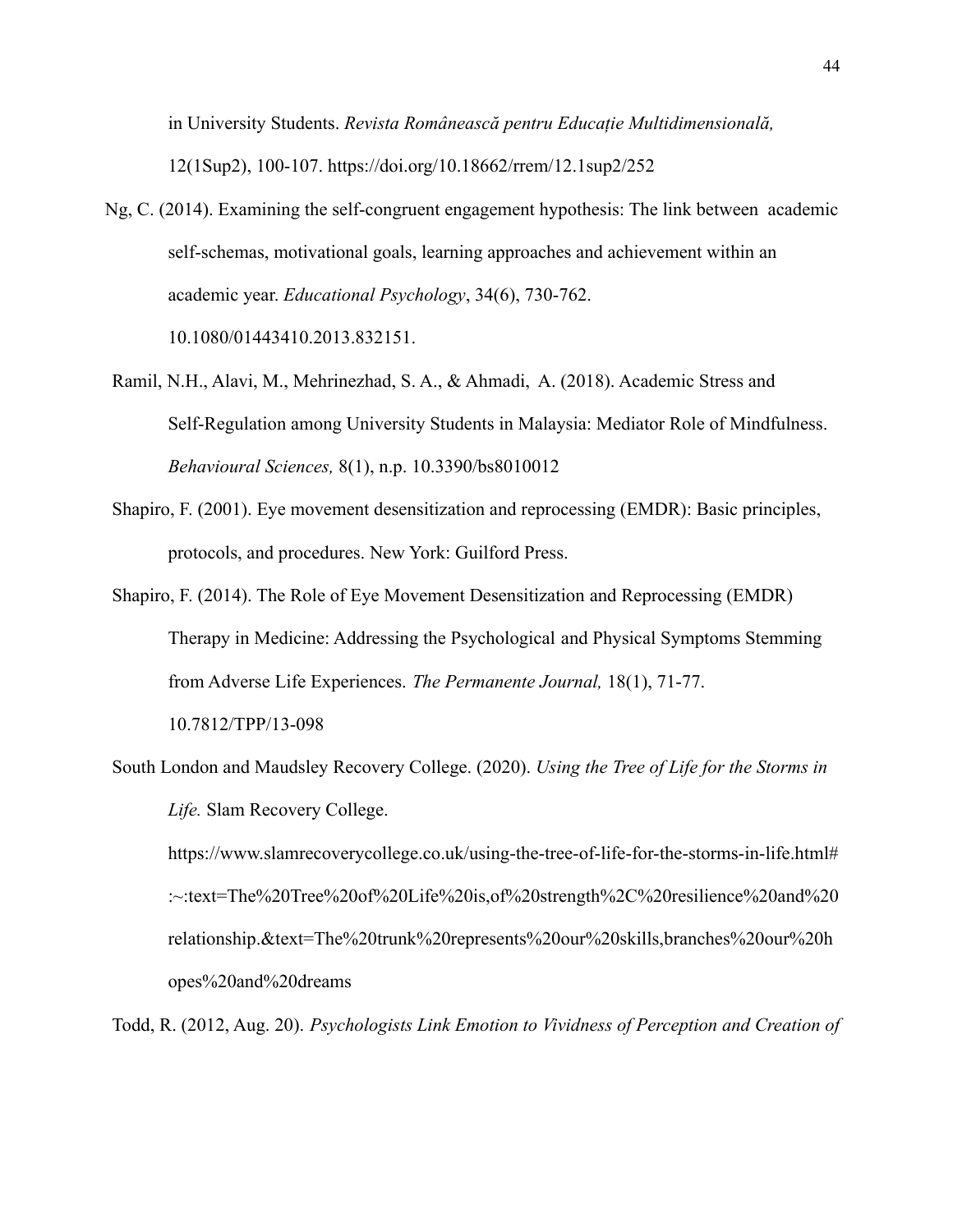*Vivid Memories.* EurekAlert.

https://www.eurekalert.org/pub\_releases/2012-08/uot-ple082012.php#:~:text=%22What's %20more%2C%20we%20found%20that,as%20it's%20captured%20for%20memory.%22

White, M. (2007). *Maps of Narrative Practice.* New York: Norton.

Wong, P. (2008). Narrative practice and meaning-centered positive psychotherapy.

*Psyccritiques*, 53(30), n.p. 10.1037/a0012671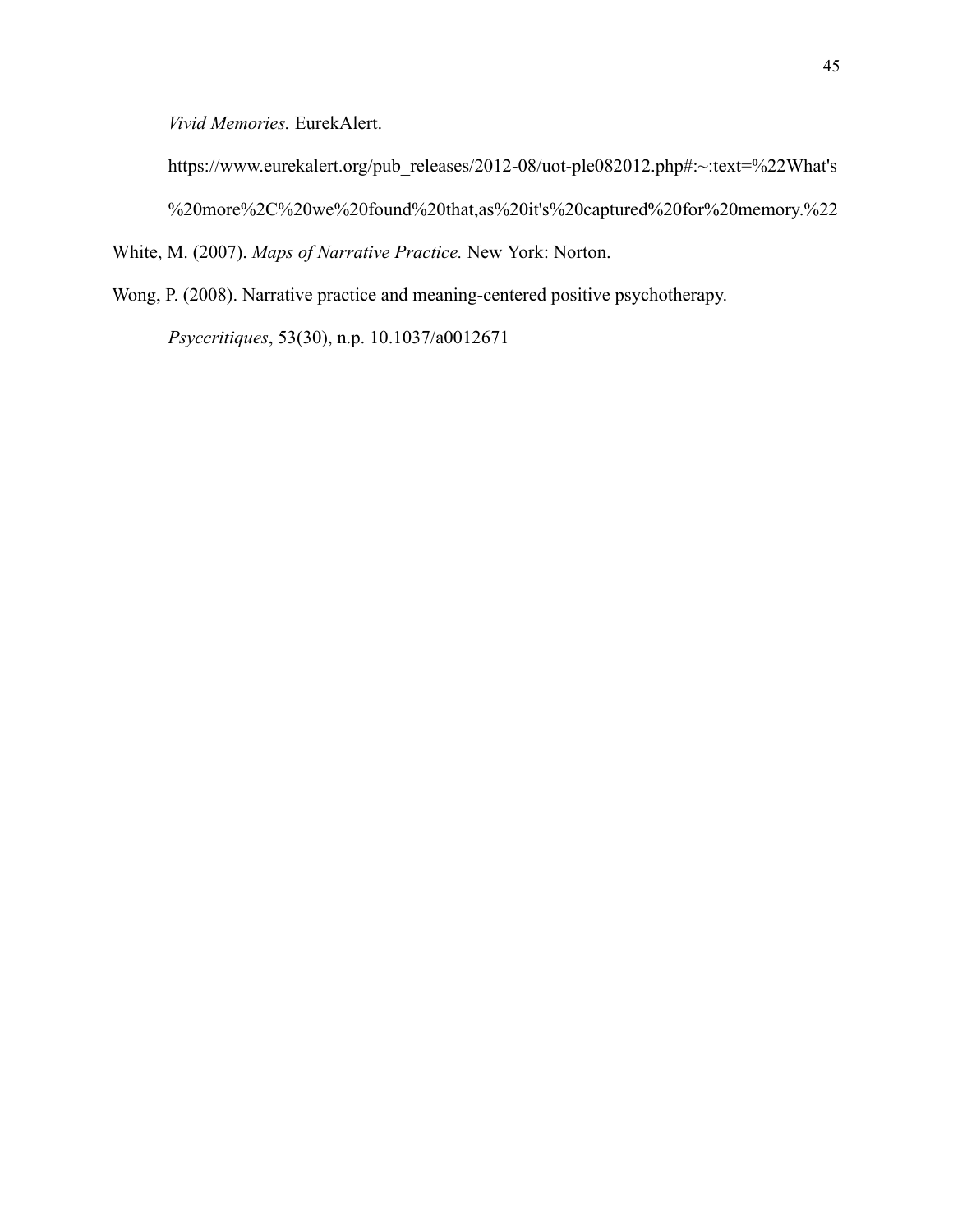#### **Appendix A**

#### **UPEI Research Ethics Board Approval**



To: Raquel Hoersting, Joelle Murphy **Department of Psychology** 

Protocol Number: REB Ref # 6009052

Title: Implementing the Tree of Life: A Mindfulness-Based Intervention Focusing on Positive Self-Cognitions

End Date: April 8, 2022 Date Approved: April 9, 2021

This research proposal has been reviewed and approved by the UPEI Research Ethics Board. Please be advised that the Research Ethics Board currently operates according to the Tri-Council Policy Statement 2: Ethical Conduct for Research Involving Humans (2014) and applicable laws and regulations.

It is your responsibility to ensure that the Annual Renewal and Amendment Form for Approved Studies is forwarded to Research Services prior to the renewal date. The information provided in this form must be current to the time of submission and submitted to Research Services not less than 30 days prior to the anniversary of your approval date. The Renewal/Amendment form can be downloaded from the Research Services website (http://www.upei.ca/research/forms).

The Research Ethics Board advises that IF YOU DO NOT return the completed Ethics Renewal form prior to the date of renewal:

- Your ethics approval permit will lapse;
- You will be required to stop research activity immediately;  $\bullet$
- You will not be permitted to restart the study until you reapply for and receive approval . to undertake the study again.

Lapse in ethics approval may result in the interruption or termination of funding.

Any proposed changes to the study must also be submitted on the same form to the UPEI Research Ethics Board for approval. Notwithstanding the approval of the REB, the primary responsibility for the ethical conduct of the investigation remains with you.

Sincerely,



Mike MacLellan, Ph.D. Chair, UPEI Research Ethics Board

people · excellence · impact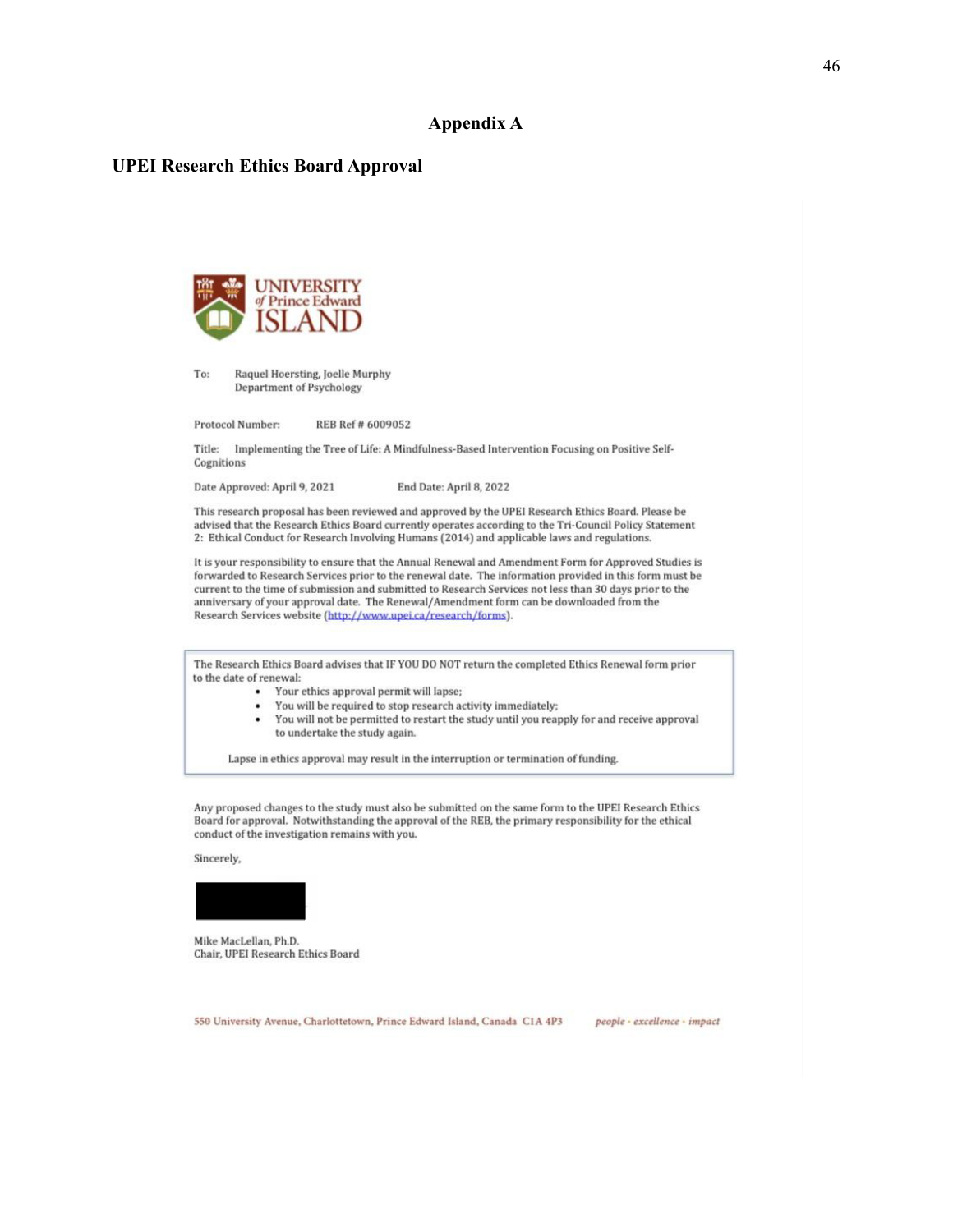### **Appendix B**

## **Recruitment Notices**

## UPEI Psychology Facebook Group

Hello UPEI students! My name is Joelle Murphy, I am a fourth year psychology major working towards an honours thesis and I am looking for undergraduate students to participate in my research study from April 12th to April 15th. The research study will involve your participation in a strengths-based intervention that will take place through an online zoom meeting that will take approximately 30 minutes of your time. Dr. Raquel Hoersting, a clinical psychologist, or a graduate psychology student in the doctor of psychology program will be conducting the intervention. Dr. Hoersting will be present during the zoom meeting at all times. You will also be asked to fill out questionnaires before and after the intervention that will take an additional 10-15 minutes. The purpose of this study is to determine what kind of role the "Tree of life" protocol can play in undergraduate student academic stress, imagination and beliefs about yourself. We hope that this intervention can help you feel more confident and stronger as you face stress related to school. Your participation is completely voluntary and there is no cost to partake in this research.

The potential benefits of this study is that it could enhance positive memories and reduce academic stress. Even if this study fails to do so, participants will be able to get some insight on their own academic stressors while also being able to think about the positive moments throughout their own lives. This study will be able to display different mindfulness strategies that can be useful for mental health professionals. The information gathered from this study will also be useful for the university to determine academic stressors among their undergraduate students.

If you wish to learn more about this study or wish to schedule an appointment time to participate please click on the following link https://jmurphy2.limesurvey.net/478897?lang=en

If you have any questions please contact myself at jmurphy2@upei.ca or Dr. Raquel Hoersting at rhoersting@upei.ca for further information.

Thank you for your consideration,

Joelle Murphy

## **Student Union**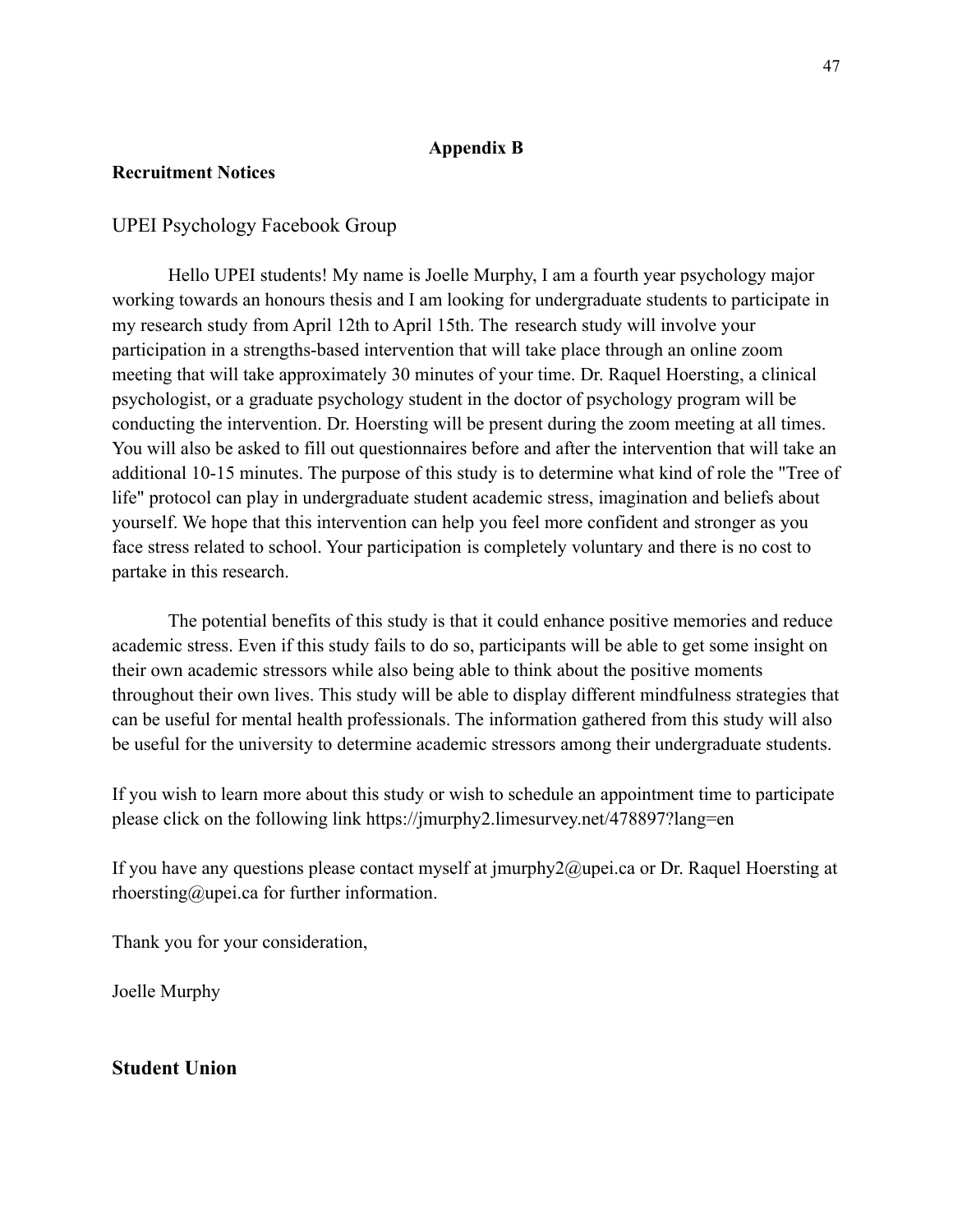Good day Student Union,

My name is Joelle Murphy, I am a fourth year psychology honours major currently working on a thesis. I am looking for undergraduate UPEI students to participate in my study. I am wondering if it would be possible to forward the following information to students to make awareness of my study?

Hello UPEI students! My name is Joelle Murphy, I am a fourth year psychology major working towards an honours thesis and I am looking for undergraduate students to participate in my research study. The research study will involve your participation in a strengths-based intervention that will take place through an online zoom meeting that will take approximately 30 minutes of your time. Dr. Raquel Hoersting, a clinical psychologist, or a graduate psychology student in the doctor of psychology will be conducting the intervention. Dr. Hoersting will be present during the zoom meeting at all times. You will also be asked to fill out questionnaires before and after the intervention that will take an additional 10-15 minutes. The purpose of this study is to determine what kind of role the "Tree of life" protocol can play in undergraduate student academic stress, imagination and beliefs about yourself. We hope that this intervention can help you feel more confident and stronger as you face stress related to school. Your participation is completely voluntary and there is no cost to partake in this research.

The potential benefits of this study is that it could enhance positive memories and reduce academic stress. Even if this study fails to do so, participants will be able to get some insight on their own academic stressors while also being able to think about the positive moments throughout their own lives. This study will be able to display different mindfulness strategies that can be useful for mental health professionals. The information gathered from this study will also be useful for the university to determine academic stressors among their undergraduate students.

If you wish to learn more about this study or wish to schedule an appointment time to participate please click on the following link [hidden]

If you have any questions please contact myself at jmurphy2@upei.ca or Dr. Raquel Hoersting at rhoersting@upei.ca for further information.

Thank you for your consideration,

Joelle Murphy

#### **Professors**

#### Good day Professor,

My name is Joelle Murphy, I am a fourth year psychology honours major currently working on a thesis. I am looking for undergraduate UPEI students to participate in my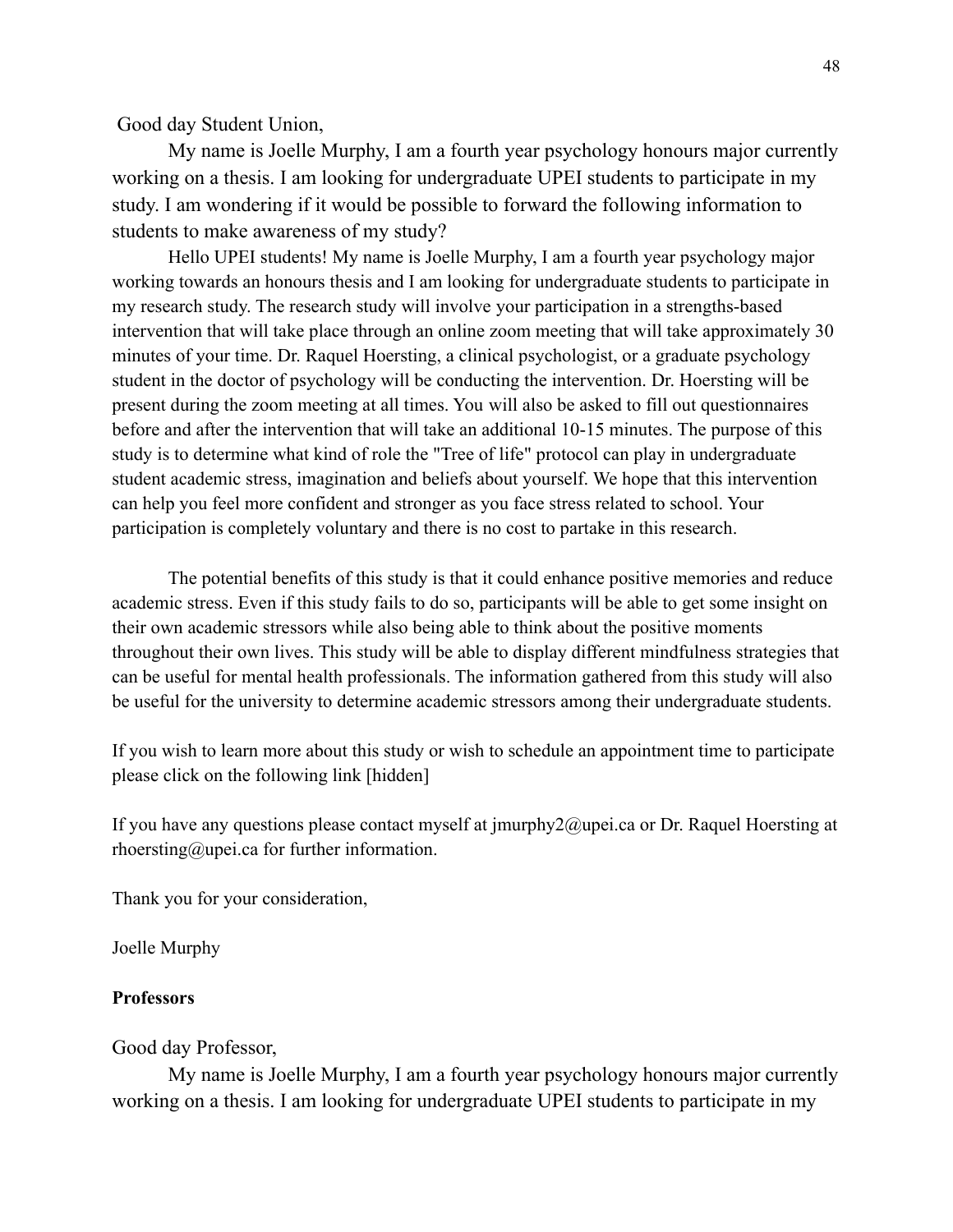study and I am wondering if you could forward the following information to your students.

Hello UPEI students! My name is Joelle Murphy, I am a fourth year psychology major working towards an honours thesis and I am looking for undergraduate students to participate in my research study. The research study will involve your participation in a strengths-based intervention that will take place through an online zoom meeting that will take approximately 30 minutes of your time. Dr. Raquel Hoersting, a clinical psychologist, or a graduate psychology student in the doctor of psychology will be conducting the intervention. Dr. Hoersting will be present during the zoom meeting at all times. You will also be asked to fill out questionnaires before and after the intervention that will take an additional 10-15 minutes. The purpose of this study is to determine what kind of role the "Tree of life" protocol can play in undergraduate student academic stress, imagination and beliefs about yourself. We hope that this intervention can help you feel more confident and stronger as you face stress related to school. Your participation is completely voluntary and there is no cost to partake in this research.

The potential benefits of this study is that it could enhance positive memories and reduce academic stress. Even if this study fails to do so, participants will be able to get some insight on their own academic stressors while also being able to think about the positive moments throughout their own lives. This study will be able to display different mindfulness strategies that can be useful for mental health professionals. The information gathered from this study will also be useful for the university to determine academic stressors among their undergraduate students.

If you wish to learn more about this study or wish to schedule an appointment time to participate please click on the following link [hidden]

If you have any questions please contact myself at jmurphy2@upei.ca or Dr. Raquel Hoersting at rhoersting@upei.ca for further information.

Thank you for your consideration,

Joelle Murphy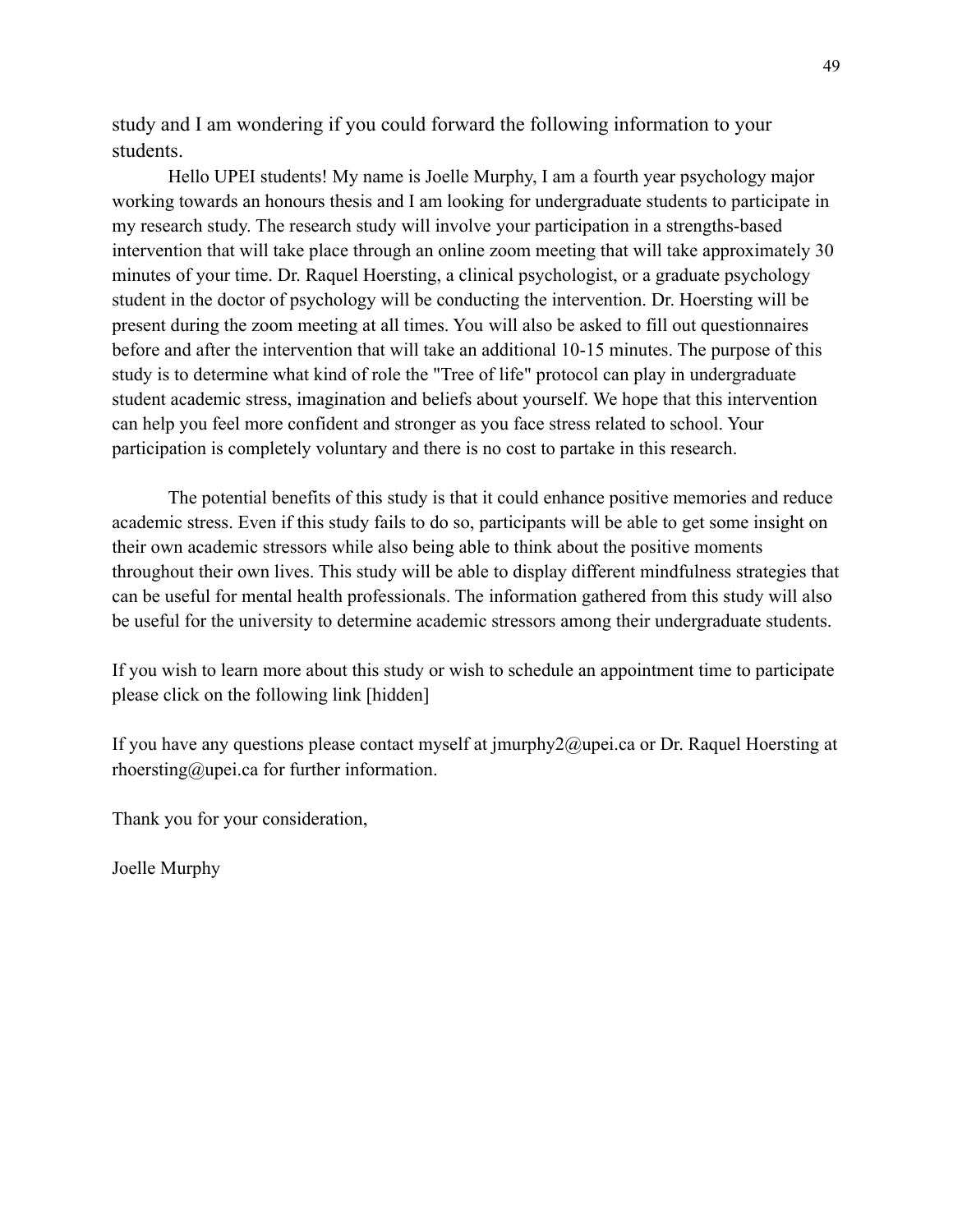## **Appendix C**

## **Email/Phone Script**

Students will receive the following message after they have given Joelle Murphy permission to contact via the survey link in the recruitment notices:

Hello Student, Thank you for showing interest in this research study.

We are interested in determining what kind of role the "Tree of life" protocol can play in undergraduate student academic stress, imagination and beliefs about yourself. You will be asked to fill out questionnaires in regards to these topics. In addition you will be asked to participate in a mindfulness and strengths-based intervention. Participants will be asked to identify positive moments throughout their life, which they will write or illustrate on a sheet of paper.

Many undergraduate students are struggling with academic stress, especially with the impact of COVID-19 and the shift to online learning. We want to explore an intervention that could be useful in reducing academic stress by focusing on positive thoughts.

This study will take approximately 40-45 minutes in total to complete the questionnaires and the intervention.

We will be conducting this study through an online zoom meeting on the following dates; XXX. If you are interested in participating in this study could you please send me your availability in accordance with these dates and I will schedule you an appointment time.

Thank you for your time.

Joelle Murphy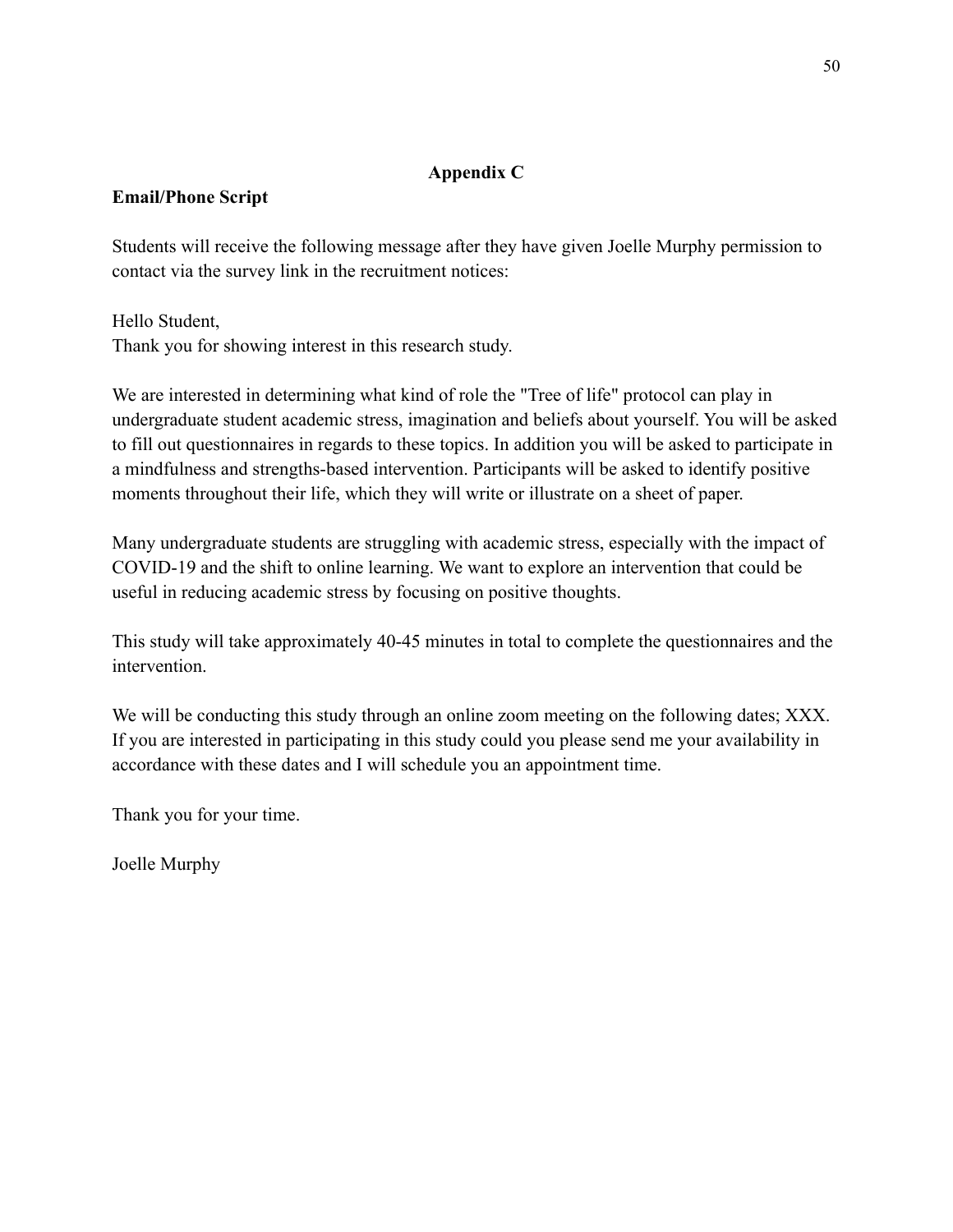## **Appendix D**

## **Participant Information Letter**

You have been invited to participate in a research study conducted by Joelle Murphy under the supervision of Dr. Raquel Hoersting.We are interested in determining what kind of role the "Tree of life" protocol can play in undergraduate student academic stress, imagination and beliefs about yourself.

Your participation in this study requires partaking in a mindfulness and strengths-based intervention that will take approximately 30 minutes of your time. This intervention will take place through an online zoom meeting. You will be participating individually, it is not a group process. As the participant you will be asked to write or draw positive events that you have experienced throughout your life.

In addition to the intervention, participants will be asked to fill out questionnaires through lime surveys that will take approximately 10-15 minutes, before and/or after the intervention. The questionnaires will consist of questions regarding students' academic stress, beliefs about yourself, positive memories and demographics.

Your participation in this research study is completely voluntary. You can withdraw at any time without penalty. You may refuse to answer questions or partake in any part of the intervention if you feel uncomfortable. However, please note that participants cannot withdraw their answers after the intervention has been completed and the questionnaires have been submitted.

The information you provide throughout the questionnaires and the intervention will be held confidential through encryption. To ensure anonymity, you will not be identified in written material from any of your responses. Nor will individual information be released to third parties.

We do not believe there are any direct risks associated with your participation in this study. However, because we are asking about a number of dimensions regarding academic stress and beliefs about yourself, your responses might cause you to become more aware of the potentially challenging nature of your current situation. If you find that you would like to discuss any of the personal issues that you reflect upon while completing this study, we strongly encourage you to contact the Counselling Centre. The Counselling Centre is located on the fifth floor of Daton Hall, with telephone calls (902-566-0488) and emails(studentserv@upei.ca) to make an intake appointment with a counsellor. A detailed list of academic resources available to you on campus is also available after the intervention. Your decision to participate or not to participate or to withdraw from the study will have no impact whatsoever on your standing in any of your classes.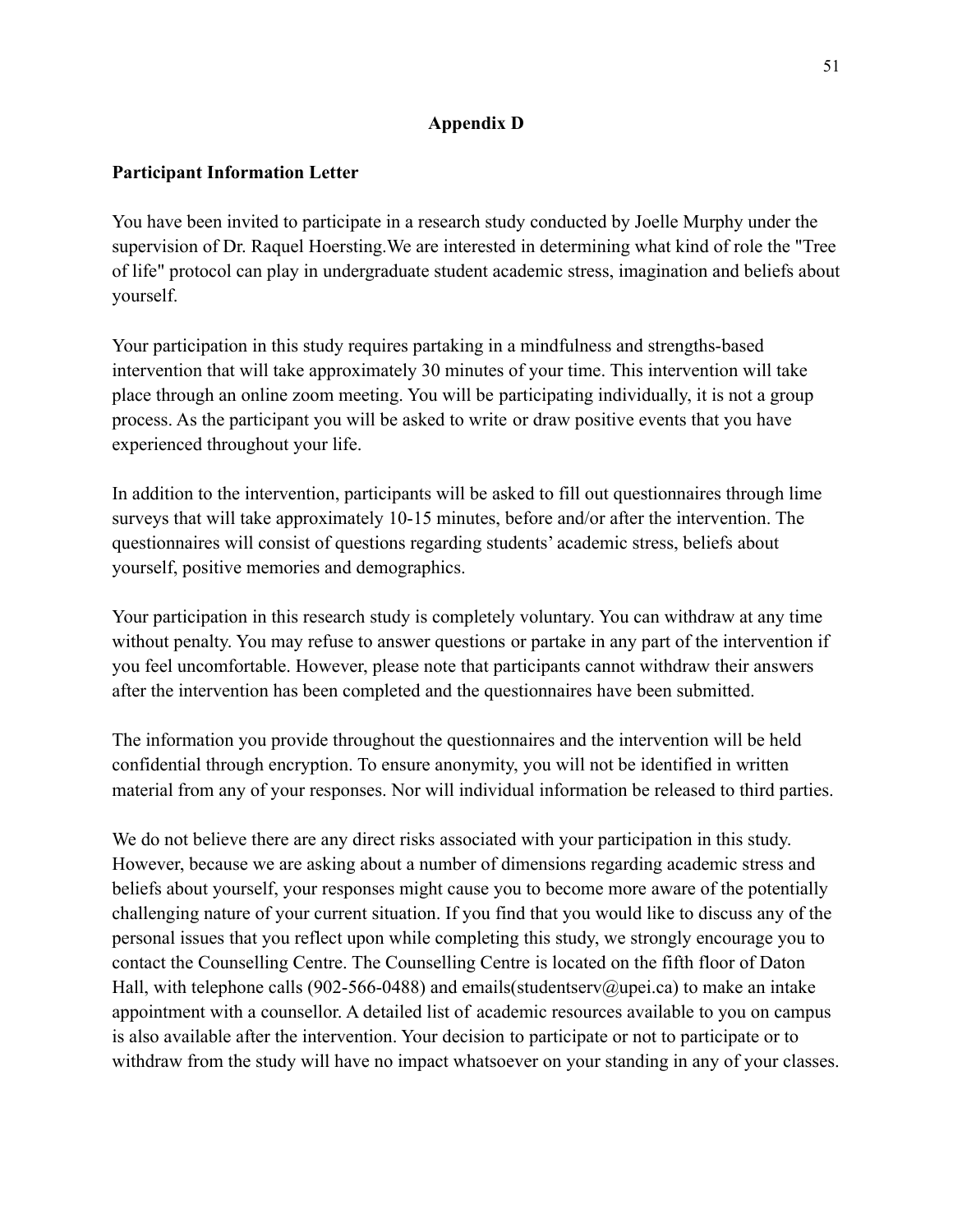Participants will have the opportunity to receive feedback on the results of this study. If you are interested you can email Joelle Murphy at jmurphy2@upei.ca or Dr. Raquel Hoersting at rhoersting@upei.ca six months after the study to obtain the results.

If you have any questions about this study please contact Joelle Murphy at jmurphy2@upei.ca or Dr. Raquel Hoersting at rhoersting@upei. This research has received the approval of the University of Prince Edward Island's Research Ethics Board. If you have any concerns about the ethical aspects of your involvement in this research study, you can contact the UPEI REB, by phone (902) 620-5104, or email: researcherportal@upei.ca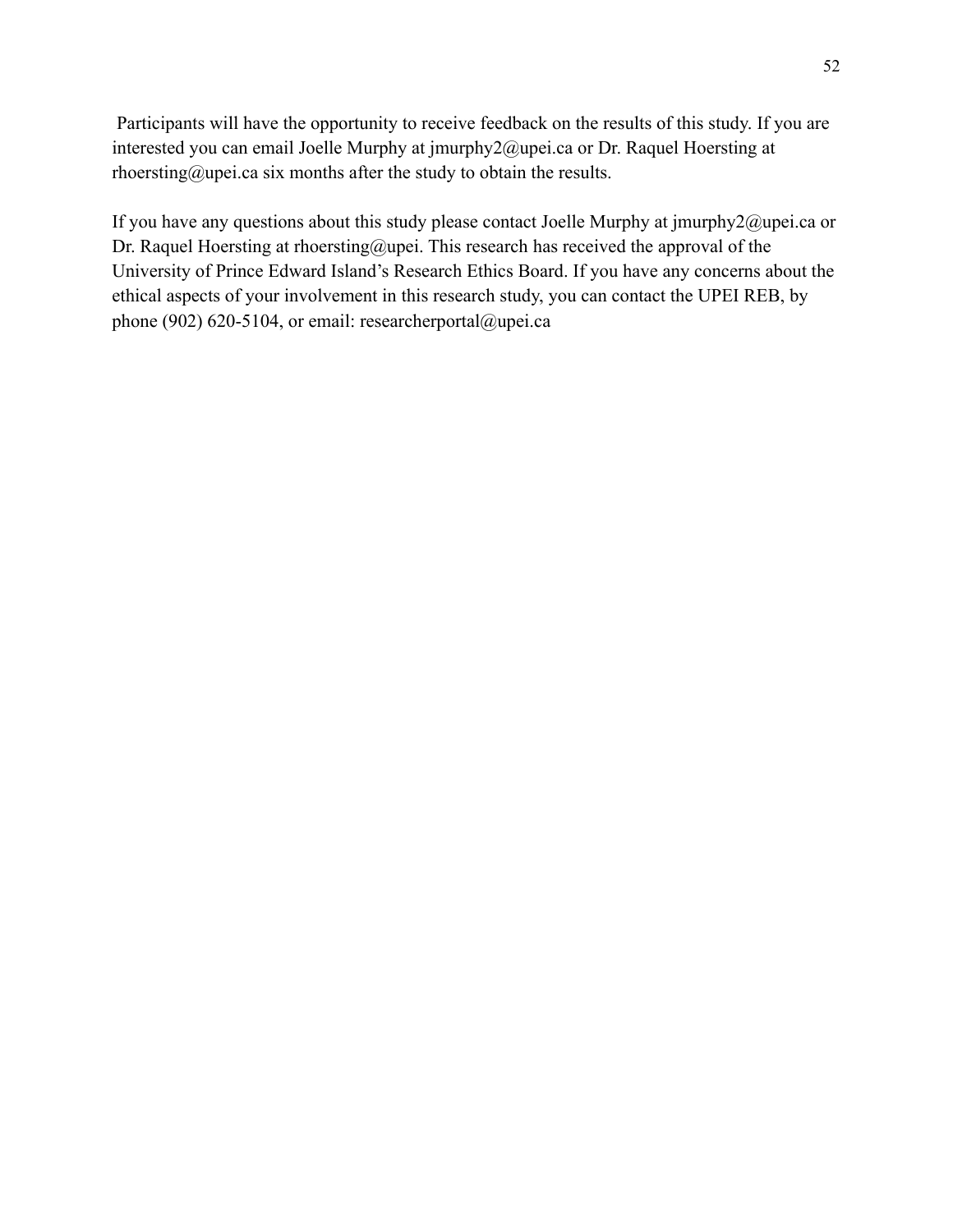## **Appendix E**

## **Consent to Participate in Research**

**Title of Research:** Implementing the Tree of Life: A Mindfulness-Based Invention focusing on Positive Self-Cognitions.

You are invited to participate in a research study conducted by Joelle Murphy under the supervision of Dr. Raquel Hoersting, from the department of Psychology at the University of Prince Edward Island. If you have any questions or concerns regarding the research please contact Joelle Murphy at [jmurphy2@upei.ca](mailto:jmurphy2@upei.ca) or Dr. Raquel Hoersting at [rhoersting@upei.ca](mailto:rhoersting@upei.ca)

## **Purpose of the Study**

The purpose of this study is to determine what kind of role the "Tree of life" protocol can play in undergraduate student academic stress, imagination, and beliefs about yourself.

The Tree of Life protocol will be presented in a mindfulness and strengths-based intervention which involves writing and/or drawing positive life memories.

Many undergraduate students are struggling with academic stress, especially with the impact of COVID-19 and the shift to online learning. We want to explore an intervention that could be useful in reducing academic stress by focusing on positive cognitions.

# **Procedures**

If you volunteer to participate in this study, you will be asked to do the following.

All participants will be asked to fill out questionnaires through lime surveys regarding demographics, positive memories, academic stress and beliefs about yourself before and/or after the intervention that will take approximately 10-15minutes. All student participants will partake in a mindfulness and strengths-based intervention through an online zoom meeting that will take approximately 30 minutes of your time. Participants will be asked to identify positive moments in their life, which they will then write or draw. Participants will be able to share their experiences if they wish.

# **Potential Risks and Discomforts**

We do not believe there are any direct risks associated with your participation in this study. However, you will be asked to think about your academic stressors while filling out the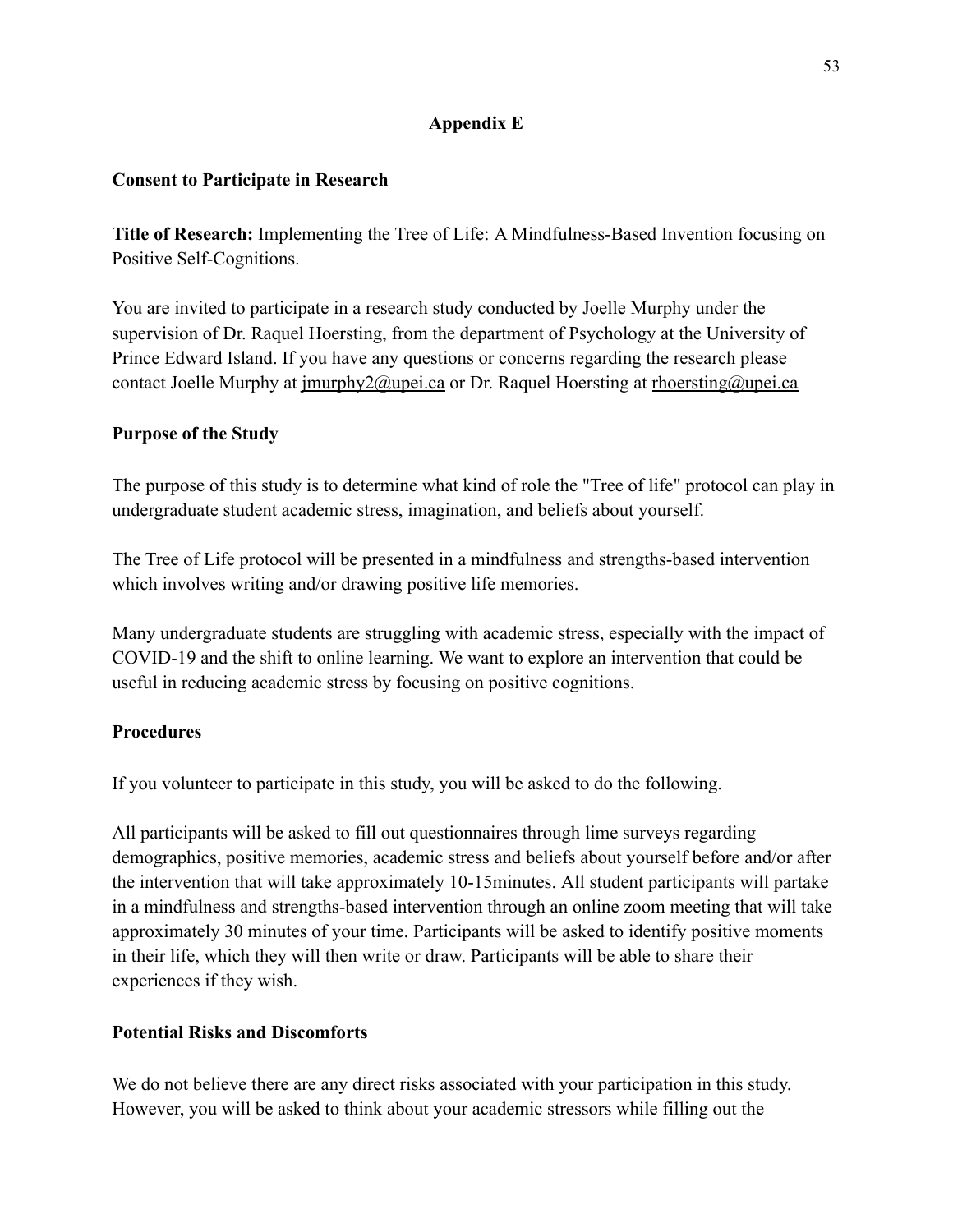questionnaires which may bring forth distressing thoughts. Aspects of the intervention may cause discomforts since your responses might cause you to become more aware of the potentially challenging nature of your current situation. You are not required to share any of your experiences or information if you do not want to. Mental health resources will be provided after the questionnaires and the intervention if you seek help.

## **Potential Benefits to Subjects and/or Society**

There is potential that this study will enhance positive memories and reduce academic stress. Even if this study fails to do so, participants will be able to get some insight on their own academic stressors while also being able to think about the positive moments throughout their own lives.

This study will be able to display different mindfulness strategies that can be useful for mental health professionals. The information gathered from this study will also be useful for the university to determine academic stressors among their undergraduate students.

## **Payment for Participation**

There is no payment for participation.

## **Confidentiality and Anonymity**

The information you provide throughout the questionnaires and the intervention will be held confidential through encryption. To ensure anonymity, your identity will not be identified in any written material. Nor will individual information be released to third parties.

## **Feedback of the Results of this Study**

Participants will have the opportunity to receive feedback on the results of this study. If you are interested you can email Joelle Murphy at [jmurphy2@upei.ca](mailto:jmurphy2@upei.ca) or Dr. Raquel Hoersting at [rhoersting@upei.ca](mailto:rhoersting@upei.ca) six months after the study to obtain the results.

## **Participation and Withdrawal**

It is your choice whether you participate in this study or not. If you voluntarily choose to participate, you can withdraw at any time without any consequences. You may refuse to answer questions or partake in any part of the intervention if you feel uncomfortable. However, please note that participants cannot withdraw their answers after the intervention has been completed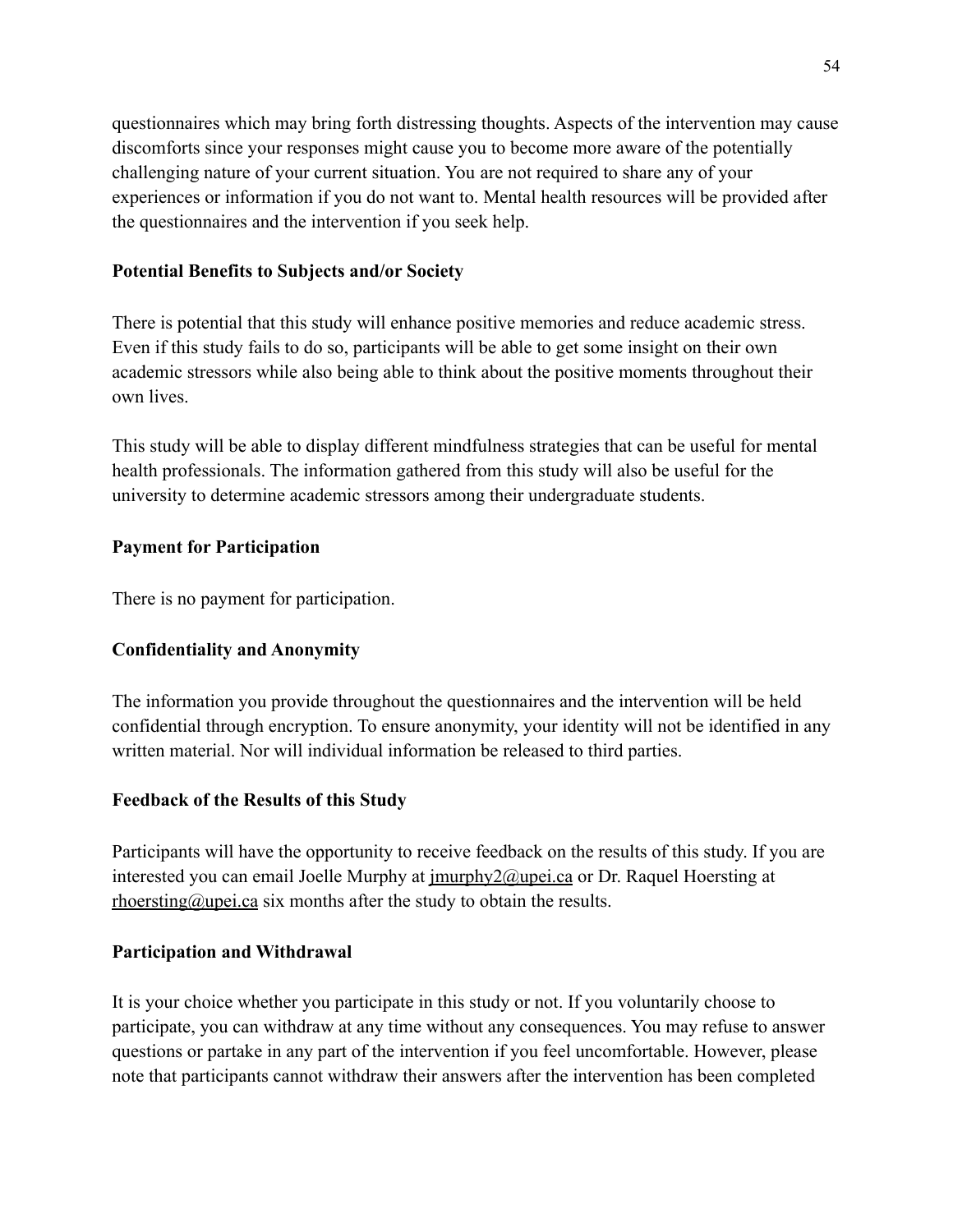and the questionnaires have been submitted. Mental health resources will be available if you seek help.

# **Rights of Research Subjects**

You may withdraw your consent at any time and discontinue participation without any penalty. If you have any questions or concerns about this research project you may consult with Joelle Murphy at <u>imurphy2@upei.ca</u> or Dr. Raquel Hoersting at [rhoersting@upei.ca](mailto:rhoersting@upei.ca) This research has received the approval of the University of Prince Edward Island's Research Ethics Board. If you have any concerns about the ethical aspects of your involvement in this research study, you can contact the UPEI REB, by phone (902) 620-5104, or email: [researcherportal@upei.ca](mailto:researcherportal@upei.ca)

# **Recruitment**

We are striving to find undergraduate UPEI students with various experiences and diversities to participate in this study. For this reason, we are reaching out to faculty members to inform their students, UPEI facebook groups as well as the student union. Any student who is considered an undergraduate UPEI student will be eligible to participate in this study.

# **Signature of Research Subject**

I understand that:

- I can contact the UPEI Research Ethics Board at (902) 620-5104, or by email at researcherportal@upei.ca if I have concerns about the ethical conduct of this study.
- I am able to withdraw from the study at any time. I am not required to answer questions or participate in aspects of the intervention that I do not want to.
- I can print and keep a copy of this signed and dated consent form
- No waiver of rights is sought
- My information will be kept confidential within the limits of the law.

My questions have been answered to my full satisfaction and I agree to participate in this study. My consent to participate is presumed by signing my full name. By clicking on the "Submit" button below, you agree that you have read this consent form and agree to participate in the study.

[SUBMIT]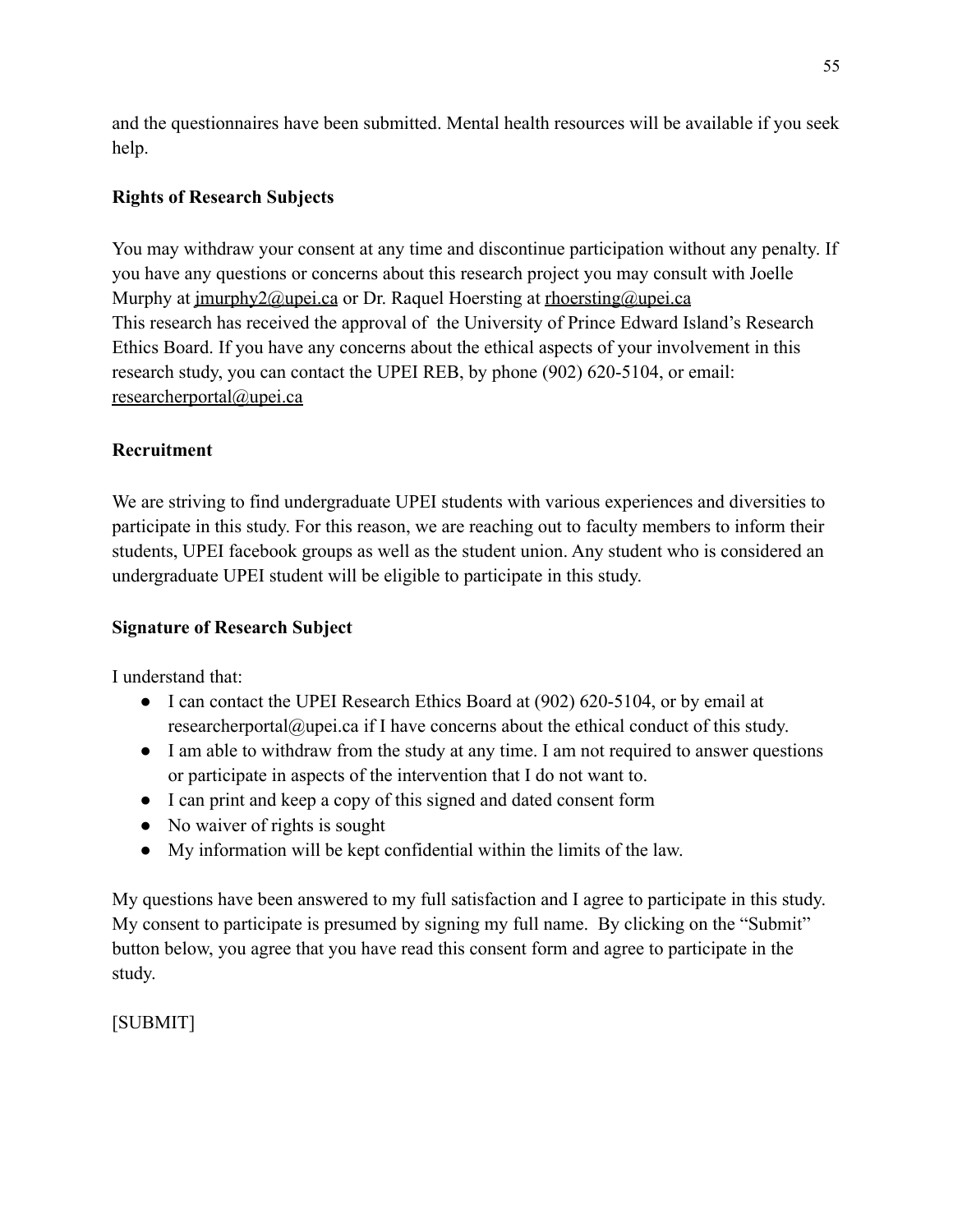## **Appendix F**

## **Demographic Questionnaire**

How old are you?

What is your year of study?

- First Year
- Second Year
- Third Year
- Fourth Year
- Other

Which faculty are you registered in?

- Arts
- Science
- Business
- Nursing
- Sustainable Design Engineering
- Other

How are you identified at UPEI?

- Full-time Student
- Part-time Student

How many courses are you currently registered in for this semester?

- 1
- $\bullet$  2
- 3
- $4$
- $5$
- Other

How many hours per week do you spend doing school work?

What is your gender?

- Male
- Female
- Transgender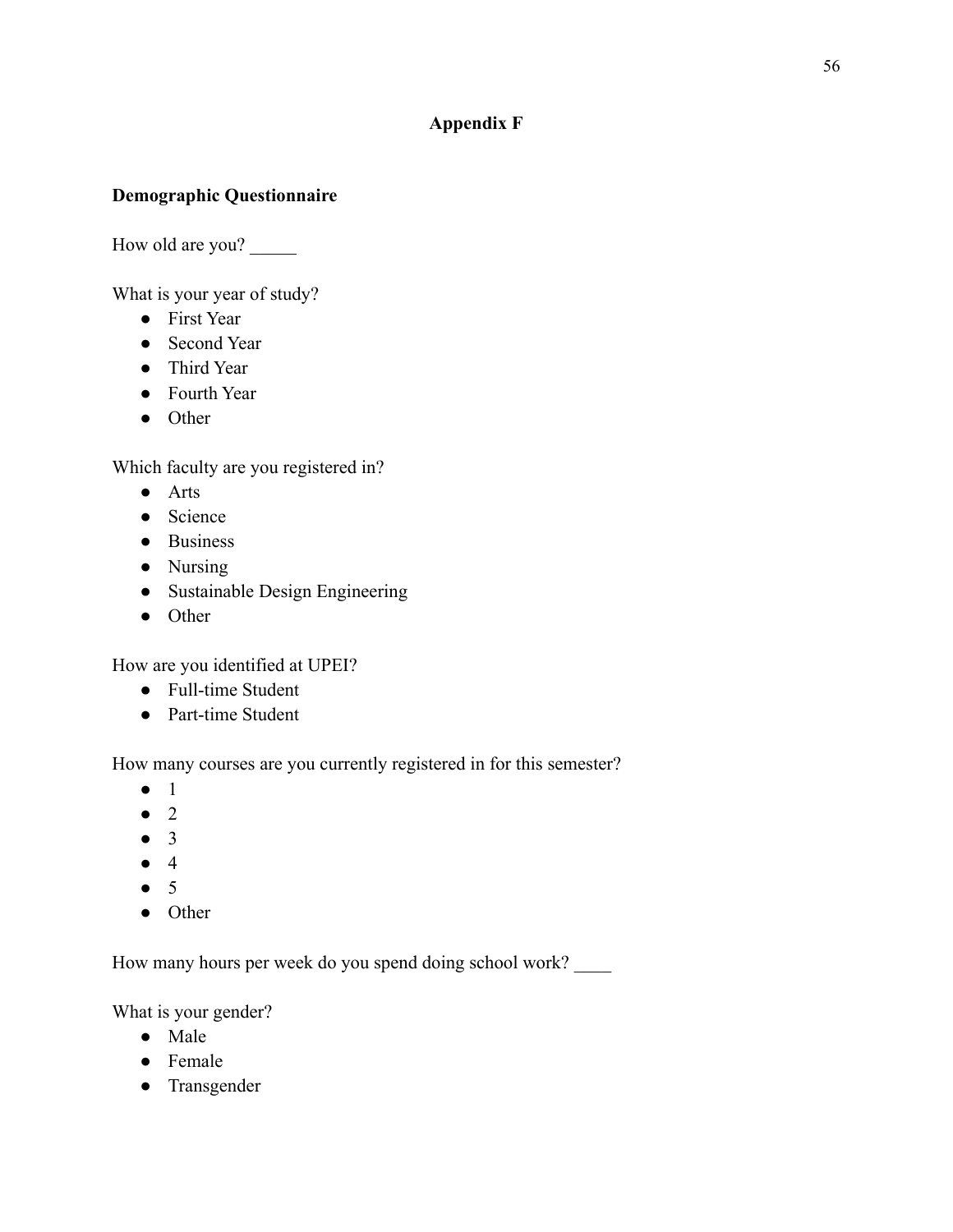- Other
- Prefer not to answer

How would you describe your sexuality?

- Heterosexual
- Bisexual
- Lesbian
- Gay
- Other
- Prefer not to answer

Which best describes your race/ethnicity?

- White
- Asian
- Black
- Hispanic
- Indigenous
- Mutiracial
- Other
- Prefer not to answer

Are you an international student?

- Yes
- No

What is your current living situation?

- Home with family
- Renting off campus
- Living on campus
- Other

Do you have any children?

- Yes
- No

Are you currently employed?

- Yes
- No

If yes, how many hours per week do you work?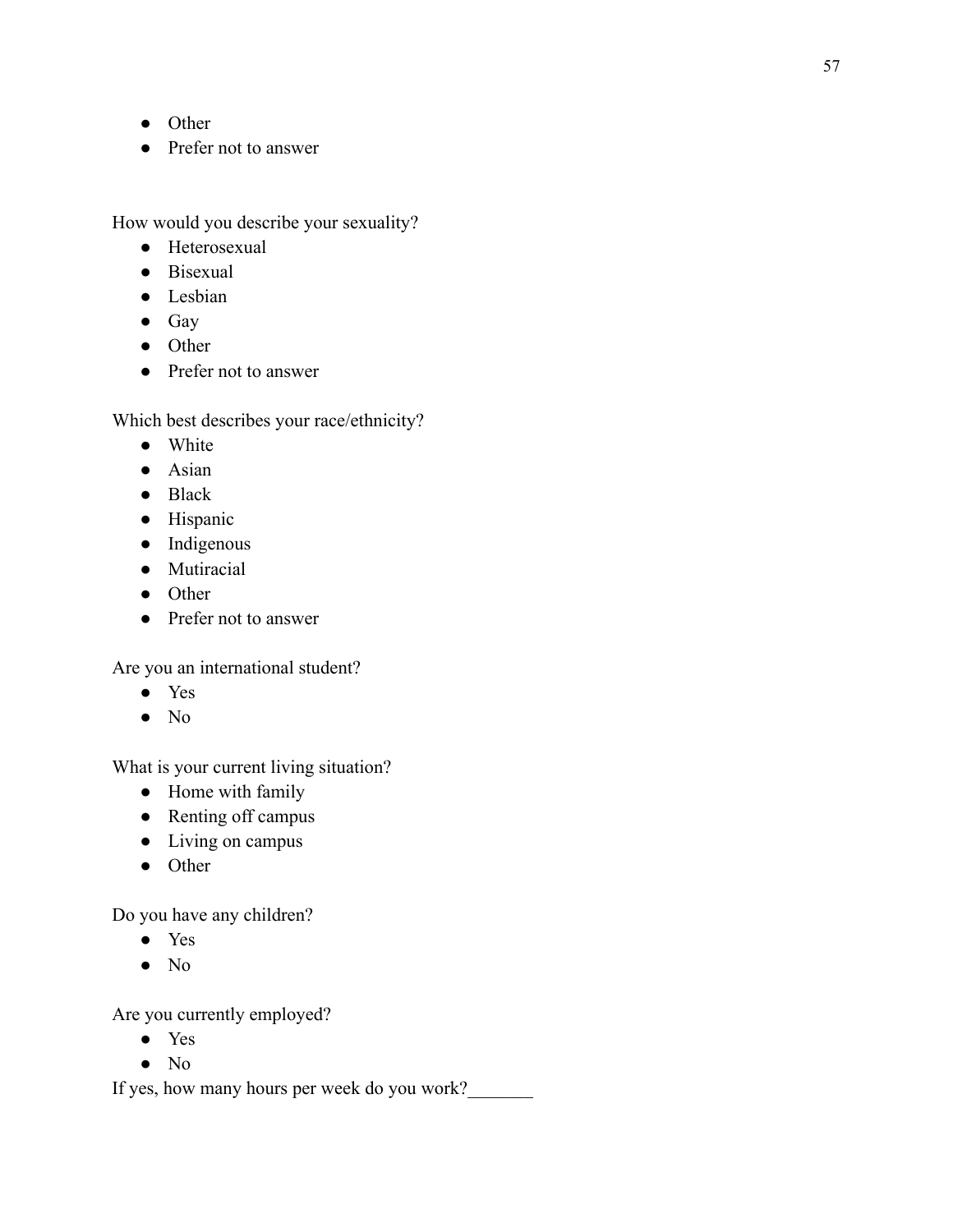Do you feel like you have sufficient income to support yourself?

- Yes
- No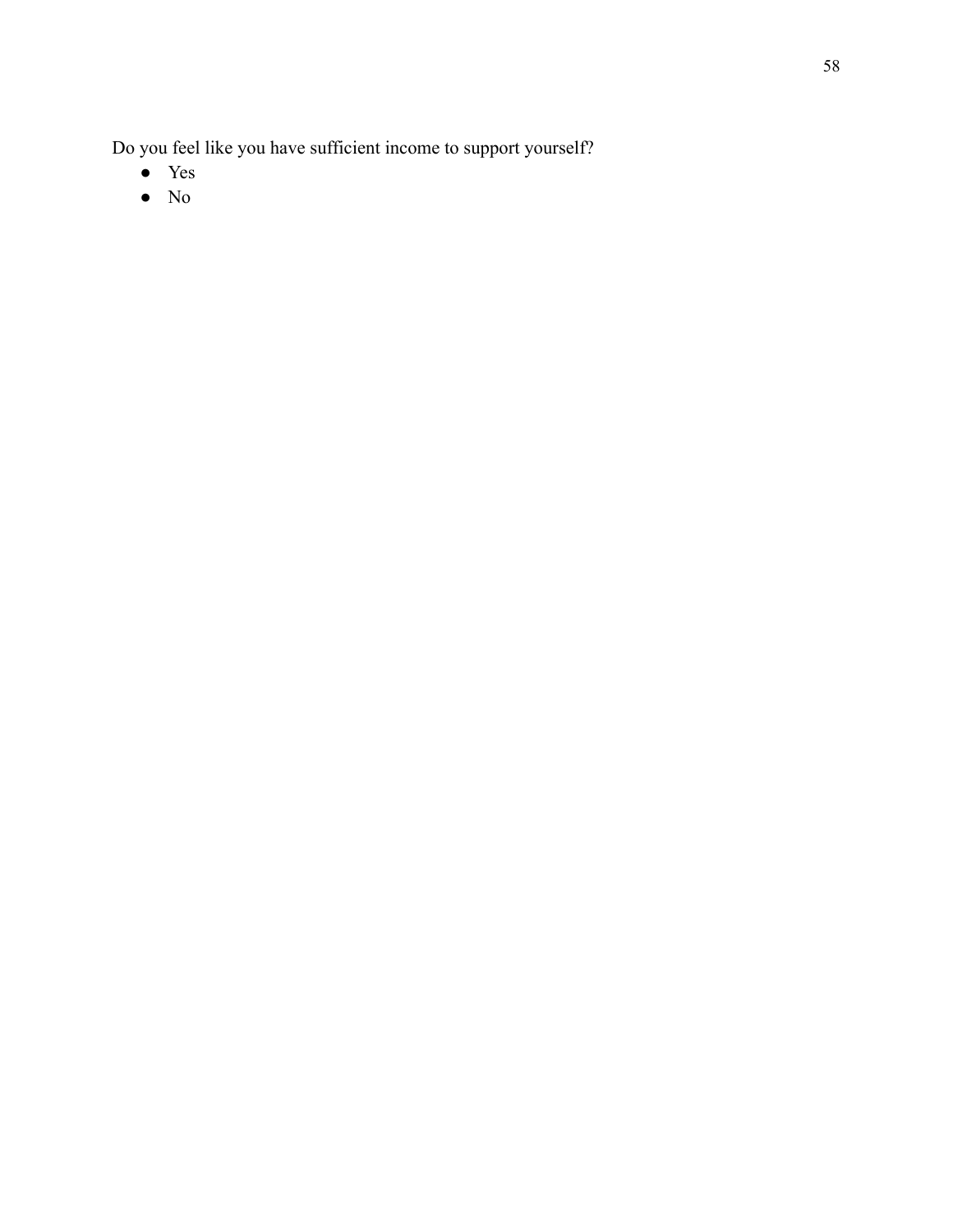## **Self-Schemas**

Thinking about yourself in relation to yourself as a student, please fill out the following 10 "I am" statements as they relate to how you feel as a student. For each statement please state something different, it can be positive or negative. An example of a statement would be "I am a hard worker".

1. I am \_\_\_\_\_\_\_\_\_\_\_\_\_ 2. I am  $\frac{2}{\sqrt{2\pi}}$ 3. I am  $\frac{1}{2}$ 4. I am \_\_\_\_\_\_\_\_\_\_\_\_\_ 5. I am  $\frac{1}{2}$ 6. I am \_\_\_\_\_\_\_\_\_\_\_\_\_ 7. I am  $\frac{2}{\sqrt{2}}$ 8. I am \_\_\_\_\_\_\_\_\_\_\_\_\_ 9. I am  $\frac{1}{2}$ 10. I am \_\_\_\_\_\_\_\_\_\_\_\_\_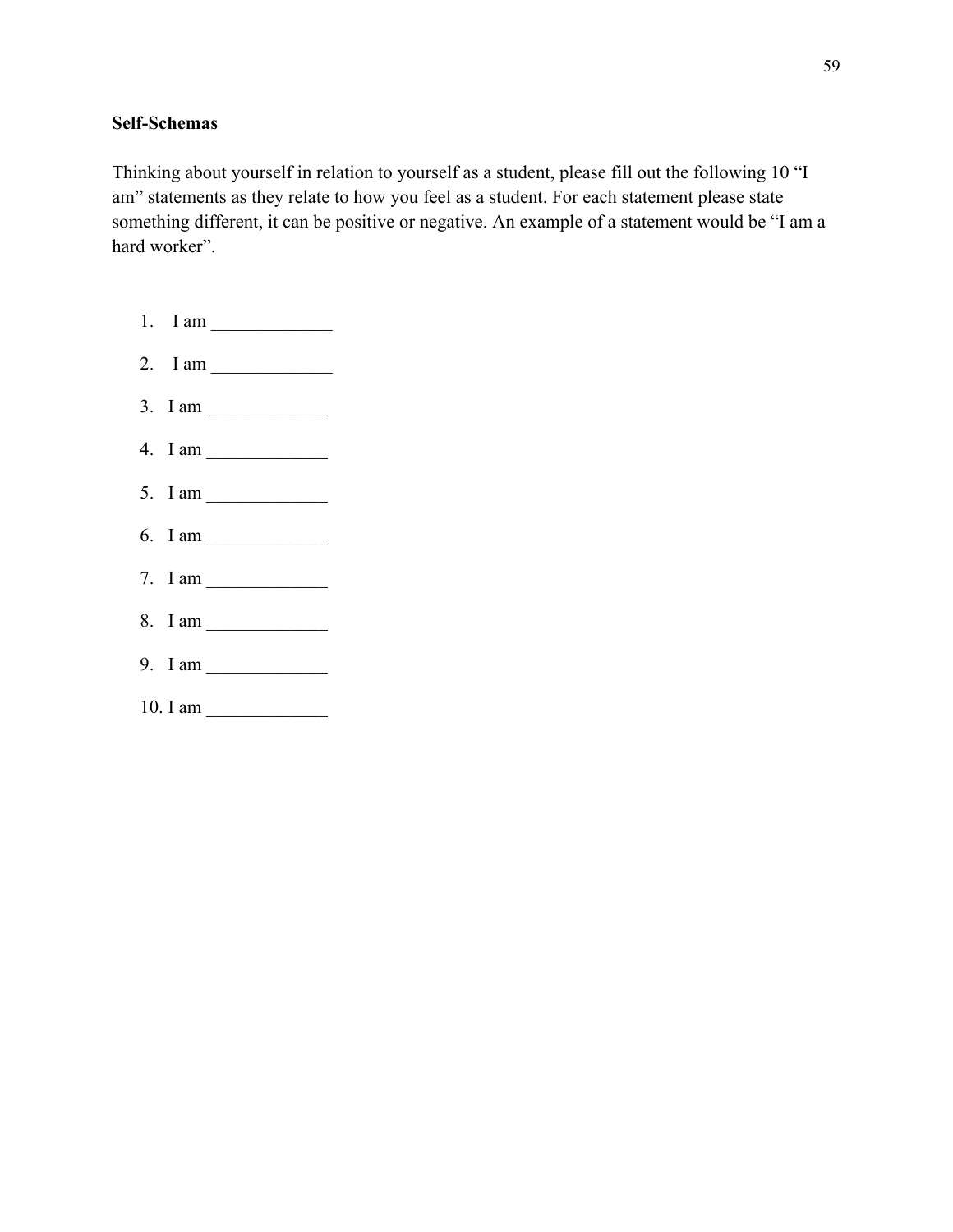## **The Maslach Burnout Inventory Scale**

Please respond to the following statements on a scale of 0 - 6 by clicking the number that best represents your experience.

0= Never, 1 = A few times a year, 2=0nce a month or less,  $3=$  A few times a month  $4=$  Once a week,  $5 = A$  few times a week  $6=$  Experienced everyday

Emotional exhaustion

- 1. I feel used up/worn out at the end of a day at university 0 1 2 3 4 5 6
- 2. I feel emotionally drained/exhausted from my studies 0 1 2 3 4 5 6
- 3. I feel fatigued/tired when I get up in the morning and have to face another day at university

$$
0 \ 1 \ 2 \ 3 \ 4 \ 5 \ 6
$$

- 4. I feel frustrated by my studies 0 1 2 3 4 5 6
- 5. I feel burnt out from my studies 0 1 2 3 4 5 6
- 6. I feel that I am working too hard on my studies 0 1 2 3 4 5 6
- 7. I feel that I am at the end of my rope 0 1 2 3 4 5 6
- 8. Interacting with people all day is really a strain for me 0 1 2 3 4 5 6
- 9. Interacting with people directly puts too much stress on me 0 1 2 3 4 5 6

Depersonalisation

- 1. I worry that my studies are hardening me emotionally 0 1 2 3 4 5 6
- 2. I have become more callous/uncaring towards people since I started my studies
- 0 1 2 3 4 5 6
- 3. I feel that I treat some other students as if they were impersonal objects
- 0 1 2 3 4 5 6
- 4. I don't really care what happens to some other students 0 1 2 3 4 5 6
- 5. I feel that other students blame me for some of their problems
- 0 1 2 3 4 5 6

Personal achievement

- 1. I feel I'm positively influencing other people's lives through my studies 0 1 2 3 4 5 6
- 2. I can easily create a relaxed atmosphere with other students
- 0 1 2 3 4 5 6
- 3. I can easily understand how other students feel about things
- 0 1 2 3 4 5 6
- 4. I feel exhilarated/inspired after working closely with other students
- 0 1 2 3 4 5 6
- 5. I deal very effectively with the problems other students
- 0 1 2 3 4 5 6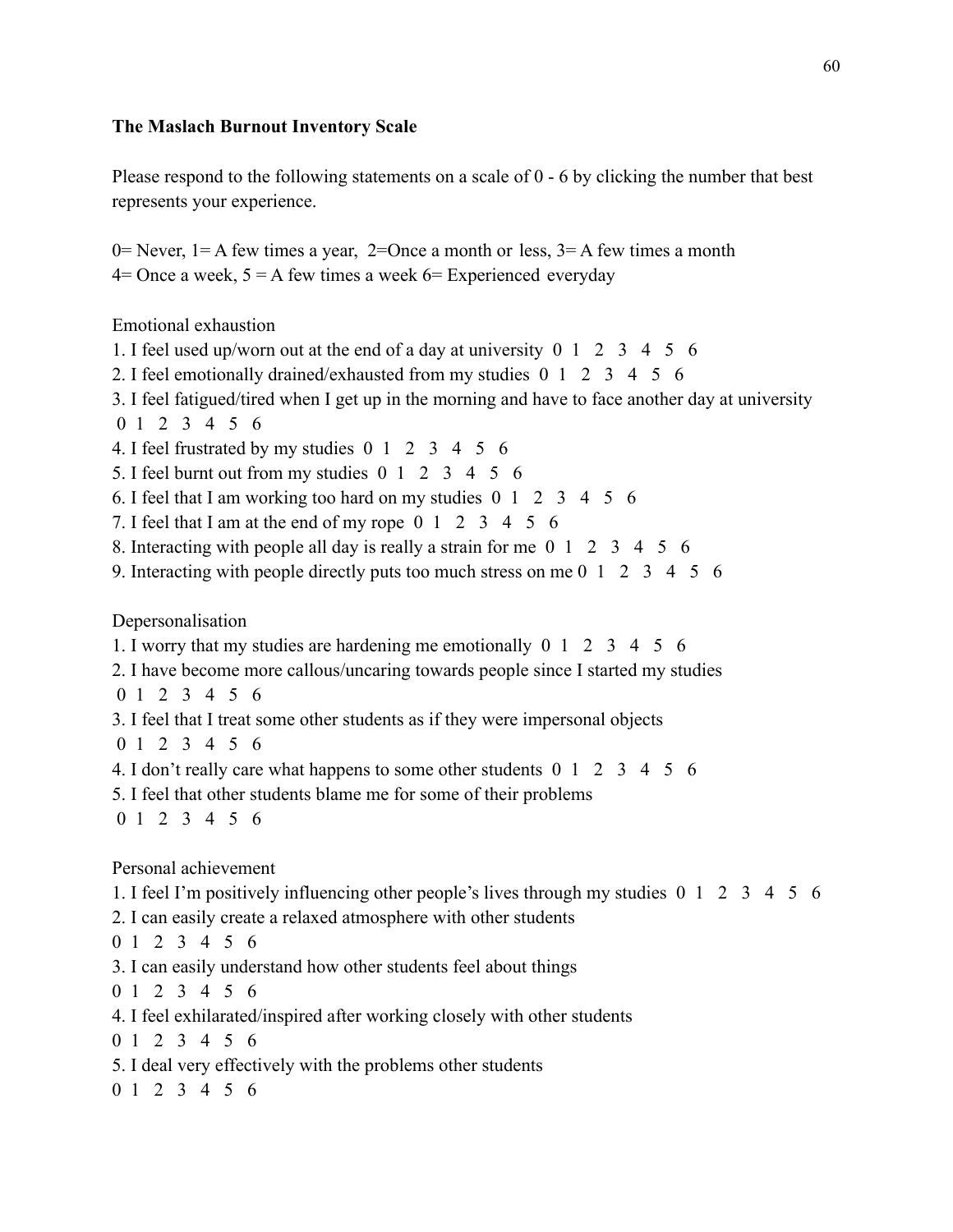6. I have accomplished many worthwhile things in my studies 0 1 2 3 4 5 6 7. In my studies, I deal with emotional problems very calmly 0 1 2 3 4 5 6 8. I feel very energetic 0 1 2 3 4 5 6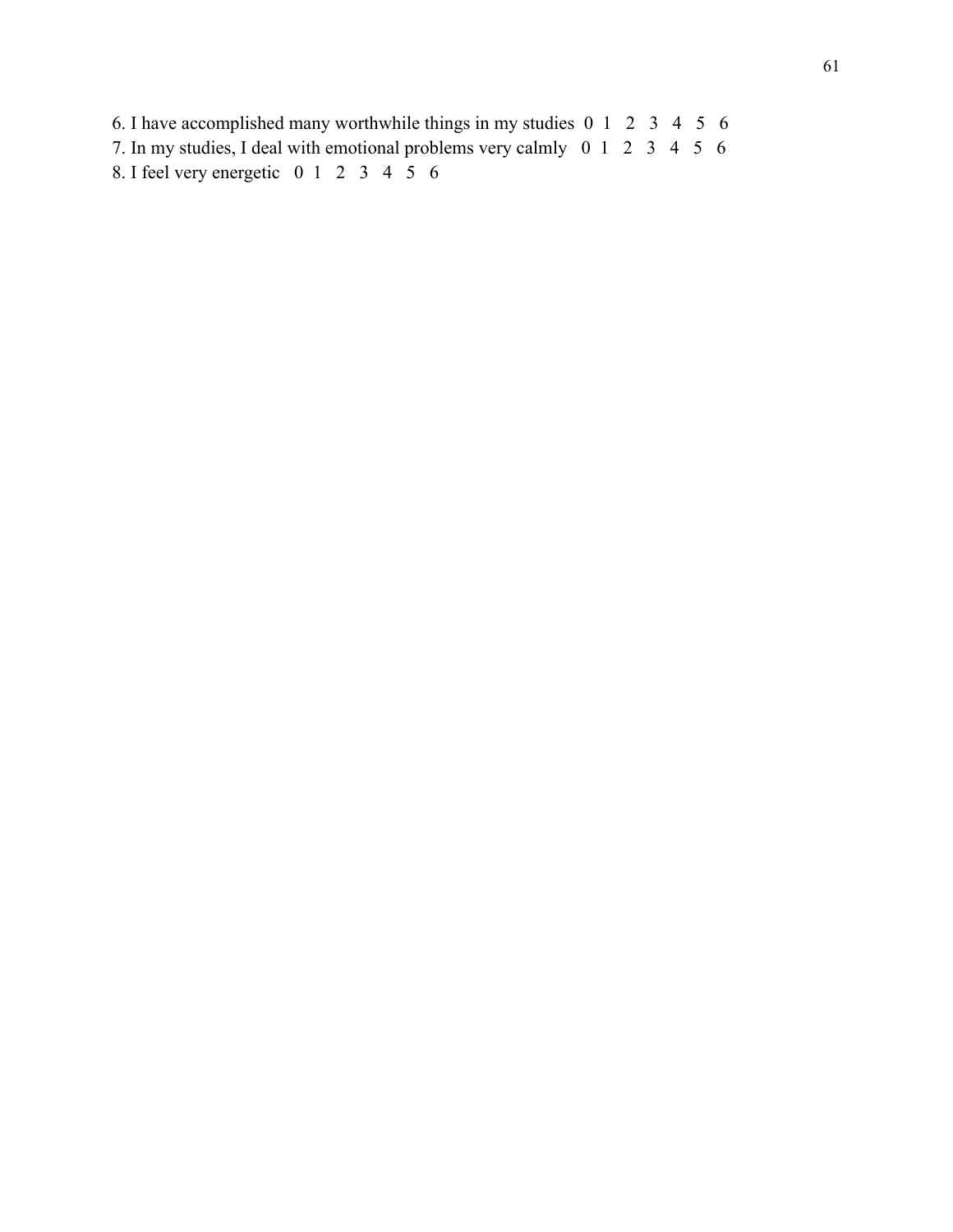## **VVIQ Scale**

Please select 3 of your most vivid/clear memories that you were able to come up with during the intervention. Please rate the following questions on a scale of 1-5 by picking the number that best represents your experience of your memory.

 $\mathcal{L}_\mathcal{L} = \{ \mathcal{L}_\mathcal{L} = \{ \mathcal{L}_\mathcal{L} = \{ \mathcal{L}_\mathcal{L} = \{ \mathcal{L}_\mathcal{L} = \{ \mathcal{L}_\mathcal{L} = \{ \mathcal{L}_\mathcal{L} = \{ \mathcal{L}_\mathcal{L} = \{ \mathcal{L}_\mathcal{L} = \{ \mathcal{L}_\mathcal{L} = \{ \mathcal{L}_\mathcal{L} = \{ \mathcal{L}_\mathcal{L} = \{ \mathcal{L}_\mathcal{L} = \{ \mathcal{L}_\mathcal{L} = \{ \mathcal{L}_\mathcal{$  $\mathcal{L}_\mathcal{L} = \{ \mathcal{L}_\mathcal{L} = \{ \mathcal{L}_\mathcal{L} = \{ \mathcal{L}_\mathcal{L} = \{ \mathcal{L}_\mathcal{L} = \{ \mathcal{L}_\mathcal{L} = \{ \mathcal{L}_\mathcal{L} = \{ \mathcal{L}_\mathcal{L} = \{ \mathcal{L}_\mathcal{L} = \{ \mathcal{L}_\mathcal{L} = \{ \mathcal{L}_\mathcal{L} = \{ \mathcal{L}_\mathcal{L} = \{ \mathcal{L}_\mathcal{L} = \{ \mathcal{L}_\mathcal{L} = \{ \mathcal{L}_\mathcal{$ 

Please Describe Memory #1:

How vivid were the images of memory #1?

- 1 No image at all, I only "know" I am thinking of the object
- 2 Dim and vague image
- 3 Moderately realistic and vivid
- 4 Realistic and reasonably vivid
- 5 Perfectly realistic, as vivid as real seeing

How clear were you able to visualize details of memory #1, including shapes and colour?

- 1 No image at all, I only "know" I am thinking of the object
- 2 Dim and vague image
- 3 Moderately realistic and vivid
- 4 Realistic and reasonably vivid
- 5 Perfectly realistic, as vivid as real seeing

How easily were you able to engage with the vividness of memory #1?

- 1 No image at all, I only "know" I am thinking of the object
- 2 Dim and vague image
- 3 Moderately realistic and vivid
- 4 Realistic and reasonably vivid
- 5 Perfectly realistic, as vivid as real seeing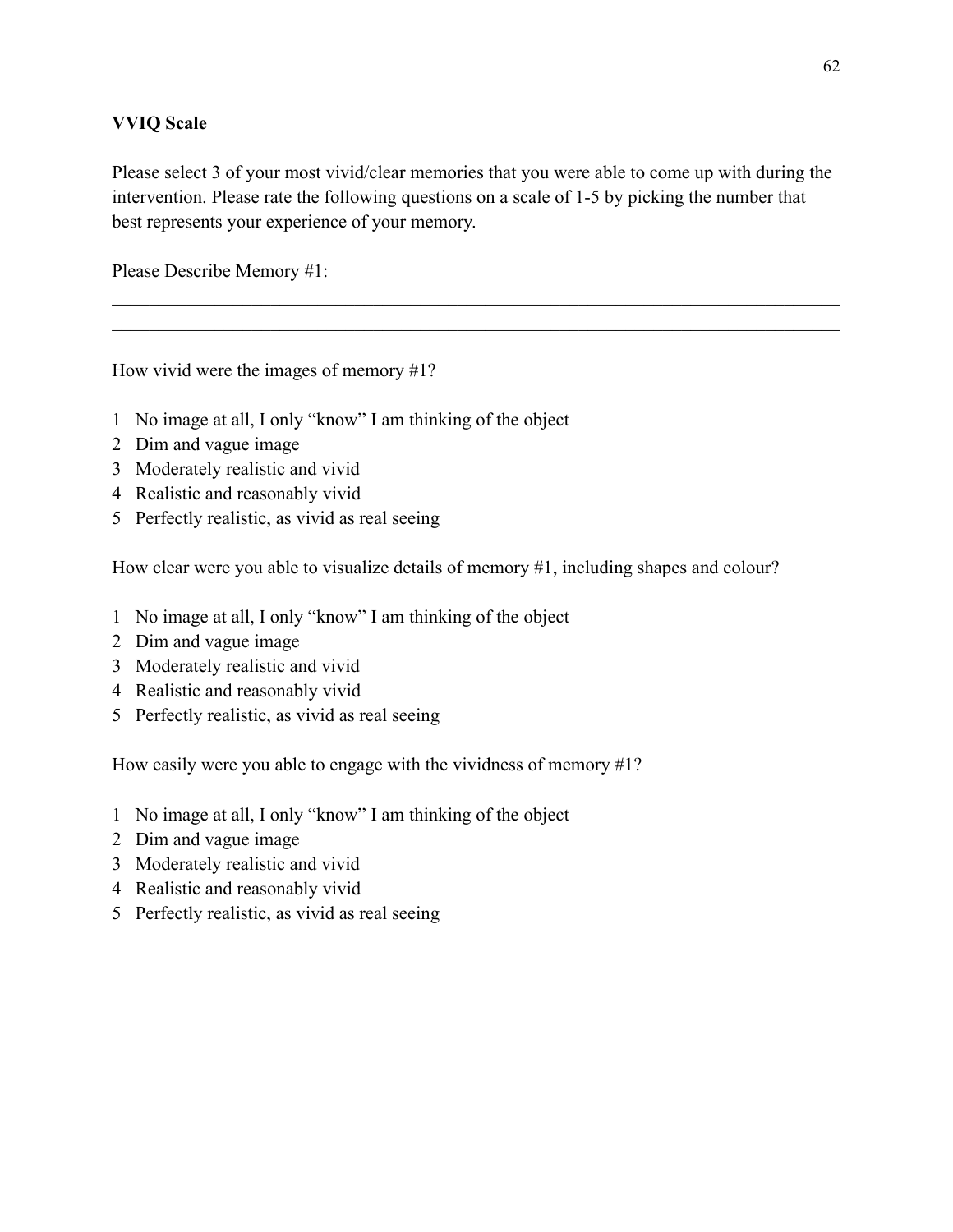Please Describe Memory #2:

How vivid were the images of memory #2?

- 1 No image at all, I only "know" I am thinking of the object
- 2 Dim and vague image
- 3 Moderately realistic and vivid
- 4 Realistic and reasonably vivid
- 5 Perfectly realistic, as vivid as real seeing

How clear were you able to visualize details of memory #2, including shapes and colour?

 $\mathcal{L}_\mathcal{L} = \{ \mathcal{L}_\mathcal{L} = \{ \mathcal{L}_\mathcal{L} = \{ \mathcal{L}_\mathcal{L} = \{ \mathcal{L}_\mathcal{L} = \{ \mathcal{L}_\mathcal{L} = \{ \mathcal{L}_\mathcal{L} = \{ \mathcal{L}_\mathcal{L} = \{ \mathcal{L}_\mathcal{L} = \{ \mathcal{L}_\mathcal{L} = \{ \mathcal{L}_\mathcal{L} = \{ \mathcal{L}_\mathcal{L} = \{ \mathcal{L}_\mathcal{L} = \{ \mathcal{L}_\mathcal{L} = \{ \mathcal{L}_\mathcal{$  $\mathcal{L}_\mathcal{L} = \{ \mathcal{L}_\mathcal{L} = \{ \mathcal{L}_\mathcal{L} = \{ \mathcal{L}_\mathcal{L} = \{ \mathcal{L}_\mathcal{L} = \{ \mathcal{L}_\mathcal{L} = \{ \mathcal{L}_\mathcal{L} = \{ \mathcal{L}_\mathcal{L} = \{ \mathcal{L}_\mathcal{L} = \{ \mathcal{L}_\mathcal{L} = \{ \mathcal{L}_\mathcal{L} = \{ \mathcal{L}_\mathcal{L} = \{ \mathcal{L}_\mathcal{L} = \{ \mathcal{L}_\mathcal{L} = \{ \mathcal{L}_\mathcal{$ 

- 1 No image at all, I only "know" I am thinking of the object
- 2 Dim and vague image
- 3 Moderately realistic and vivid
- 4 Realistic and reasonably vivid
- 5 Perfectly realistic, as vivid as real seeing

How easily were you able to engage with the vividness of memory #2?

- 1 No image at all, I only "know" I am thinking of the object
- 2 Dim and vague image
- 3 Moderately realistic and vivid
- 4 Realistic and reasonably vivid
- 5 Perfectly realistic, as vivid as real seeing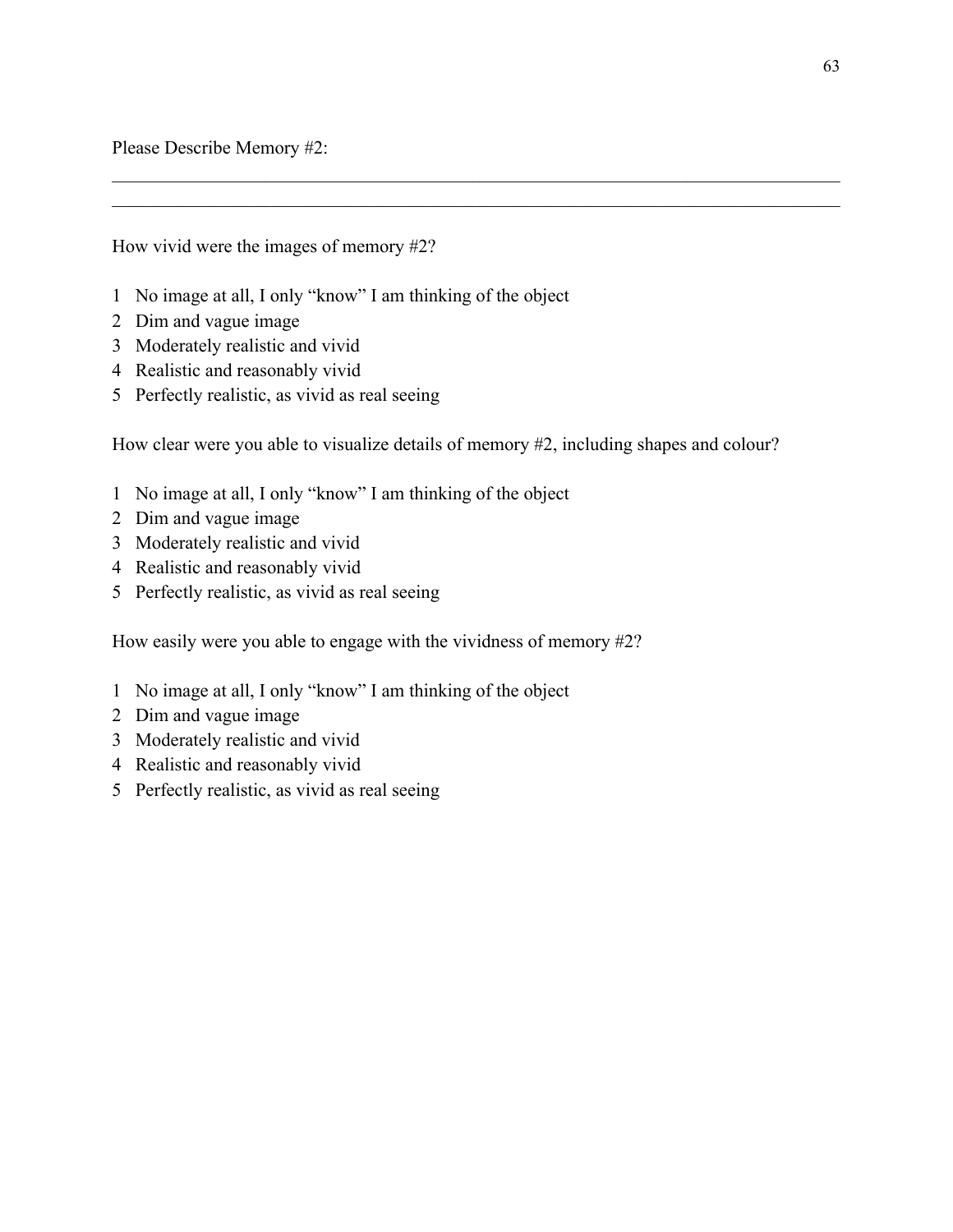Please Describe Memory #3:

How vivid were the images of memory #3?

- 1 No image at all, I only "know" I am thinking of the object
- 2 Dim and vague image
- 3 Moderately realistic and vivid
- 4 Realistic and reasonably vivid
- 5 Perfectly realistic, as vivid as real seeing

How clear were you able to visualize details of memory #3, including shapes and colour?

 $\mathcal{L}_\mathcal{L} = \{ \mathcal{L}_\mathcal{L} = \{ \mathcal{L}_\mathcal{L} = \{ \mathcal{L}_\mathcal{L} = \{ \mathcal{L}_\mathcal{L} = \{ \mathcal{L}_\mathcal{L} = \{ \mathcal{L}_\mathcal{L} = \{ \mathcal{L}_\mathcal{L} = \{ \mathcal{L}_\mathcal{L} = \{ \mathcal{L}_\mathcal{L} = \{ \mathcal{L}_\mathcal{L} = \{ \mathcal{L}_\mathcal{L} = \{ \mathcal{L}_\mathcal{L} = \{ \mathcal{L}_\mathcal{L} = \{ \mathcal{L}_\mathcal{$  $\mathcal{L}_\mathcal{L} = \{ \mathcal{L}_\mathcal{L} = \{ \mathcal{L}_\mathcal{L} = \{ \mathcal{L}_\mathcal{L} = \{ \mathcal{L}_\mathcal{L} = \{ \mathcal{L}_\mathcal{L} = \{ \mathcal{L}_\mathcal{L} = \{ \mathcal{L}_\mathcal{L} = \{ \mathcal{L}_\mathcal{L} = \{ \mathcal{L}_\mathcal{L} = \{ \mathcal{L}_\mathcal{L} = \{ \mathcal{L}_\mathcal{L} = \{ \mathcal{L}_\mathcal{L} = \{ \mathcal{L}_\mathcal{L} = \{ \mathcal{L}_\mathcal{$ 

- 1 No image at all, I only "know" I am thinking of the object
- 2 Dim and vague image
- 3 Moderately realistic and vivid
- 4 Realistic and reasonably vivid
- 5 Perfectly realistic, as vivid as real seeing

How easily were you able to engage with the vividness of memory #3?

- 1 No image at all, I only "know" I am thinking of the object
- 2 Dim and vague image
- 3 Moderately realistic and vivid
- 4 Realistic and reasonably vivid
- 5 Perfectly realistic, as vivid as real seeing

Did the facilitator ask you to do tapping motions? Yes or No?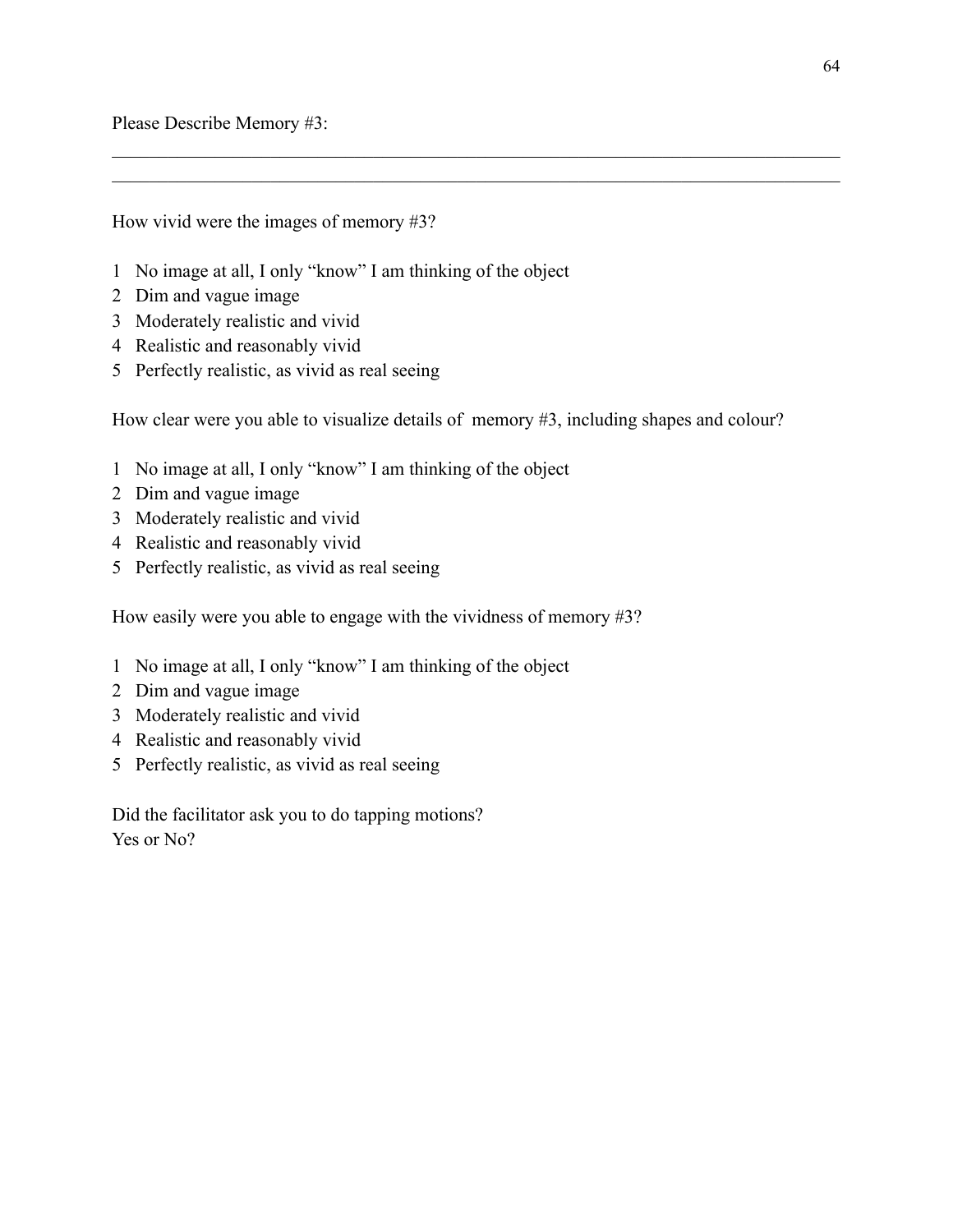## **Appendix G**

## **Tree of Life Protocol Script**

## STEP 1 INTRODUCTION:

Hi I'm [Name] and I'll be walking you through a mindfulness intervention. At this point you should have arrived at a Webpage that says, "Stop." I'm going to ask you to click "Next". You should see a page with an image of a tree with three branches. I wish we could have met inperson, I would have provided you with a piece of paper, but online, I'm going to ask you to take a piece of paper and pencil/pen out. On this paper, please draw a tree with three branches. Make sure you have enough space to write a few words inside the branches/leaves. Kind of like this. [show them your paper].

### STEP 2 EXPLANATION:

Everyone has experiences in their lives where they have learned good things about themselves, about who they are and what they can do. There are also important events, experiences or accomplishments in everyone lives that make them see good things about themselves. For example, [give example: "I remember my kindergarten graduation. It was probably the first time I felt like I was important and had accomplished something. I remember wearing my hat and a little cape. My family came for the ceremony, my grandmother was there too and I felt very import. Thinking about that today, I learned that I am capable of something.]

### STEP 3 ACCESSING MEMORY #1

I would like for you to sit comfortably in your seat for a few moments, close your eyes, take three deep breaths (pause while they breathe), and let your mind go back in time to the first experience, situation or event that was especially positive, something that left you with the feeling that something special had happened to you. Remember how old you were at the time. (Pause.) Now, think about the image or photograph that comes to you regarding this experience. (Pause.) When you think about this positive experience, what are the positive words that come to you about yourself in this image? What did you learn about yourself that was positive? Usually starting with the words, I am… (Pause.) When you think about this experience, what are the positive emotions or feelings that come up for you? (Pause.) And now, when you think about this positive experience, where in your body do you feel these positive feelings? (Pause.)

#### STEP 4 DRAW

When you are ready, you can open your eyes. Choose a branch and draw a symbol or an image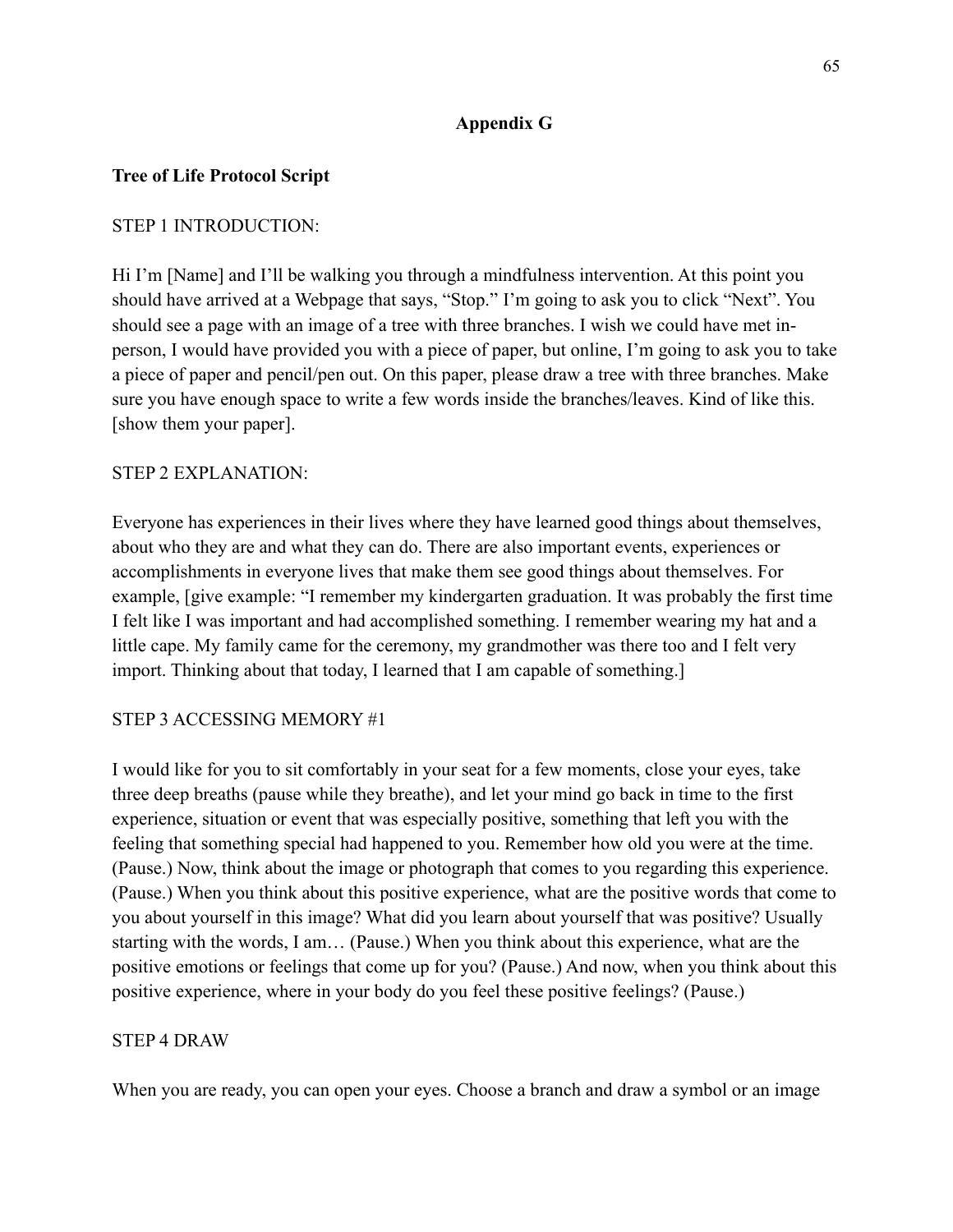that represents that memory for you. (pause) In the same branch, write down what you learned about yourself, "I am…."

# STEP 5 CONTROL GROUP: MINDFUL ENGAGEMENT & MESSAGE

I want you to now close your eyes again, if you feel comfortable and bring that image up again… think about the positive words you have learned about yourself, notice the emotions and feelings, and the sensations in your body when you think about this memory or event. When you think about this experience, what words of wisdom or good advice does this experience give you? If this experience had a message for today, what would it be?" (pause) Write that one down too near the branch you chose.

# STEP 5 EXPERIMENTAL GROUP: BILATERAL MOVEMENT & MESSAGE

For this next part, I am going to ask you to think about this event again, but this time, I would like for you to do some taping while you do this exercise. Take your hands and face them toward you, cross them and hook your thumbs together. Then you can place your hands on your chest or shoulder and alternate tapping, like this.

I want you to now close your eyes again, if you feel comfortable, and do the tapping I showed you. Bring that image up again… think about the positive words you have learned about yourself, notice the emotions and feelings, and the sensations in your body when you think about this memory or event. When you think about this experience, what words of wisdom or good advice does this experience give you? If this experience had a message for today, what would it be?" (pause)

Write that one down too near the branch you chose.

REPEAT STEPS 3, 4  $& 5$  for Memory #2 and #3

# FINAL STEP FEEDBACK AND INSTRUCTIONS

How was this exercise for you?

Now I want you to go back to the survey and click "next." You should see a spot that asks for you write down a few words about each branch. You can just jot down one or two sentences about your memory. Then answer the three following questions about the vividness of that memory. You'll be doing this for all three memories. Once you finish this page, the next few pages will look very similar to the first questionnaire you completed earlier. You'll be writing 10 I am statements (be sure you don't click "enter" until you are done or it will take you to the next page). Once you finish and arrive at the "debriefing page" click on the "ask for help" button and Joelle will come and finish up. You can always click on the "ask for help" if you have any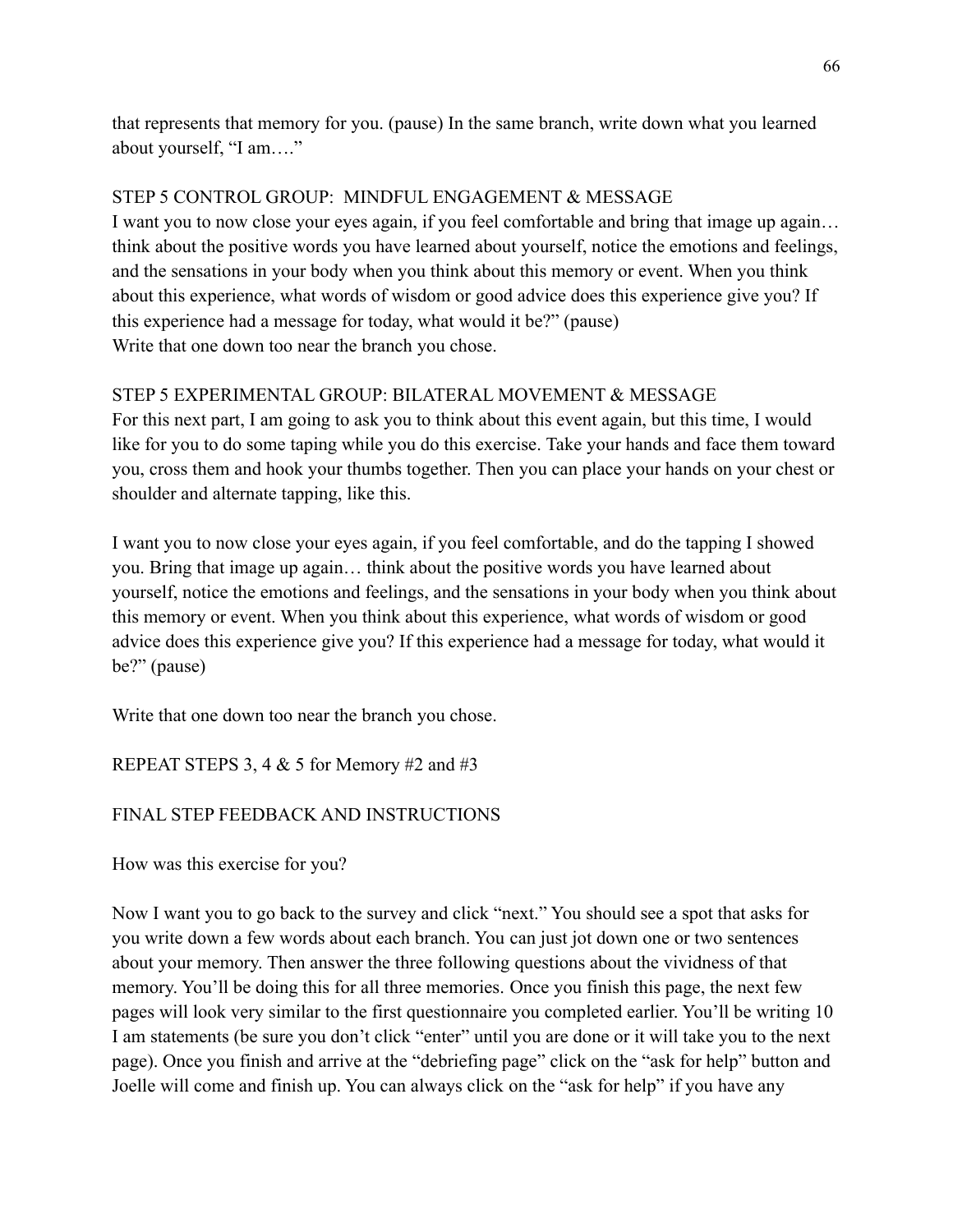Questions.

This will conclude the time you and I spend together today. It was a pleasure to run through this exercise with you. Do you have any questions before I leave? Okay, have a great day….

\*\*\*\*\*\*\*\*

Participants will then be given the VVIQ scale which will determine how vivid their positive memories are. They will choose three memories that seem the most vivid and rate them on a 7 point scale ranging from "no image at all" to "perfectly realistic".

Following the intervention, participants will fill out the same questionnaires that they were given prior to the intervention which includes, the Maslach Burnout Inventory Scale and the Self-Schema "I am" statements. Afterwards, participants will be given a debriefing form with a list of on-campus and off-campus mental health resources if they seek support.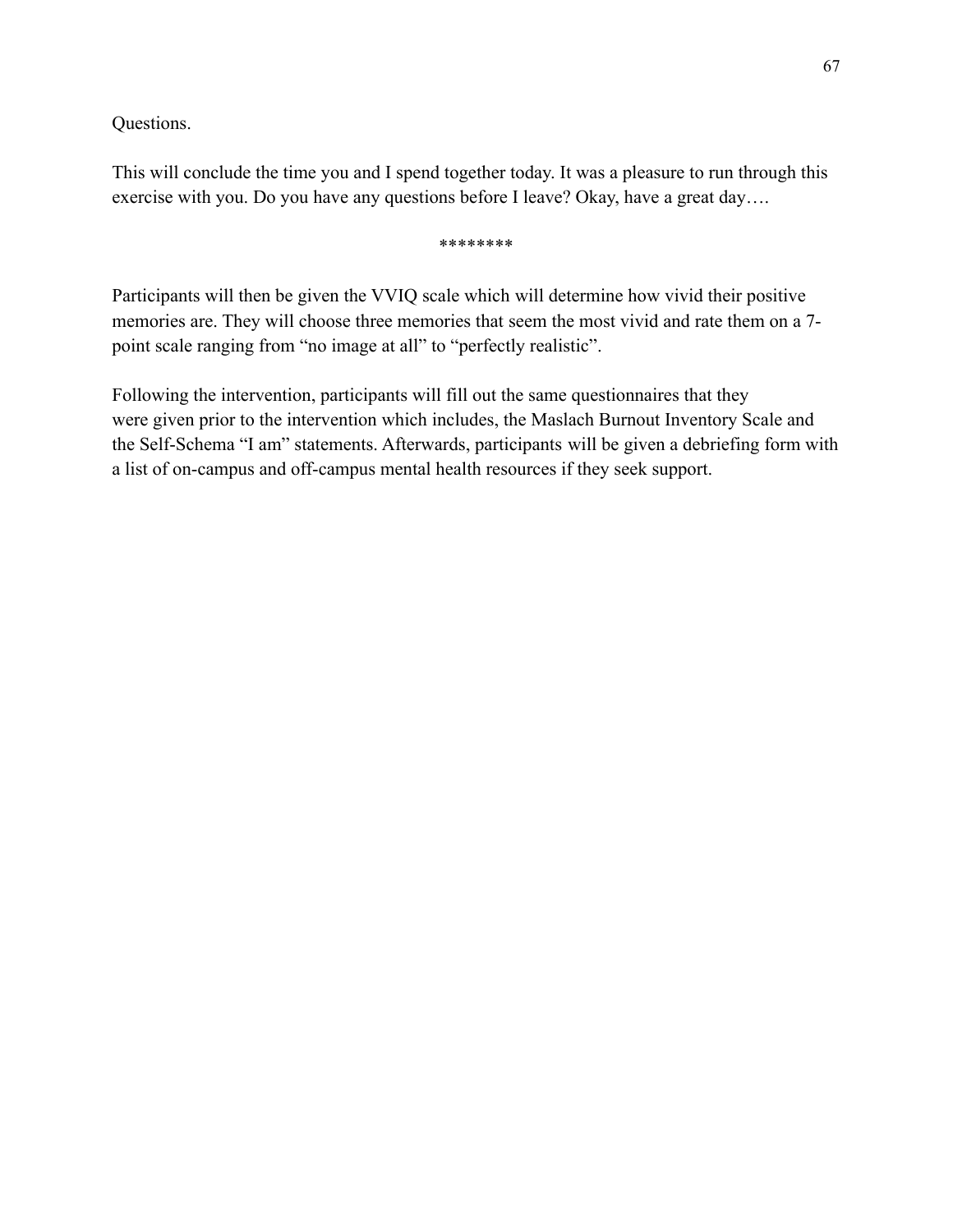## **Appendix H**

## **Debriefing Form**

Thank you for your participation in this study. You would have been assigned to one of two conditions during your participation. You were either in the control group that only included the Tree of Life Protocol or you were in the experimental group which incorporated bilateral stimulation. Bilateral stimulation is a technique unique to EMDR Therapy that involves exposing an individual to alternating bilateral visual (eye movement), auditory, or sensory stimulation (tactile stimulation).

We are interested in learning more about the effectiveness of the Tree of life protocol and the incorporation of bilateral stimulation on self-schemas, vividness of memories and academic stress.

This research will contribute to mental health professionals who administer EMDR therapy in determining whether it can enhance positive-self cognitions. It will also give insight to the university on students' academic stressors.

If you have any questions or concerns regarding this study please consult with Joelle Murphy at  $j$ <u>murphy2@upei.ca</u> or Dr. Raquel Hoersting at  $\frac{r}{2}$  hoersting and  $\frac{r}{2}$ .

Below is a list of on-campus and off-campus resources if you wish to seek out support.

## **Student Affairs**

5th floor, Dalton Hall 902-566-0488 [studentserv@upei.ca](mailto:studentserv@upei.ca) Monday-Friday: 8 a.m. - 4 p.m.

## **Mental Health Walk-In Clinics**

Montague Community Mental Health (for individuals 16 and older) Telephone: (902) 838-0960 126 Douses Road Thursday:  $4 - 8$  p.m.

**Charlottetown** Richmond Centre (for individuals 16 and older) Telephone: (902) 368-4430